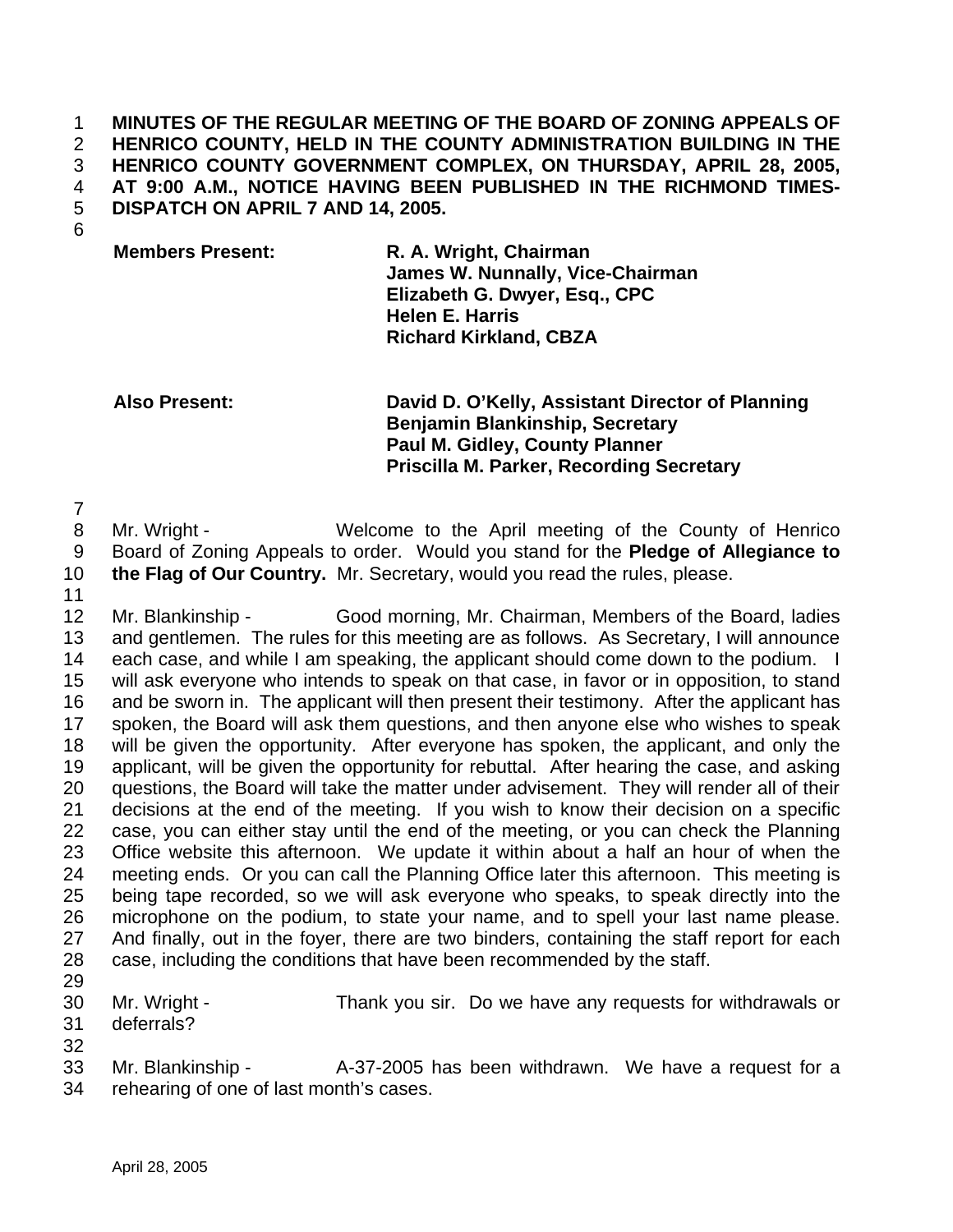## *Beginning at 9:00*

- **A-22-2005 FREDDY COBB** requests a variance from Section 24-95(d)(2) to build a one-family dwelling at 2725 Hungary Road (Parcel 770-758- 9784), zoned R-3, One-family Residence District (Fairfield). The lot width requirement is not met. The applicant has 78 feet lot width, where the Code requires 100 feet lot width. The applicant requests a variance of 22 feet lot width.
- Mr. Wright Does anyone else desire to speak with reference to this matter? Would you raise your right hand and be sworn please?
- Mr. Blankinship Do you swear that the testimony you are about to give is the truth, the whole truth, and nothing but the truth, so help you God?
- Mr. Cobb I do. Freddy Cobb. My parcel has a width of 78 feet; the Code requires 100 feet width because there's no public sewer. We're requesting a variance of 22 feet lot width.
- Mr. Blankinship Mr. Chairman, this is the case that was deferred last month in order to get more information about either reserving or dedicating right-of-way, and we did confer with the Department of Public Works. They don't foresee any circumstances under which Mayfair would be taken into the County system, so they suggested that if the Board's concerned about that, they might require that the buildings be set back the additional distance necessary to provide right-of-way there, but that they did not foresee the need for any requirement to dedicate or reserve right-of-way.
- Mr. Wright - All right. No need to take additional testimony. I think we've heard everything we need to hear on this case. That's the sole question. Any questions of members of the Board concerning that requirement for that setback?
- 

- Ms. Dwyer Last month you weren't sure where the house would be located – do you have a better sense of that?
- 70 Mr. Cobb No, I really have not put forth any effort or expense till we figure out whether we'll be able to build on it at all.
- Mr. Wright Would that setback cause you a problem?
- 

- 
- Mr. Cobb The short answer is "I don't know." The lot's kind of weird the way it's designed. One of the issues we were wrestling with, when we had the variance before, was getting the septic in there, and there are a couple of things we're dealing with there. As the lot goes back, it gets wet, and you lose an opportunity there. Also, there's an abandoned well, and my understanding is that you cannot put your septic field within a 100 feet or 50 feet of that, depending on whether it's been filled in or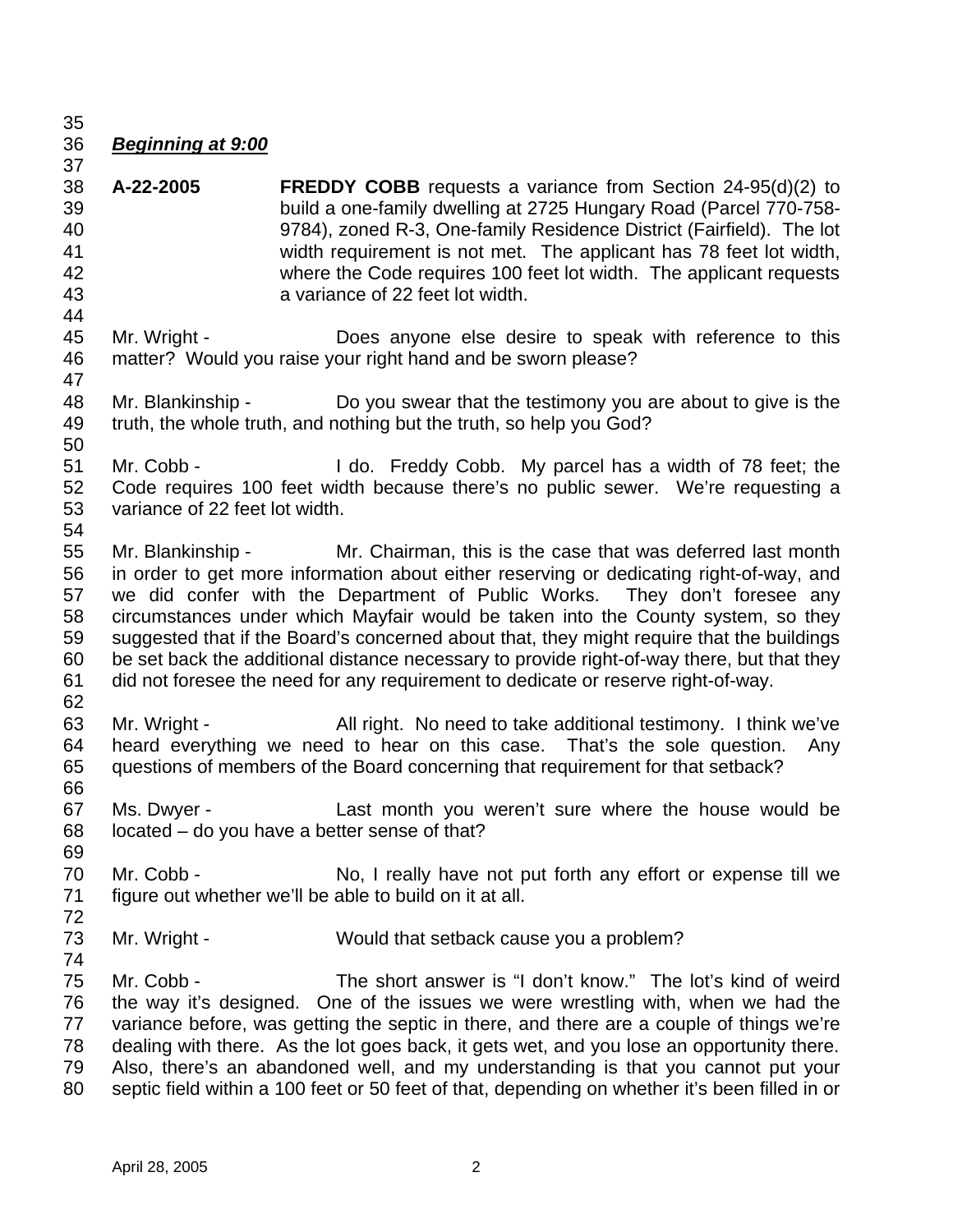not. If we've got to build on that little front area, we're dealing with a lot of things to wrestle with right there. I don't know how the setback would affect that. Ms. Dwyer - Would there be any chance in the future that this would be subdivided again? 87 Mr. Cobb - No, it can't be, because of the frontage. I'm asking to get 22 feet of variance; it's got to have that 100 feet, so I'm sure that's impossible, because Mayfair doesn't count since it's not a public road. 91 Mr. Blankinship - It would have to have Planning Commission approval if it were divided a further time, unless it were a family division. 94 Mr. Cobb - You mean it could be with approval? Ms. Dwyer - He said it would have to go to the Planning Commission for subdivision approval. Mr. Cobb - I don't think there's much chance of that, because that lot gets very wet very quick. I don't think you're going to be able to build anything on the back part of that lot. Ms. Harris - I noticed that in our notes a variance for lot width was approved for this property in 2003 – would that have any bearing on us today? Mr. Blankinship - That was essentially the same application. It was granted, but it's expired. 109 Mr. Cobb - Back then it was only a one-year grant; I didn't get on it as soon as I should, and then we started running into wrestling with the septic issues, and then time was up. 113 Mr. Wright - Any further questions of the Board? Hearing none, that concludes the case. After an advertised public hearing and on a motion by Ms. Harris, seconded by Mr. Kirkland, the Board **granted** application **A-22-2005** for a variance to build a one-family dwelling at 2725 Hungary Road (Parcel 770-758-9784). The Board granted the variance subject to the following conditions: 1. This variance applies only to the minimum lot width requirement. All other applicable regulations of the County Code shall remain in force. 2. At the time of building permit application, the applicant shall submit the necessary information to the Department of Public Works to ensure compliance with the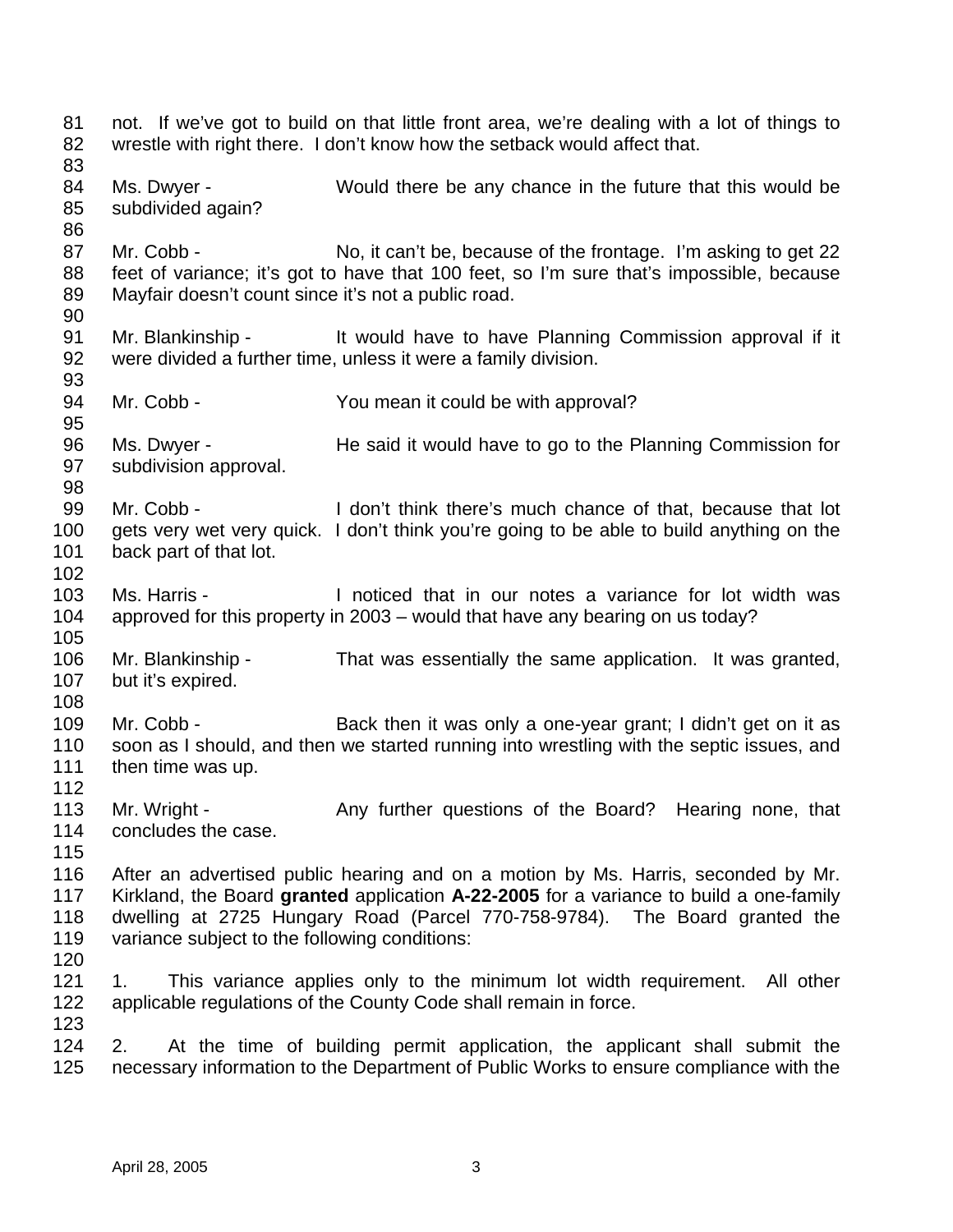requirements of the Chesapeake Bay Preservation Act and the code requirements for water quality standards.

 3. Approval of this request does not imply that a building permit will be issued. Building permit approval is contingent on Health Department requirements, including, but not limited to, soil evaluation for a septic drainfield and reserve area. 

 4. [ADDED] If the house is set back more than 110 feet from Hungary Road, it shall be oriented to face Mayfair Avenue. 

| 136 | Affirmative: | Dwyer, Harris, Kirkland, Nunnally, Wright | 5 |
|-----|--------------|-------------------------------------------|---|
|     |              |                                           |   |
| 137 | Negative:    |                                           |   |
| 138 | Absent:      |                                           |   |

 The Board granted this request, as it found from the evidence presented that, due to the unique circumstances of the subject property, strict application of the County Code would produce undue hardship not generally shared by other properties in the area, and authorizing this variance will neither cause a substantial detriment to adjacent property nor materially impair the purpose of the zoning regulations. 

- **A-36-2005 JOSEPH HOLMES, JR.** requests a variance from Section 24-95(b) to build a one-family dwelling at 8820 Midway Road (Westhampton Settlement) (Parcel 751-740-0207), zoned R-3, One-family Residence District (Tuckahoe). The lot width requirement is not met. The applicant has 50 feet lot width, where the Code requires 65 feet lot width. The applicant requests a variance of 15 feet lot width.
- Mr. Wright - Does anyone else desire to speak with reference to this matter? Would you raise your right hand and be sworn please?
- Mr. Blankinship Do you swear that the testimony you are about to give is the truth, the whole truth, and nothing but the truth, so help you God?
- Mr. Holmes I do. My name is Joseph Holmes, Jr.
- Ms. Holmes My name is Sylvia Holmes. He's seeking variance for this property. The Code requires 65 feet, and it's only 50 feet. We need to sell this property. My husband had a stroke, and we have extensive medical expenses, but the lot as is, is not buildable, so we're seeking variance in order to sell the property in order 166 to help with his medical expenses.
- Mr. Wright So you've got a 50-foot lot you want to sell, and you can't sell it unless you get a variance for the frontage. Are there other homes in that area with 50-foot frontage?
-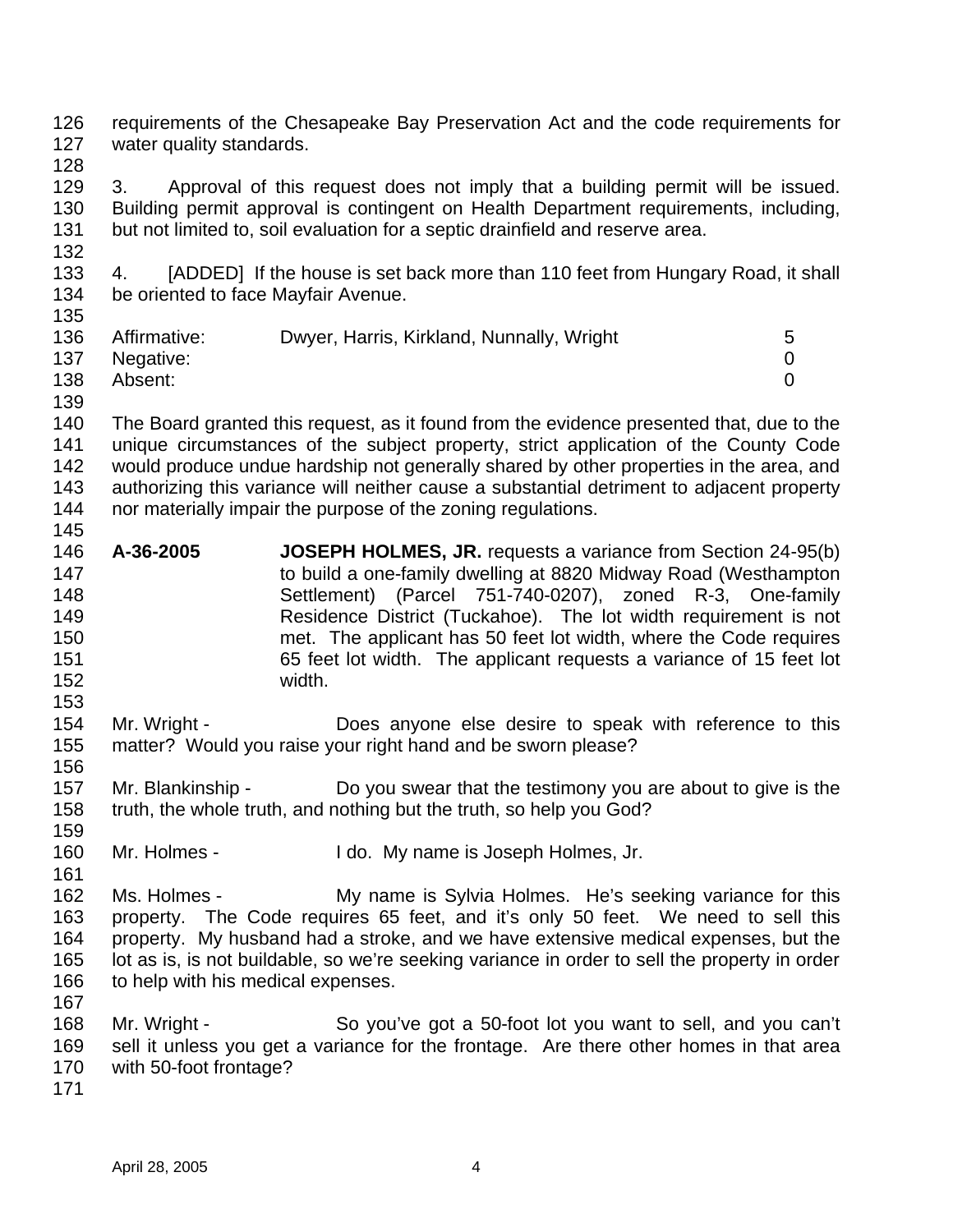172 Ms. Holmes - Yes there are. Ms. Dwyer - There's a lot next to you with 50-foot frontage – is there any chance that that could be combined with your lot? 177 Ms. Bertsch - My name is Tatiana Bertsch. I'm their representative, and I spoke with the person who owns the next-door property. In the tax records, it's Ms. Oliver; she's deceased, and her relatives say they are not selling this land. They have had it for many years, and it's part of their heritage, and they don't want to sell this property. 183 Mr. Wright - So the property next door is not available for purchase? Mr. Blankinship, I'm looking at our map. It looks like 8808, 8806, 8804, 8802, 8800, are all 50-foot lots – is that correct? Mr. Blankinship - I believe so, unless they took a string of 50-foot lots and eliminated one of them and made all the others 65, just looking at the aerial photograph, those appear to be a little bit wider. Starting from this property and going to the west, 8822, 8902, 8904, those all appear to be 50-foot lots to me. We had two cases in the past year on this road similar to this. 193 Mr. Wright - Is there anything further you wish to state? 195 Ms. Harris - Are you aware that this issue has come up before in this neighborhood? Do you know when this came up? 198 Ms. Bertsch - Yes. No. 200 Mr. Wright - Is anyone here in opposition to this request? Hearing none, 201 that concludes the case. After an advertised public hearing and on a motion by Ms. Dwyer, seconded by Mr. Kirkland, the Board **denied** application **A-36-2005** for a variance to build a one-family dwelling at 8820 Midway Road (Westhampton Settlement) (Parcel 751-740-0207). 207 Affirmative: Dwyer, Harris, Kirkland, Nunnally, Wright 5 Negative: 0 Absent: 0 The Board denied your request as it found from the evidence presented that authorizing this variance would be of substantial detriment to adjacent property or would materially impair the purpose of the zoning regulations. **A-37-2005 HERITAGE HOMES, INC.** requests a variance from Section 24-94 to build a one-family dwelling at 11521 Bell Tower Court (Bell Tower) (Parcel 742-756-3637), zoned R-3C, One-family Residence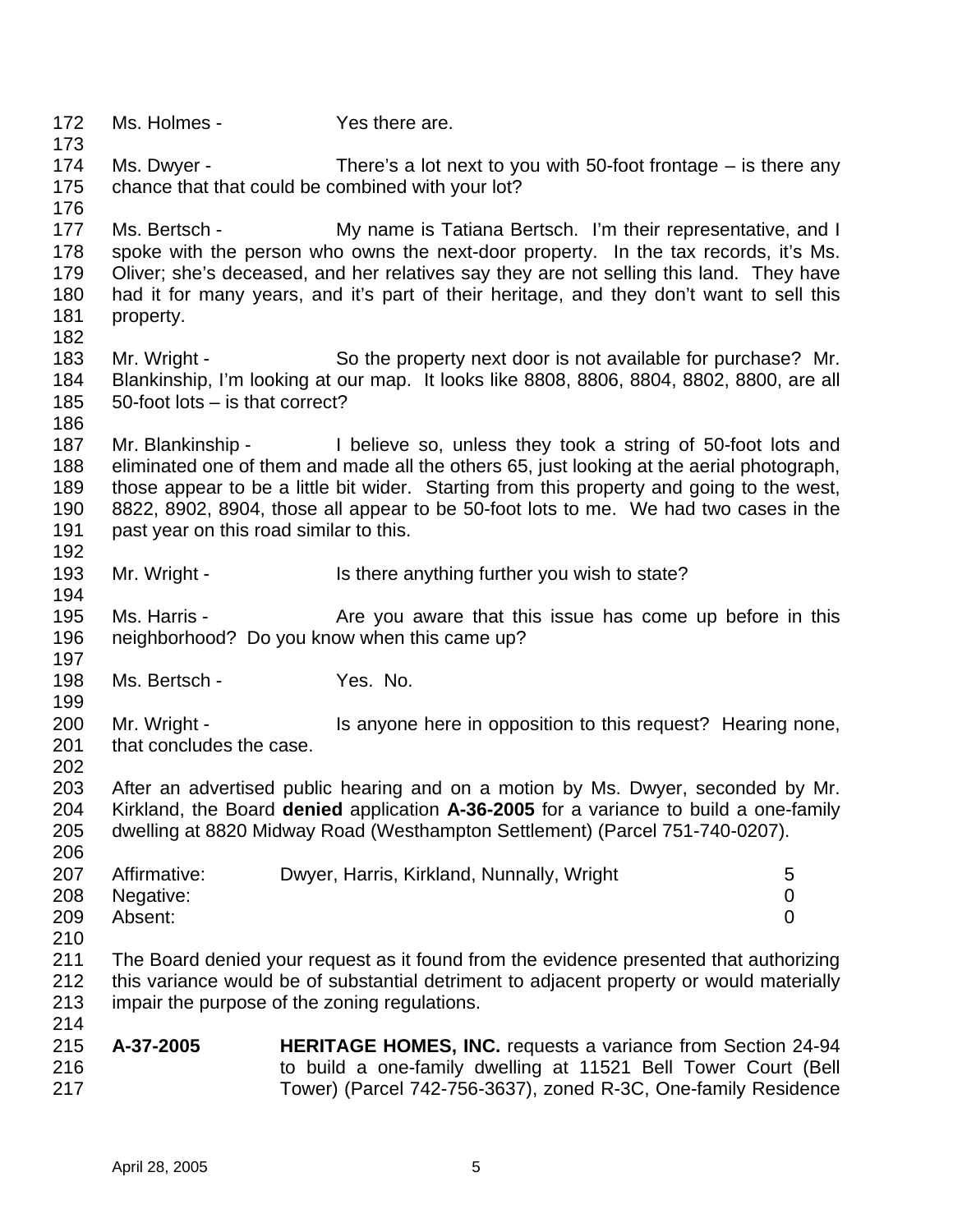District (Conditional) (Three Chopt). The front yard setback is not met. The applicant proposes 35 feet front yard setback, where the Code requires 40 feet front yard setback. The applicant requests a variance of 5 feet front yard setback. Mr. Blankinship - A-37-2005 was withdrawn. After an advertised public hearing, the Board **allowed withdrawal** of application **A-37- 2005** for a variance to build a one-family dwelling at 11521 Bell Tower Court (Bell Tower) (Parcel 742-756-3637). 229 Affirmative: Dwyer, Harris, Kirkland, Nunnally, Wright 5 Negative: 0 Absent: 0 The Board granted withdrawal without prejudice because it was determined that the application was unnecessary to obtain the building permit as submitted. **A-38-2005 GEORGE R. BACON** requests a variance from Section 24-95(i)(2) to build a detached garage at 404 Berwickshire Drive (Sleepy Hollow) (Parcel 752-736-2346), zoned R-1, One-family Residence District (Tuckahoe). The accessory structure location requirement is not met. The applicant proposes a detached garage in the side yard, where the Code allows accessory structures in rear yard. Mr. Wright - Does anyone else desire to speak with reference to this case? Would you raise your right hand and be sworn please? Mr. Blankinship - Do you swear that the testimony you are about to give is the truth, the whole truth, and nothing but the truth, so help you God? 249 Mr. Bacon - I do. I'm George Bacon, the owner of the property. I assume that you have the same paper that I do on this. The lot is quite large. That line on the second page shows a drainage area that runs through my property for drainage from a lake that was up above. That's been quite some time ago. The creek is inactive now, except for rain, so the property sits up fairly well on a hill toward the area of the photographs, and the photograph in front of you shows that there is a large area to the side of my house. The main thing is that the house was set up on that ridge, so that it wouldn't get wet, and the area to the left, as you're facing it, is all open in there so that I can build the structure. It's the ideal location for it. Ms. Dwyer - Mr. Bacon, the staff report and your drawings make it clear that you have a breezeway that attaches the proposed carport to your existing residence, and that if that carport were widened by 4.75 feet, you would not need the variance. Is there some reason why you cannot widen that breezeway?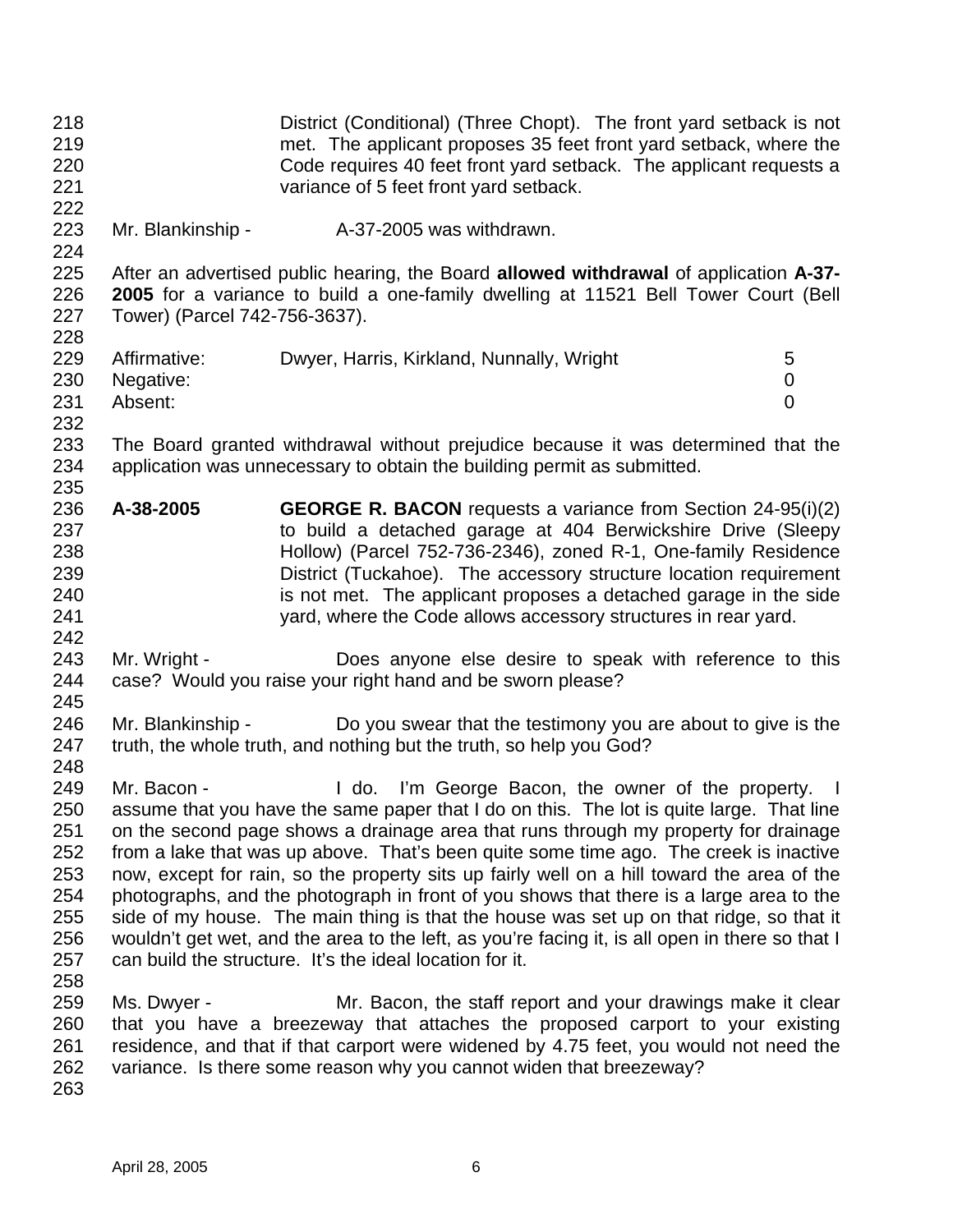Mr. Bacon - The explanation that was given to me is that if I widened it, then I would run into a variance on the rear of the property, which I think was requiring 50 feet, and this was simply a variance on the attachment. There is another structure only two blocks away that's a much smaller one, on 204 Doverland, which has an attached structure to the side of it. It's a much smaller piece of property than mine. As you can see from the photograph of mine, the top picture, it's only halfway down my driveway, down near the drainage area where that picture was taken. There's a considerable length; you can see that car is sitting halfway down it in that rounded area, and you can see there's a huge area off to the side that would make it ideal. There's no way I could put the structure in the back because obviously there is no back area. It's mostly to the side and to the front. 

- Ms. Dwyer Mr. Blankinship, what is the setback that he's claiming he would run into if he made the carport?
- Mr. Blankinship If he attaches it and it becomes part of the principal structure, then he has to meet the setback for the principal structure, which would be 50 feet from that rear yard, so you would have to pull it forward into where the topography becomes an issue.
- Mr. Bacon Then it would run into a drainage problem. It logically does not fit the lot from where it sits. The house is only 22 feet; you can see it's close to the edge on the other side that's only 22 feet away over there, so the proposed area wouldn't be anywhere close to that on the side of the property.
- 289 Ms. Dwyer How far is the proposed garage now from the property line?
- Mr. Bacon I don't recall what it would be, something like 40-50 feet from that side area. It comes about 20 feet from the rear of the property. I guess there's actually two rears; there's that rear over on the right, since it's a five-sided piece. You can see from the aerial photograph that the structure would be approximately the same width from the house, and you can see from the picture that the structure would not come close to infringing on anyone else's land. It would fit right in that area where you can see the creek, midway between that.

| 298 |                   |                                                              |
|-----|-------------------|--------------------------------------------------------------|
| 299 | Ms. Dwyer -       | The rear yard setback, you said Mr. Blankinship, was 50      |
| 300 | feet?             |                                                              |
| 301 |                   |                                                              |
| 302 | Mr. Blankinship - | Yes, R-1 zoning is 50 feet.                                  |
| 303 |                   |                                                              |
| 304 | Ms. Dwyer -       |                                                              |
| 305 |                   |                                                              |
| 306 | Mr. Blankinship - | I'll have to look that one up.                               |
| 307 |                   |                                                              |
| 308 | Mr. Bacon -       | Actually, even the house doesn't meet the requirement of the |
| 309 | 50-foot setback.  |                                                              |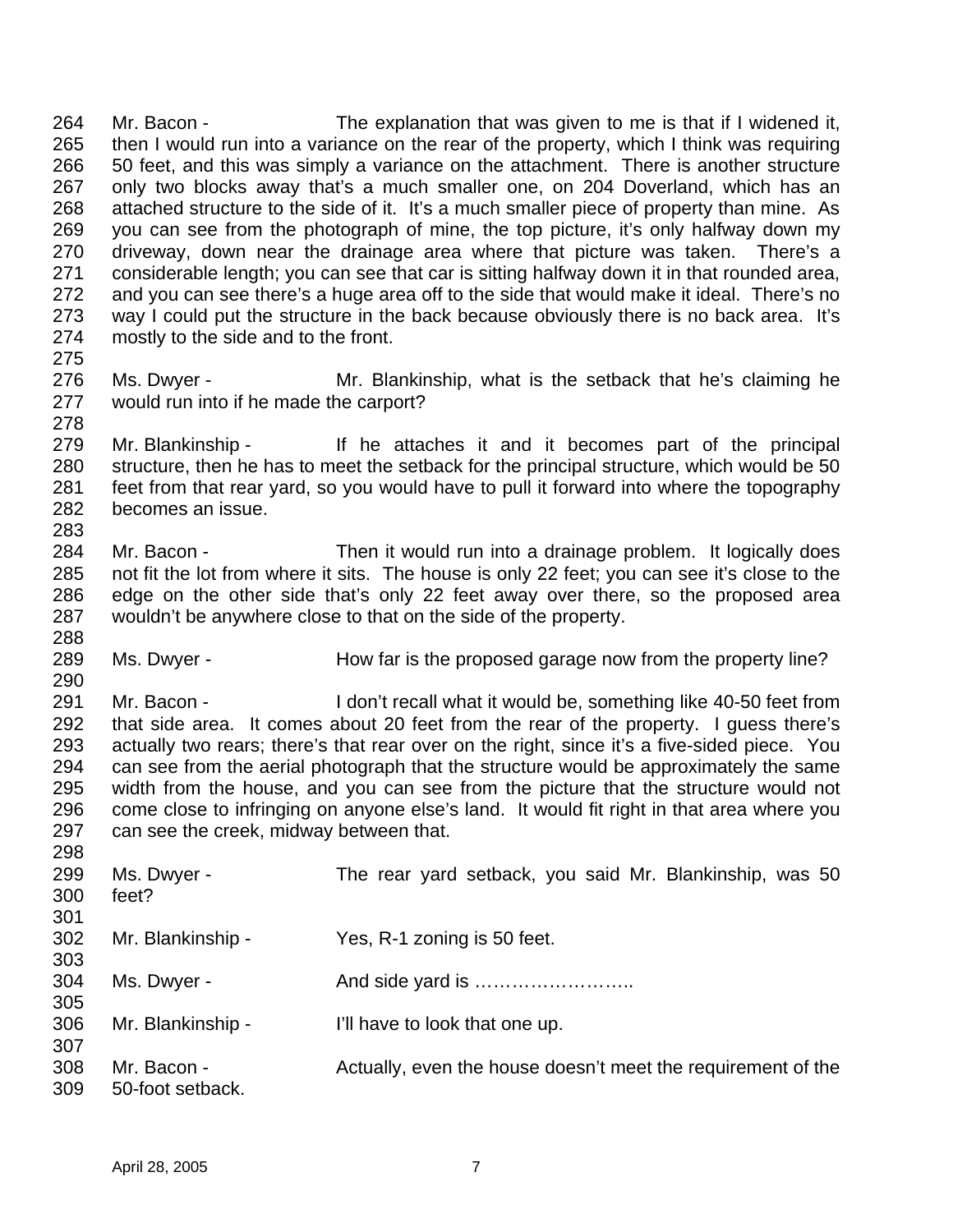| 310 |                                              |                                                                                             |
|-----|----------------------------------------------|---------------------------------------------------------------------------------------------|
| 311 | Ms. Dwyer -                                  | I'm looking at the plat here that's part of your drawings, and I                            |
| 312 | was wondering that.                          |                                                                                             |
| 313 |                                              |                                                                                             |
| 314 | Mr. Blankinship -                            | Yes, it's 20 for the minimum and 50 for the sum of the side                                 |
| 315 | yards.                                       |                                                                                             |
| 316 |                                              |                                                                                             |
| 317 | Mr. Kirkland -                               | Mr. Bacon, what's the size of this garage?                                                  |
| 318 |                                              |                                                                                             |
| 319 | Mr. Bacon -                                  | There are three carports; those are 36 feet, and the other                                  |
| 320 | one is ten feet.                             |                                                                                             |
| 321 |                                              |                                                                                             |
| 322 | Mr. Kirkland -                               | It's roughly a 46-foot wide garage by 26 feet?                                              |
| 323 |                                              |                                                                                             |
| 324 | Mr. Bacon -                                  | Well, each garage is twelve feet, allowing for the doors to be                              |
| 325 |                                              | open. I understand that's the standard size for garage width.                               |
| 326 |                                              |                                                                                             |
| 327 | Ms. Dwyer -                                  | Would it be possible to angle the garage differently?                                       |
| 328 |                                              |                                                                                             |
| 329 | Mr. Bacon -                                  | I can angle it slightly. I can shift it towards the front of the                            |
| 330 |                                              | house slightly, but the question is, what is it going to look like architecturally? It does |
| 331 |                                              | not infringe on anyone else's property, as you can see from the photographs. It would       |
| 332 | maintain that fifteen-foot rear setback.     |                                                                                             |
| 333 |                                              |                                                                                             |
| 334 | Ms. Harris -                                 | So you have a storage area in a three-car garage, and a                                     |
| 335 | storage area to the left of that.            |                                                                                             |
| 336 |                                              |                                                                                             |
| 337 | Mr. Bacon -                                  | That is correct. The house has no storage in it, so I'm                                     |
| 338 |                                              | adding the garage and the storage so that I could have easy access.                         |
| 339 |                                              |                                                                                             |
| 340 | Mr. Wright -                                 | That's not really the issue that's before us; however the                                   |
| 341 |                                              | issue is because the garage is in the side yard. The size of the garage is not the          |
| 342 |                                              |                                                                                             |
| 343 | Mr. Bacon -                                  | As you can tell, that's the only logical place for it, and the lot                          |
| 344 |                                              | is one of the largest in the area. You can see that from the photograph on the other        |
| 345 |                                              | lots. You have an aerial photograph of that. You can also see the houses where              |
| 346 |                                              | they're located on the other lots, so they aren't even close.                               |
| 347 |                                              |                                                                                             |
| 348 | Ms. Dwyer -                                  | Mr. Blankinship, for this to be in the rear yard, it would have                             |
| 349 |                                              | to be behind the rear line of the house; that is the imaginary line drawn from behind the   |
| 350 | house – it has to be any distance from that. |                                                                                             |
| 351 |                                              |                                                                                             |
| 352 | Mr. Blankinship -                            | It would have to be between the house and the rear lot line.                                |
| 353 |                                              | Since the house is turned at an angle, it's a little difficult to determine.                |
| 354 |                                              |                                                                                             |
| 355 | Ms. Dwyer -                                  | But it could be beside the house as long as it were also                                    |
|     |                                              |                                                                                             |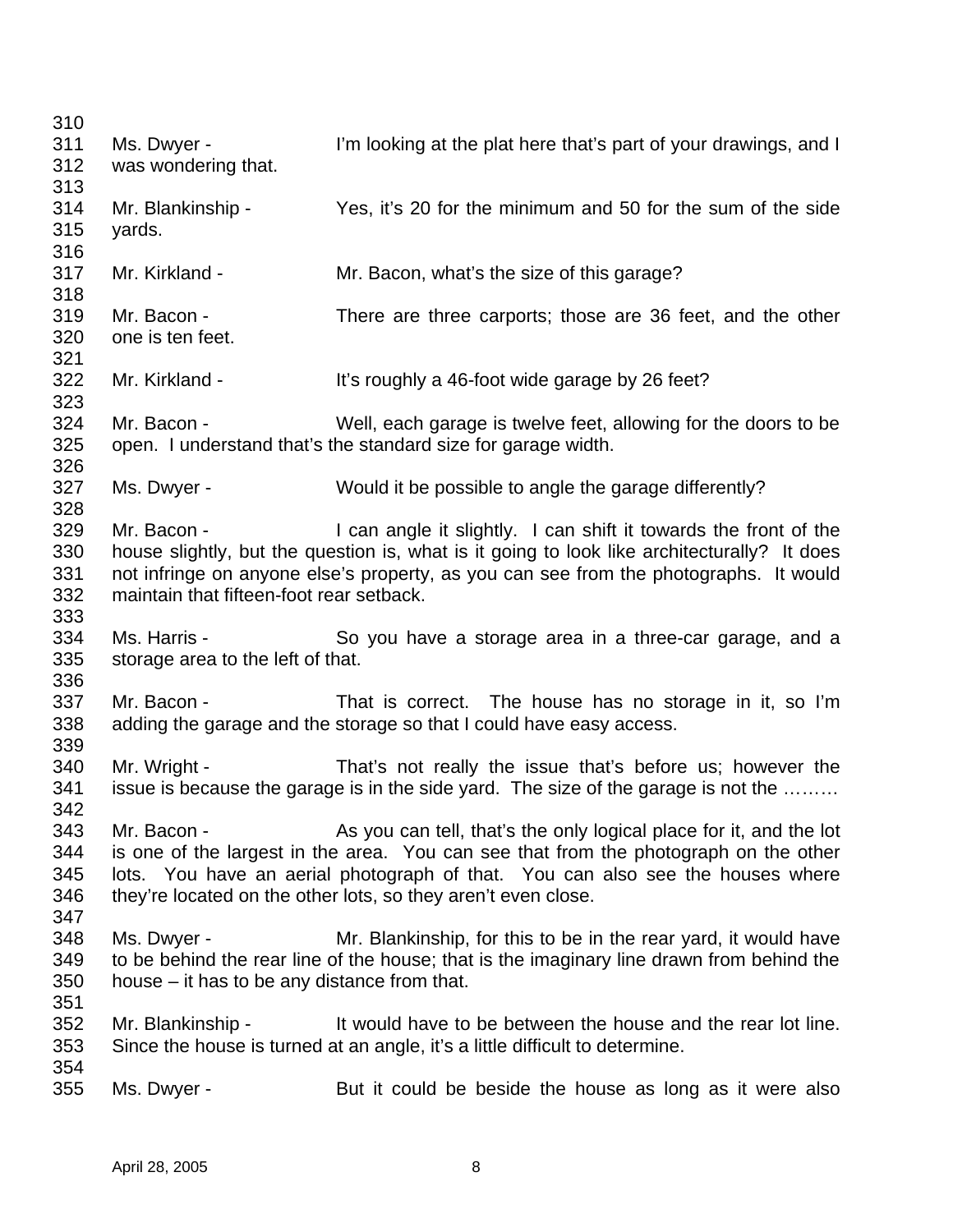behind the house. Mr. Blankinship - Farther back, yes. Mr. Bacon - It actually is in the back if you look at the angle, if you see the aerial photograph there, you can see the location of the house and how it's angled. From the side of my house I actually can see the stoplight on Parham Road. It isn't facing directly front; if the property's here, it's angled at a 45 degree angle to the front of the road. You can see it follows that creek line. Ms. Harris - The reason I asked about the storage area is because that's nine feet, four inches, right? You need ten feet for this variance to be unnecessary. 369 Mr. Bacon - Yes, but that's the connector; that is not the ................. Ms. Harris - I know, but I was wondering if you could alter your plans. Mr. Bacon - I altered them and submitted them and said, "Now you don't 374 have the rear setback on there, and you have to get a variance for the rear setback" if I altered them to the ten foot. This seemed like the most reasonable, since it's only a connector that I'm trying to alter, rather than add another thirty feet to the back of my property, and that's the variance that I would request then. Either way I go about it, I have to have a variance in order to build the structure. 380 Mr. Wright - Any further questions of the Board? Is anyone here in opposition to this request? Hearing none, that concludes the case. After an advertised public hearing and on a motion by Ms. Dwyer, seconded by Ms. Harris, the Board **denied** application **A-38-2005** for a variance to build a detached garage at 404 Berwickshire Drive (Sleepy Hollow) (Parcel 752-736-2346). 387 Affirmative: Dwyer, Harris, Kirkland, Nunnally, Wright 5 Negative: 0 Absent: 0 The Board denied the request as it found from the evidence presented, that the application of the zoning ordinance would not prohibit or unreasonably restrict the use of the property. **A-39-2005 LISA WOOD AND ROBERT KAHL** request a variance from Section 24-94 to allow the existing dwelling to remain at 4958 Charles City Road (Parcel 839-698-5795), zoned A-1, Agricultural District (Varina). The minimum side yard setback and total side yard setback are not met. The applicants have 1 foot minimum side yard setback and 48 feet total side yard setback, where the Code requires 20 feet minimum side yard setback and 50 feet total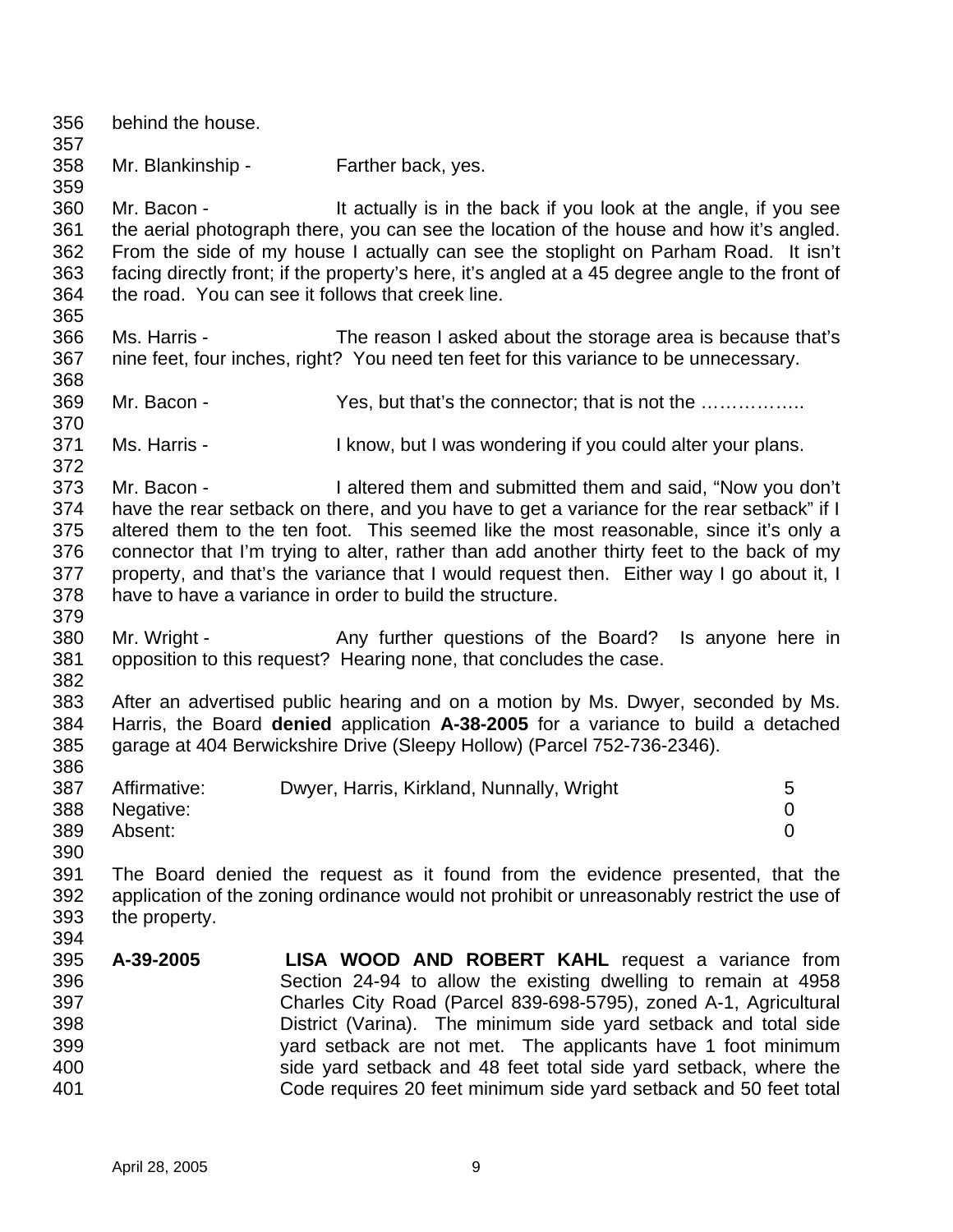- side yard setback. The applicants request a variance of 19 feet
- 

minimum side yard setback and 2 feet total side yard setback.

- Mr. Wright Does anyone else desire to speak with reference to this case? Please stand and raise your right hand and you'll all be sworn in at the same time.
- Mr. Blankinship Do you swear that the testimony you are about to give is the truth, the whole truth, and nothing but the truth, so help you God?
- 
- Mr. Condlin Mr. Chairman, Members of the Board, Mr. Blankinship, my name is Andy Condlin, from Williams Mullen, representing Robert Kahl and Lisa Wood.
- Mr. Wright Mr. Condlin, before we begin this case, I want to make a statement. Mr. Condlin was my former law partner. I'm now retired from that firm; I have no interest in the firm whatsoever. However, I will proceed with the case unless someone here has an objection with my doing so. If anyone here has an objection, I will disqualify myself from sitting on this case. Anyone have an objection? Proceed.
- Mr. Condlin I have with me from Williams Mullen, Travis Hill, here for the property – it's about one and a half acres on Charles City Road. I've taken the assumption, instead of calling a lot of people up with a lot of things, it's a bit of a convoluted case; I've spent a lot of time talking with a lot of folks. I've got a lot of them here to tell me if I ever get anything wrong, but I'm going to go through some of the facts of what happened and why it occurred. I gave a pretty detailed package of trying to get everything done. I'd say 99% of what I put in there is correct. A few things I've found out since, which I will highlight for you.
- 

 Mr. and Mrs. Kahl, the mom and dad, own a farm in the Varina District of Charles City. 431 In 1998 they gifted five acres to their son, James, the brother who lives next door. His 432 survey is on Exhibit D that I have provided to you. I think it's pretty important. What I wanted to do is to point out Exhibit D. The thing that you can notice is the driveway. In talking with Mr. and Mrs. Kahl, it was their absolute intention to place the property line along this driveway, and this is exactly what the survey shows, is the property line along this driveway. For many years, Mr. Kahl has farmed this entire property; a fence line was along this driveway, and even after the gift in 1998, until he gifted the property to his other son, which is what we're here for, he farmed the property from 1998 to 2004 right up to the fence line. He used that property as it was his; that fence line went right up to the driveway; that driveway has never moved. Everyone's intent to get this gift was to bring the property line along the driveway, and that's really what the crux of what we're dealing with here, the intent was, the knowledge was, the survey shows, that the driveway was the property line that would separate these two properties. 

 In 2004 Robert Kahl and Lisa Wood wanted to start their family, just recently have had a son, and Exhibit F shows the 20-foot separation, the intended separation. I've compared these two surveys; this property line is exactly the same as the survey to the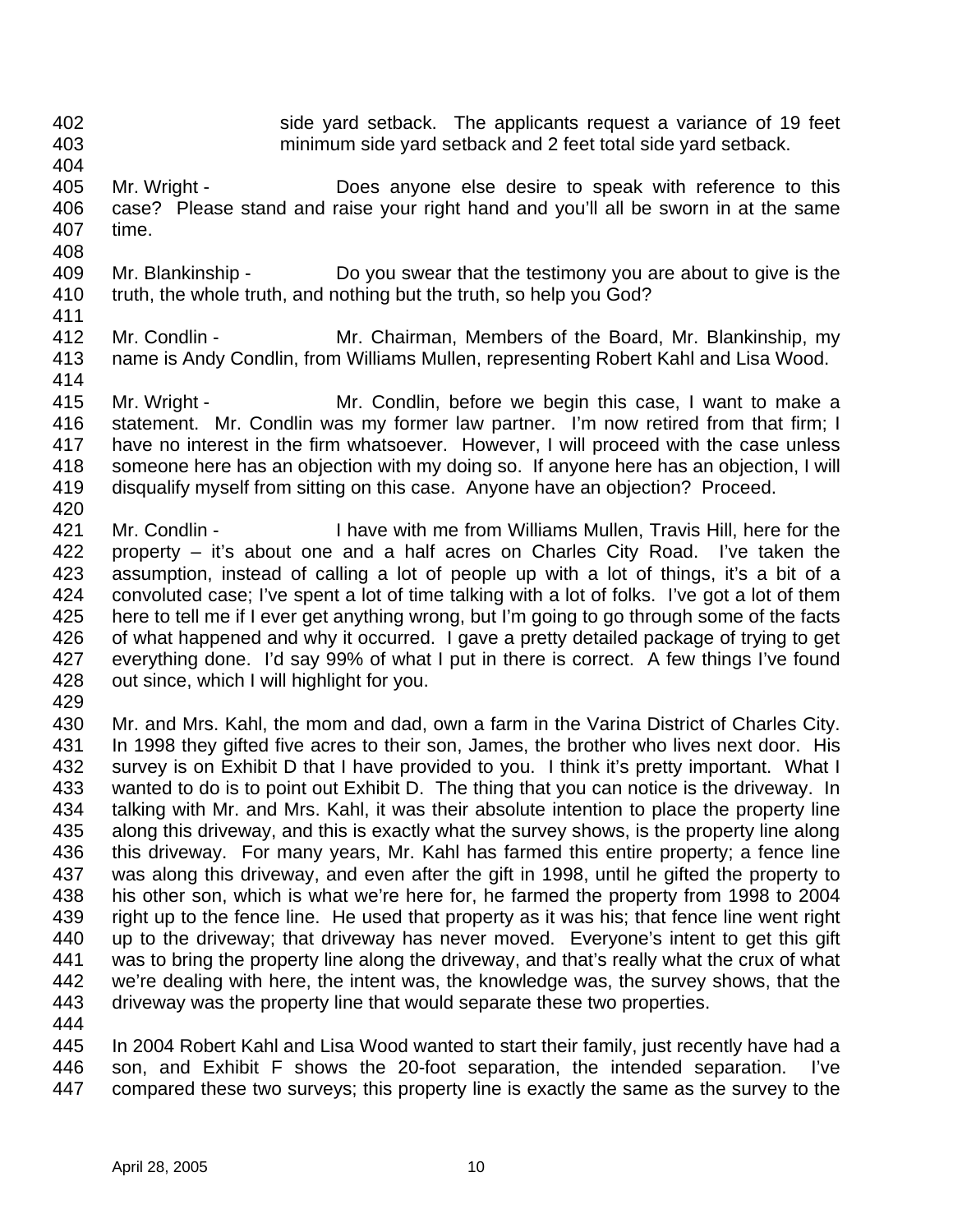brother. There's no difference in the Kahls. Interestingly enough, the rod was found 449 here but had to be set off the corner between those six years that it was missing. When they went to propose their house, you can see they've got the 20-foot separation here; they put the proposed well with the drain field up here. They were to talk with some various folks, but again, the intent was for this property line to be here so that Mr. and Mrs. Kahl could gift this property and leave enough room for their son Robert and Lisa Wood. Lisa and Robert intended to comply with all components of the Code. To do that, they hired the Fleetwood Homes, an engineer, Mr. Ewing, a surveyor, and well and septic to comply with all the requirements.

 The survey was done in conjunction with the engineer to set the well and the drain fields, and of course, the home location in compliance with the Code. You can see the well's in the front yard, and the home meets all the Code requirements. Fleetwood Homes is the one that put in the house at this location, and they had Mr. Dowdy put in the well and the drain field. Mr. Stringer from the Health Department is unavailable; Mr. Walker is here to answer any questions that you might have. I'm not sure it's completely relevant, other than the fact that I've placed within there some of the Health Department information. They actually moved the well from where it was flagged and field located, to behind the house. Unfortunately, the well actually ended up being located off the property line, but there was also a change on the field of the house location, by Mr. Stringer. As some of the folks I've talked to said, he wanted to get the well away from the road and bring the house closer to the road than what they had originally intended. When Fleetwood Homes came in, Mr. R. B. Mozingo, from Fleetwood Homes said their practice is to talk to the property owner about where the property line is. Everybody intended the property line to be the driveway. The dad who gifted both properties intended it to be the driveway. They measured everything off the driveway. My first reaction was, "you've got a survey; you've got rods, why didn't you take the rods and run a line and measure it off of that. His answer was, "Mr. and Mrs. Kahl paid for paid for title work to be done by Fleetwood Homes, paid for a survey to be done, and they went off of the property owner's information. The dad came over and talked to them; Robert even talked to them and said the property line's along the driveway.

 They hired folks to do this in good faith. I don't know what the procedure is by Fleetwood Homes, but according to R. B., it is typically to take the property owner's word for it. I've done enough of these things to know that most people don't know where their property line is, and I think that's an unfortunate mistake that occurred. Plat 2 shows ultimately the "as built." The other one that shows the property exchange, the well actually ended up being constructed off-site – you can see the reference to the well right there. They actually paid \$8,000, when they came home from the hospital after having the baby, to have the well moved back onto their property line. One of the conditions that Mr. Blankinship has proposed is that we get that approved through the Department of Health. I believe that's already been done. And it was a substantial cost to move that well back onto the property line. Ultimately, this is an odd situation. I think 492 it qualifies for the good faith and that they did hire known professionals. I've talked to every one of them; I brought a number of them who would attend. Nothing was done on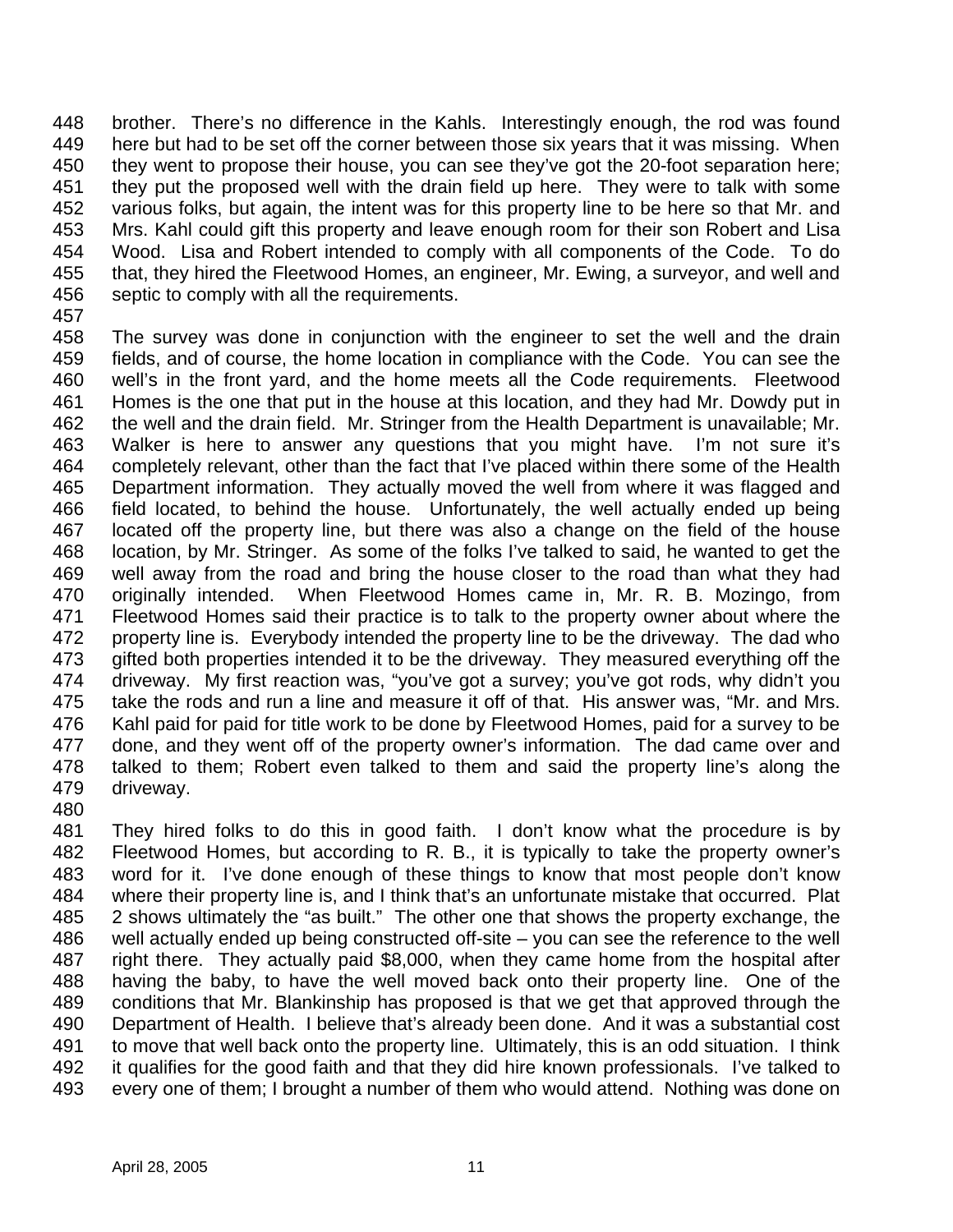their part intentionally to violate. If you look at this exhibit, everything was intended to be off of the driveway. Everything that was done on the fieldwork was done off of the driveway. The staff report talks about it being self-imposed. I would disagree with that because they hired folks to do this work, and it was done incorrectly. Whether that's part of their procedure or not, it was still done incorrectly, but it was also done incorrectly because of the survey and the problems with the survey and the driveway, having those locations. Obviously this is a substantial hardship. I asked Fleetwood Homes what it would cost to move the home, and the cost was going to be \$18,000. You add that to the well, which they've already paid; that's a \$25,000 cost total because of the mistakes. They've already paid \$8,000, and they're trying to avoid \$18.000 plus costs to pick up the home and move it over. 

- Finally, I would make a statement about the detriment to the surrounding owners. Obviously, mom and dad have not objected. Mom and dad actually own property on this side of the property and on that side of the property. That's their home there, and you can see, based on the survey, where that line ended up going when it should have gone along this area and would have left the room per the original survey to meet the setback requirements. Ultimately, I believe the only person objecting would be the brother, and having gone out there, I could not see from one home to the other, as I was standing in Robert Kahl and Lisa Wood's property, nor was there any detriment as you go in on the driveway. The home is actually 20 feet away from the driveway, which was the intent, to be able to get that separation. I don't see any real detriment coming; it's not impacting; the home is already there for the brother's property.
- Mr. Nunnally Who owns 4956, his brother?
- Mr. Condlin - Yes sir, that's Mr. James Kahl who owns that.
- 522 Mr. Nunnally - Has he tried to purchase some land to take care of this variance.?
- Mr. Condlin One of the things that we've proposed is a property line swap, which would give Mr. James Kahl property back here, and we would pick up this property along the driveway, which was the intended property line, which would pick up that additional necessary twenty feet. It is my understanding, in talking with my clients, that has been rejected. There have been some offers – I'll let him speak to what it would take to get that, but he wants more than the one and a half acres, to be able to get that twenty feet, and they don't have but one and a half acres total, so they can't give more than they have. They've offered to swap the same amount of land off the back, to be about to get this, but that's been rejected.
- The father, obviously, cannot give any land, but it doesn't do any good, because it's his property line that's causing the problem. His home sits right on the property line, the necessary distance, which was the intent, to put those homes in, based on this working farm. Obviously a series of unfortunate mistakes and events have occurred, but Mr. Kahl and Ms. Wood hired professionals to do the work. It's unfortunate that they didn't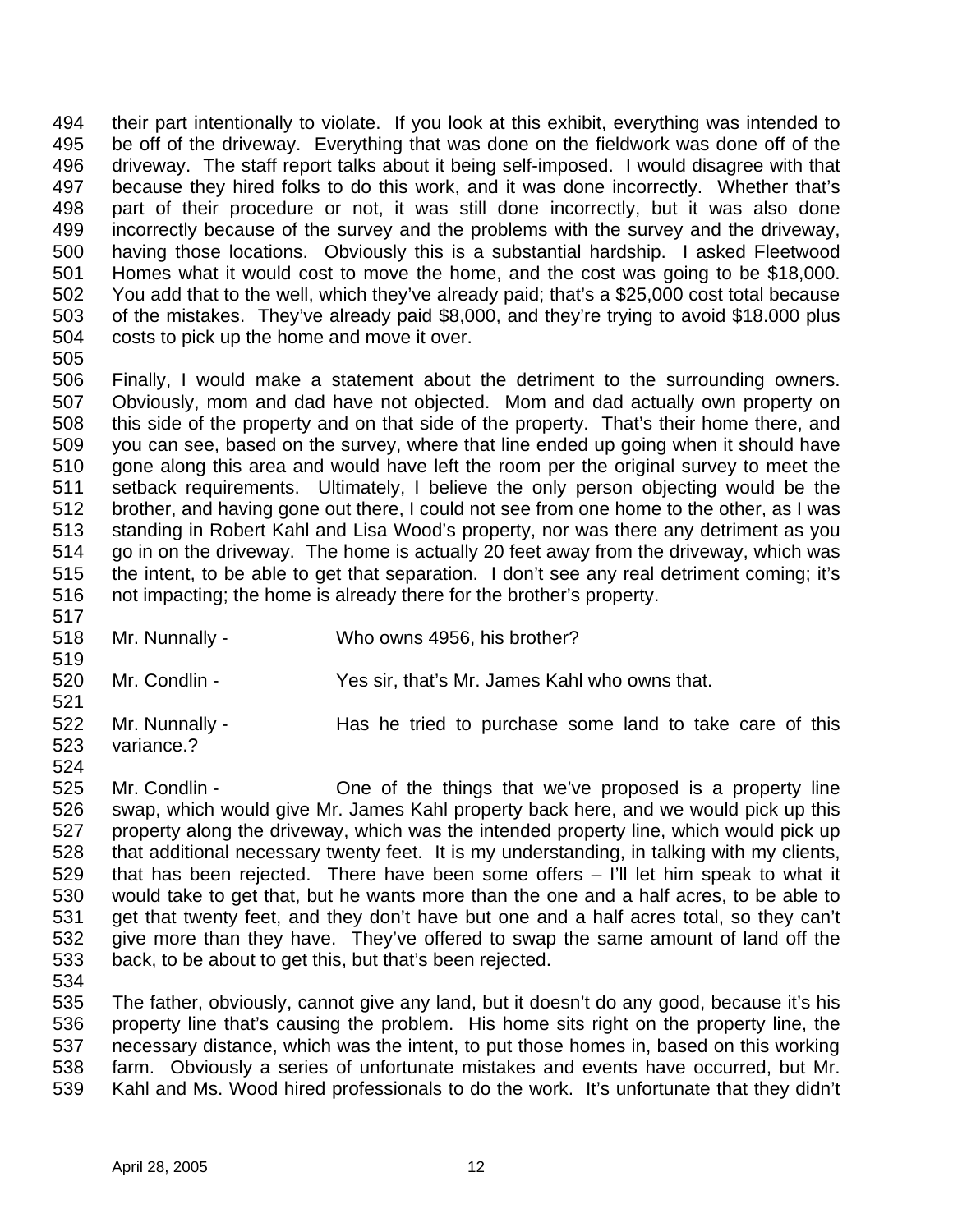go off of the survey. I will note that it's interesting that when this survey was done by another surveyor to show the incorrect placement, the rod had to be set here and there. When he went out there, he said the rods weren't there; they were there according to the other survey that showed the twenty-foot distance. Somehow or other, they got pulled back. I've seen those rods before; it's hard to take those out. I don't know what happened to them, but he obviously had to set new rods at that location, which are the critical corners of how this works out. That was part of the problem, I think, but also part of the problem was everyone intended it to go off of the driveway, and that's where they measured it when they did the actual fieldwork. It was good faith on everyone's part. There is a hardship involved in moving a home, and of course we do not believe that there is any detriment. The mom and dad are here to testify that there's no objection on their part and Mr. James Kahl, the brother, I don't think has any real reasonable objection to be able to say, we've offered to try to swap some land to try and make this work, and that's been rejected. I'll be happy to answer any questions. Ms. Harris - Is the mobile home on a foundation? Mr. Condlin - Yes ma'am. It's on a foundation, and they put the utilities in and stubbed everything to it but the septic and well. That's going to be the primary cost, not just building a new foundation, but bringing all the utilities over to the new location. 561 Ms. Harris - Is it a double wide? Mr. Condlin - Yes ma'am. Ms. Harris - Could the reason why they located so close to the road because it was a double wide? Mr. Condlin - If it's a width issue, the width goes this way. Ms. Harris - I mean to move it to different locations; I understand a double wide sometimes poses a problem. 573 Mr. Condlin - I don't know if Mr. Kraus wants to speak to that or not. Ms. Harris - Did they just drop it there because it was too much to handle? 578 Mr. Condlin - It was my understanding that they put it there because they wanted it to be twenty feet plus off the property line, and they didn't check the property line against the survey; they checked it against the fieldwork, which was the driveway. Everyone understood it to be the driveway, so they placed it in the location that they thought was appropriate. It's twenty feet off of the driveway. That's what this shows, and this would resolve the issue if we could swap the land right along the driveway. Mr. Wright - There's no question, but if they could have put it on the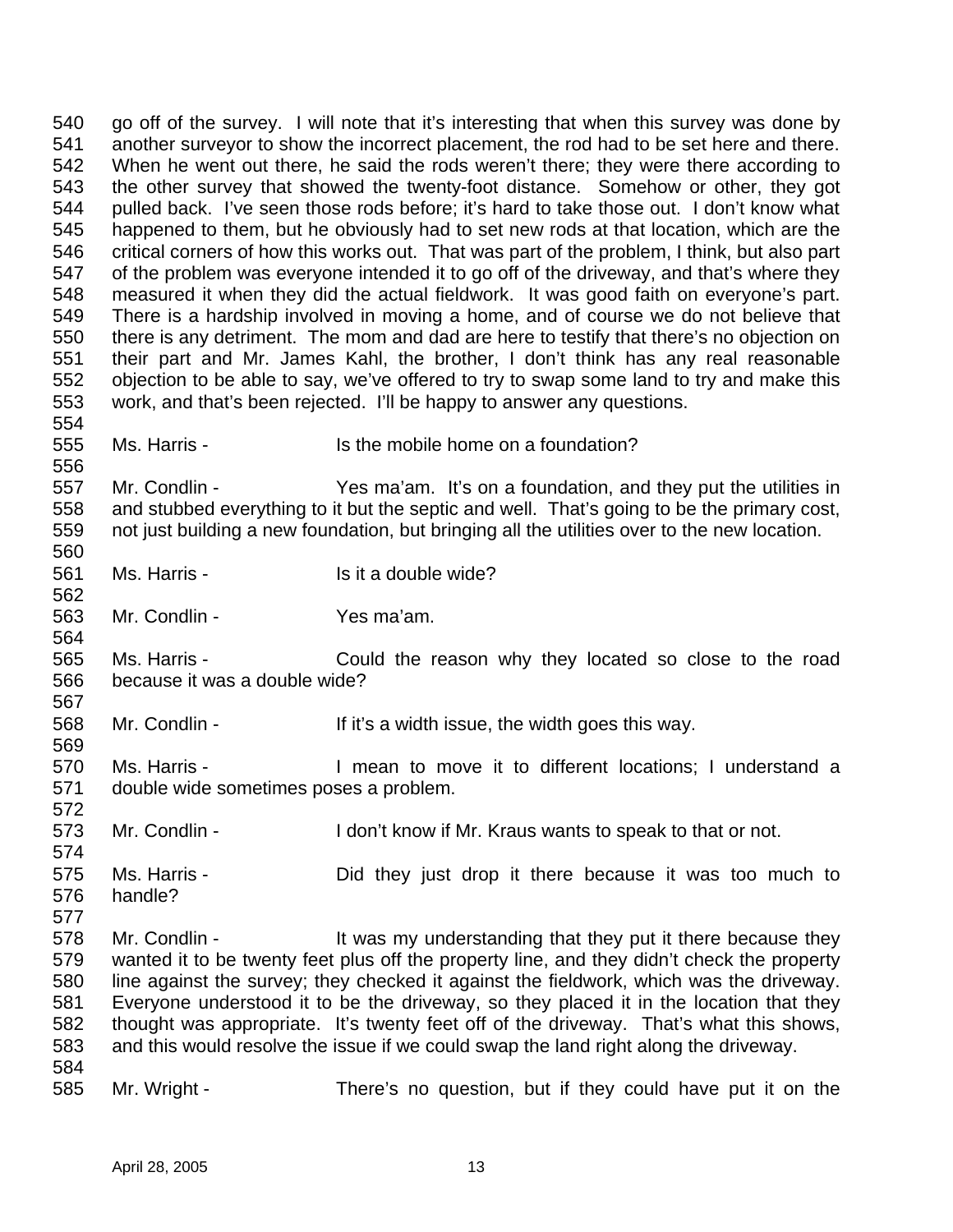property, this particular house, so that it would have met all of the requirements, if it had been over twenty feet, is that correct?

- Mr. Condlin - Yes sir.
- 

 Mr. Wright - There's no question about the width of it because it would fit if it had been moved over. In other words, there's enough side yard on the other side to accommodate. 

 Mr. Condlin - The problem, as I understand, is the location got moved, because if it was to be fit exactly per one survey, that's 82 feet, but when you look at the other survey, that's a different distance. You can see the house and what was done by the permit, that's where it was supposed to be placed, and you can see the distance is all met. You've got twenty feet on one side and a total of fifty feet, and you've got the distance in the front yard, and it fit exactly in that location. Mr. Stringer, according to my clients, moved the well and moved the home as well, to suggest that they twist that home, and everyone was just going on everyone else's word, and of course they said okay, it'll fit anyway, because they went out and measured it based on the property lines on the field, not on the survey. The pins, maybe they were there, maybe they were gone. No one really looked for them; no one really knows. It would have fit, but they just put it in a different location.

- 608 Mr. Wright Is there anything else that you wish to present at this time? Anybody else to speak?
- Ms. Dwyer I thought I heard you say that the survey was in error?

 Mr. Condlin - I'm not a surveyor; when you look at some of the original survey, this shows the driveway, this line, going right along the driveway, the property line as being 55 feet right there. That would be Exhibit D, Mr. James Kahl's survey. That shows 55 feet for his distance, and they measured off of the corner, 317 feet to Charles City Road. I've talked to Mr. Hardyman, who ultimately did the survey, but when you compare that to Exhibit F, which is the proposed construction, this looks larger than the 55 feet. They didn't locate the driveway on this survey. This is 73.6 feet. I'm talking now about Exhibit F, but of course that wasn't surveyed.

Ms. Dwyer - That dotted line is probably not accurate.

 Mr. Condlin - He also used the starting point as off of the eastern line of Poplar Spring Road – that's 389 feet. Exhibit D is 317 feet to Charles City Road, which is where it's located. The first survey to James has something that does not fit; maybe it does, but the two surveys don't compare to each other well, where the starting point is, they reference different roads, and the numbers don't seem to add up exactly where this property line is.

Ms. Dwyer - I appreciate that your clients did not intend for this to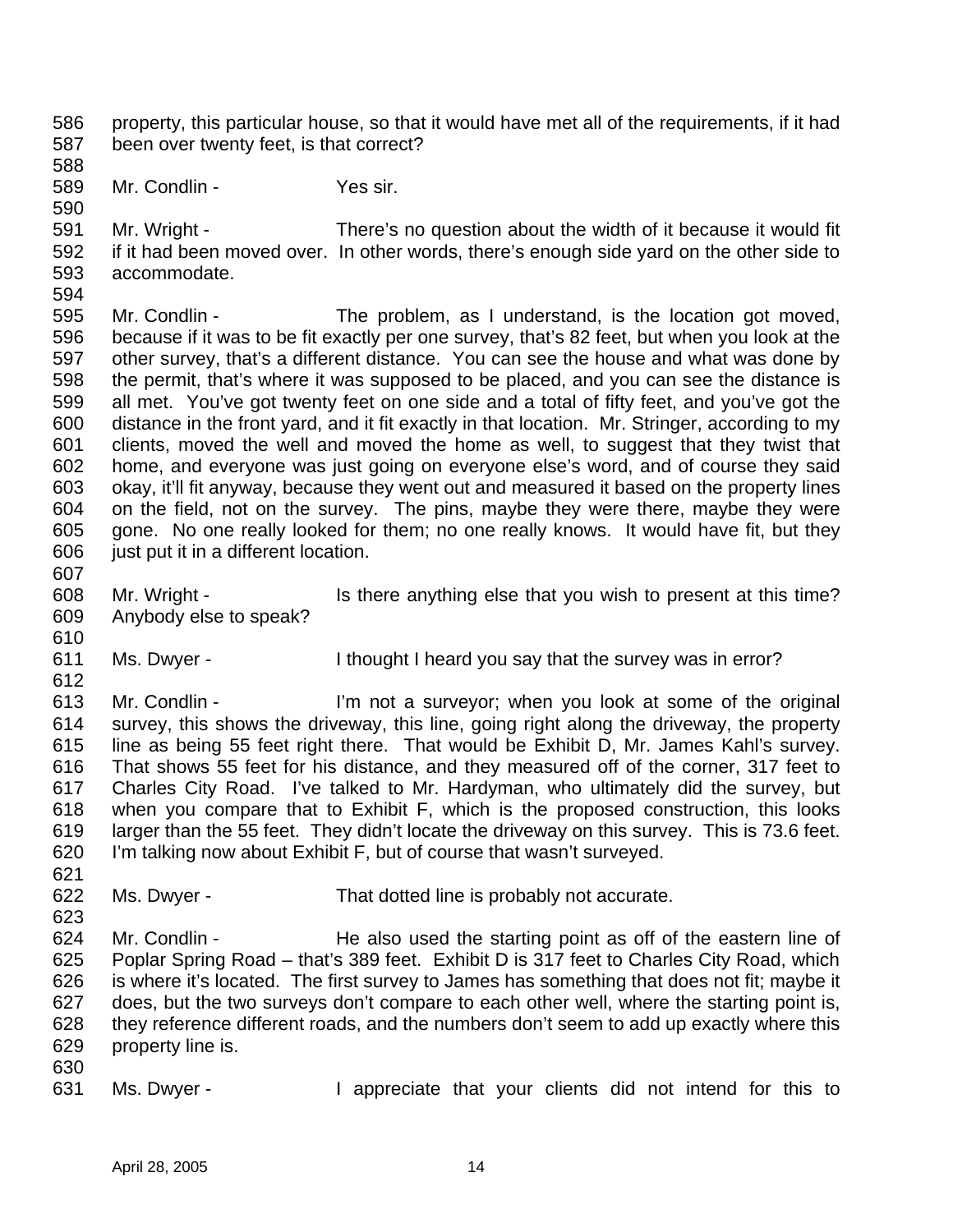happen, and the errors were made by people whom they hired, who were in fact their agents, but it still seems to me that it's a self-inflicted hardship, and I wish you could address that. I was looking at a Supreme Court case that's very much on point, that said that in a case where misplaced property lines were drawn and errors were made, that it was self-inflicted hardship, that's Steele vs. Fluvanna County.

638 Mr. Condlin - I recognize that. With respect to being self-inflicted, I understand the point that those who work for you are agents, I will say that much of what happened, was when the dad had gifted the property, was out there talking to folks, and saying that the property line (I don't think he's an agent of the son) was on the driveway, and that's where it was supposed to be done. Also, the County had an influence in changing where the location of the home, and the well certainly got changed, but the home, based on my discussion with my clients as to where the home got located, I don't think the property line technically is an issue. This is the same property line; that's why I'm not sure that it's a different property line that's shown on Mr. James Kahl's survey, because this is exactly the same call and the same meets and bounds for that survey. So it's not the survey itself; it's the location of where the home was placed, and while Mr. Kahl and Lisa Woods tried from the extent of good faith in that they hired folks to do it; they didn't construct it themselves. These folks made the mistake in not taking the property line from the survey itself and running the line as they should have done. They also took the word of the County and an adjacent neighbor, the dad.

 Ms. Dwyer - In light of the fact that Fleetwood did not use rods to set the property line and determine where to place the house; they just used the driveway and verbal advice from family members, it would seem that there might be a cause of action. In other words, your clients have another remedy possibly against people who may have made errors.

- 
- Mr. Condlin They certainly would have potential remedy for being able to do that, but that's up in the air too, and this was to them, from a variance standpoint, it's questionable what they did versus what the County did, certainly there's no suit that I can bring against the County that I can bring for approvals on that. As to where the home was located, I can only go on that they relied on those folks to do the work, whether we can prove that, that's another cause of action against them that's money damages. This would avoid that issue, to be able to get the variance when there's really no harm to anyone around the area or to the adjacent owner. This is an open area; he's already built his home; his home's not going to be built, nor can it be built, at this location right next to our home, so there's no question about separation of houses from a safety standpoint. Whether there's a cause of action there, I'd have to get into what the typical procedure of the industry is, and is it typical for them to go off of what the property owner says versus what the survey says. If they went off the surveys, this survey shows this property line, and this survey shows the property line along the driveway. They actually could have argued technically they did go off the surveys. They did do the surveys based on the driveway, and the driveway has never moved.
-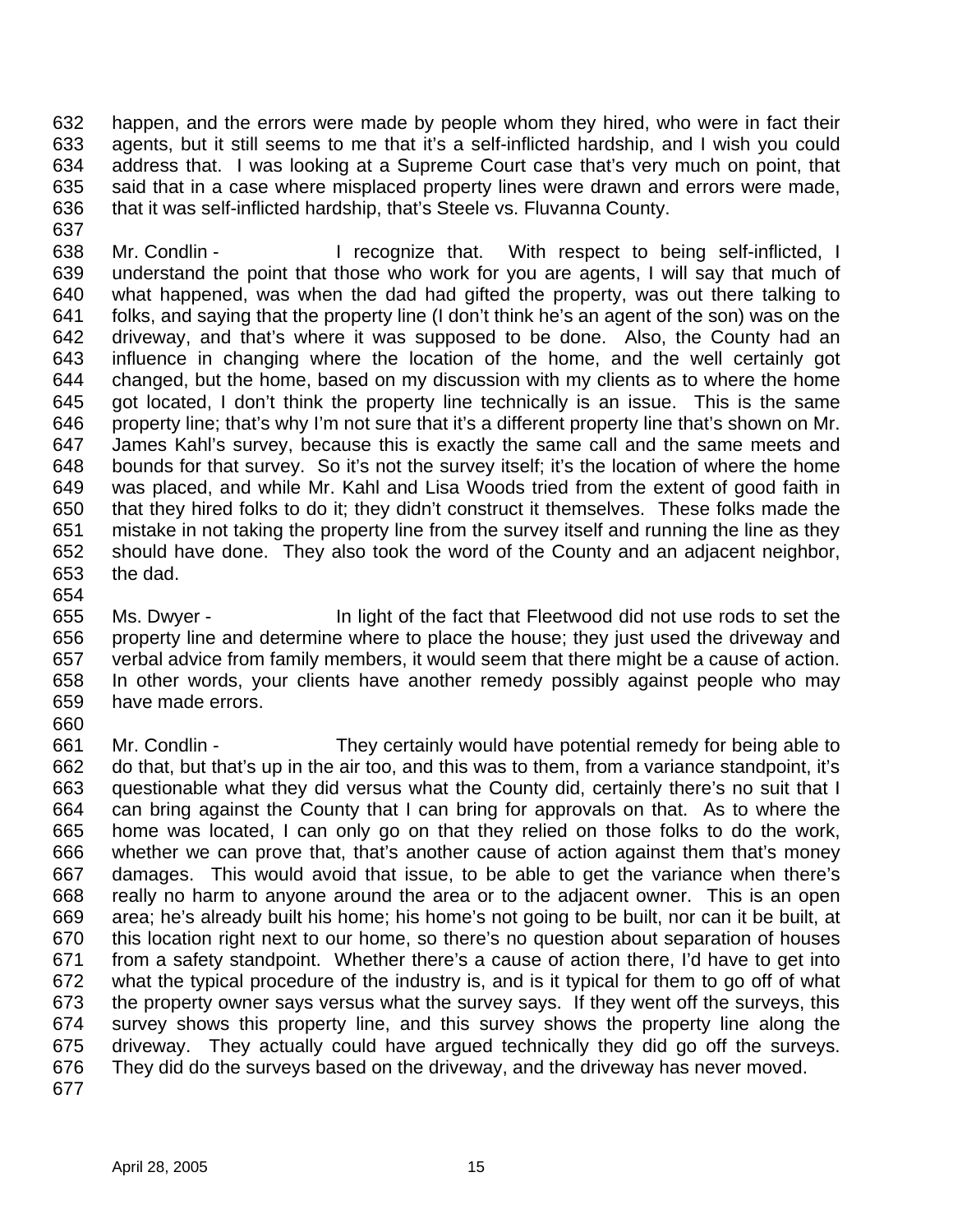678 Ms. Dwyer - But the survey for this property doesn't show the driveway on the adjacent property, and your statement earlier was that they relied not on the survey and the rods, but …………

- Mr. Condlin …………they relied on the driveway, based on the fact that this was the intent; they'd used that area up to the driveway for many, many years, including after they'd gifted this property to James Kahl, and that driveway has never moved, and that's why they rightfully assumed that the property line was right along the driveway. There's absolutely no explanation of why the survey shows the driveway here, but the driveway's technically not on the property line.
- 

- Ms. Dwyer Just to make sure I understand your statement, how do you distinguish the Steele case from this case?
- Mr. Condlin The surveys do show the property line along the driveway, which is what was relied on. Mr. Kahl, the father, and all the folks in the County who took a look at this, had insisted that this is where the home should be, and they moved the home to the location where it was, with respect to that property line being the driveway. Otherwise, I hadn't read the Steele case specifically for this, but whether this is a good faith or self-inflicted harm on themselves, they relied on the information that they had to be able to put in. They didn't intentionally do anything, and while it may have been their agents who actually put the home in, they relied on what the agents did, based on information they got from both the County and from Mr. Kahl the father and the survey that was done for the brother, showing that was on there. They did not have the survey done. The survey shows the property line and the fence line all along the driveway.
- Ms. Dwyer You're bringing the County in, in response to these questions, and I hadn't heard you mention that earlier. How is the County involved in this, in terms of placing the house?
- Mr. Condlin That's why I asked Mr. Stringer's colleague to be here. When the original plan was to place the home at this location, which met all the Code requirements, and the well at this location, if you flip to my Exhibit G, the information from the Department of Health, the septic tank, I think four pages in, is the survey which shows the well location being moved. They actually ended up moving the home as well, based on Mr. Stringer's recommendation, to be able to move the well to behind the house, which is separate from what was field located, which is separate from what the engineer that they hired, Mr. Ewing, to place in there, but also according to my clients, they moved the home location because Mr. Stringer recommended that.
- 

- Ms. Dwyer So Fleetwood set the home location based on what the Department of Health said?
- 722 Mr. Condlin Also based on the fact that everyone thought that the property line was off the driveway.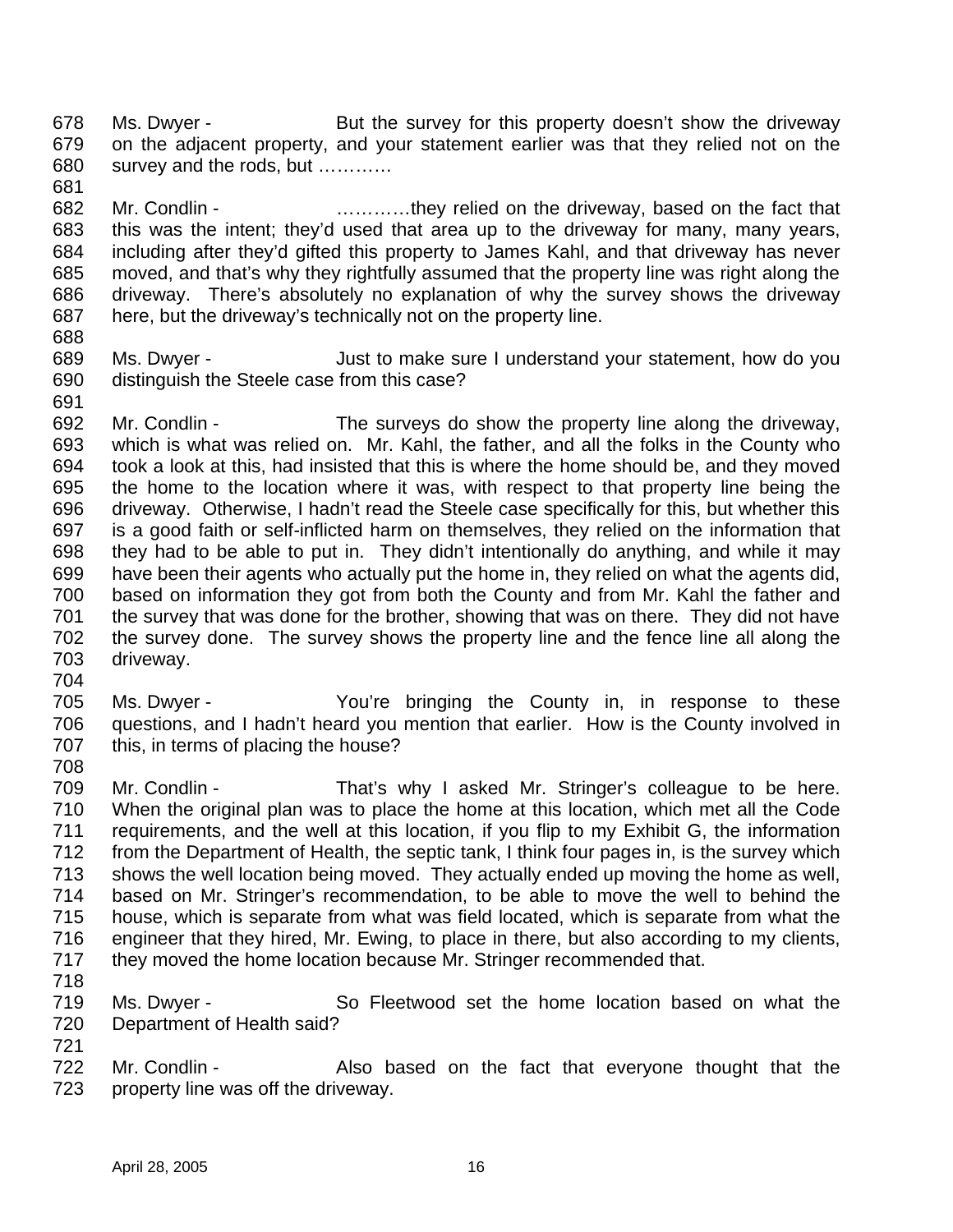Ms. Dwyer - That was my understanding from your original testimony, 726 that they set it based on the driveway. 728 Mr. Condlin - But I also mentioned that Mr. Stringer had twisted the home and moved its location slightly back to be able to put the location where it actually ended up versus what you see on the screen. Ms. Dwyer - You mean he recommended that it go back and not closer to the driveway? 

- 735 Mr. Condlin Correct. Not at the location showing where it is.
- 737 Ms. Dwyer It sounds like he didn't advise anyone to move the house closer to the driveway.

 Mr. Condlin - He advised them where the home should be located, which happened to be closer to the driveway. I wasn't there. We're going off his testimony, maybe triple hearsay at this point. 

744 Ms. Dwyer - We need to hear from Mr. Stringer.

 Mr. Condlin - Mr. Stringer is on leave from the County. We've tried to reach him. We've certainly tried to call his office, and his colleague, Mr. Walker, is here to testify to that. But the home was placed at the location that Mr. Stringer recommended when he moved the well, he moved it back here, and he also recommended twisting the home, which ended up being closer to the property line. Everyone said okay, that's fine, and they measured it from what was assumed to be the property line, which was the driveway, which was twenty feet away from the driveway. Based on the staff report, there is a reference in here to the extent of the variance. The extent, I'm not sure, impacts, whether we need one foot or sixteen feet or nineteen feet, the variance is what it is, and this is not that different from a lot of cases that you hear, that practically speaking, from a hardship, it's going to cost \$18,000 plus to move this home, and technically whether it meets the Code or not. It was done in good faith; it was done without intentional harm on their part; there's really no harm being done otherwise. It certainly is of substantial harm for someone to have to move this home for \$18,000 plus. It's not different from a lot of cases that you hear of residential property, where people aren't intentionally trying to do that, whether they come in here before 762 they do it or after they do it.

764 Mr. Wright - Any further questions of the Board? Is anyone here in opposition to this request? Please come forward.

 Ms. Woods - My name is Attorney Linda Woods, and I represent James Kahl. I'd like to give a summary. I don't have fancy stuff up there, but I think I can use that to show you what the harm is, and also to answer your question regarding whether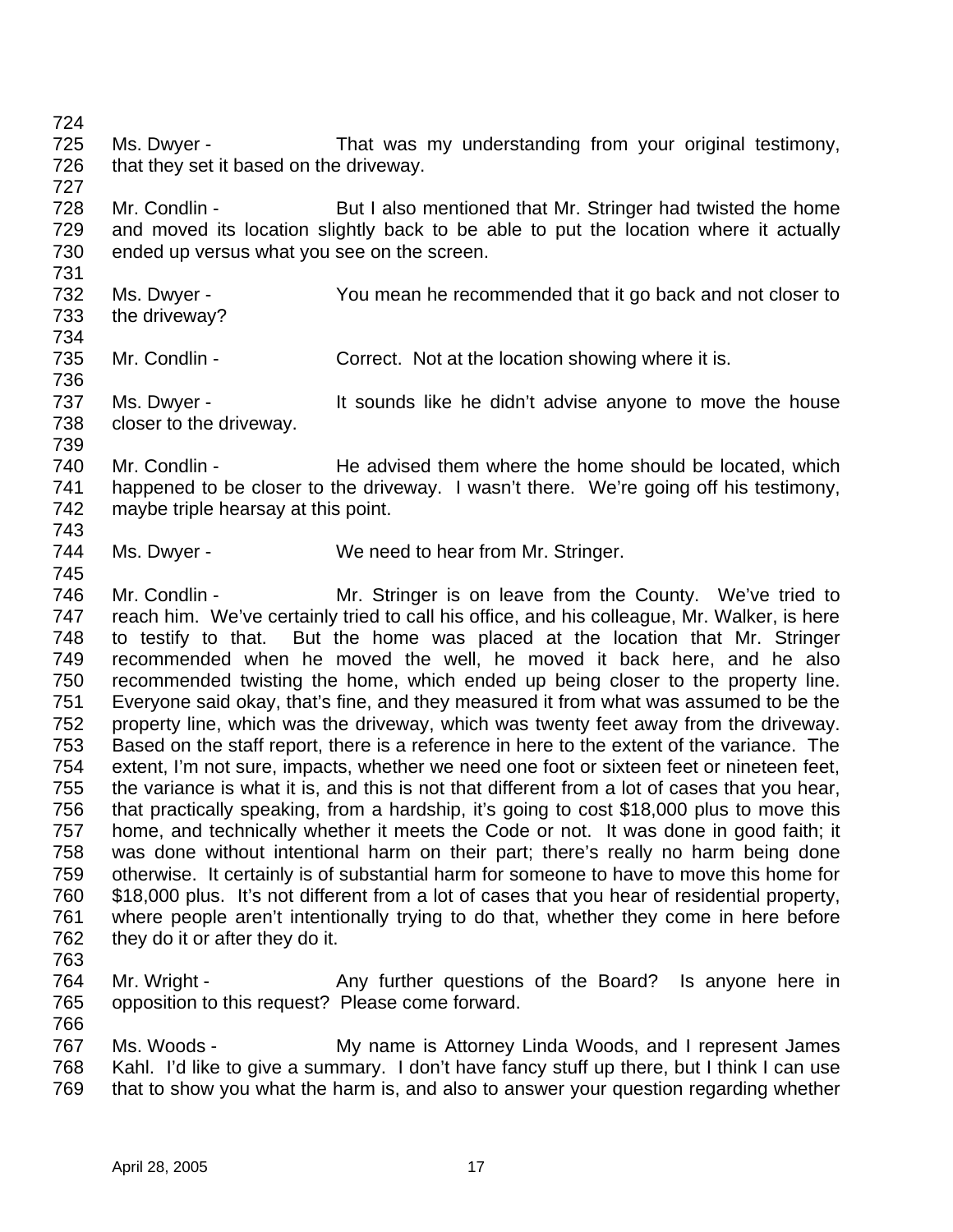this was self-imposed or not. I want to start with the letter that was sent to you on March 8, concerning first the hardship. The first thing that Robert Kahl says to you is that there is no hardship, and so this should be an easy move. First he cites that the cost to relocate the well would be \$8,000. My client called the folks regarding moving the well. They cited him \$2,700 to move the well. Let's look at why the well had to be moved. If you'll recall, on the survey, the well was located in front. Then the well had to be moved. I can't speak to exactly why the well had to be moved, but the well was moved and instead of looking again at the survey, this is a very strange piece of land. You'll admit for 1.5 acres, with the bend, this is a difficult piece of property to locate anything on. Nevertheless, the well was located on the other side of the line. The well was located properly the first time, and then someone, and I would suggest that my 781 client would say that his father, when locating the well, said this is where it goes. As a matter of fact, I also called the folks who put the well in, and that's what they said. They were told where to put the well, by a family member. So the well had to be moved.

 Next you were told that they had no idea that they weren't going to have water, that they came home from the hospital after they had their baby and they had no water. What I will tell you is that the brothers had extensively talked about this issue, that my client, James Kahl, sent him a notarized letter, telling him how many days he had, that he was informed by the Health Department that they had to do something, as two wells on his property, he wasn't allowed to do that. He got permission from the Health Department to cap off the well. He was informed of that; he was given time, and if he came home from the hospital without any water, that was because he wasn't paying any attention and decided that his brother couldn't do that, and he just wasn't going to pay any attention to it, but nonetheless, eventually, because the Health Department required it, he put another well in.

 Mr. Nunnally - You say he sent a Certified Letter to his brother? Do you have a copy that we could see, please? 

 Ms. Woods - Yes, and I'm going to hand my file to my client to look 801 through, so he can get it out of my file, so I can go on, if you don't mind. Next he says in his letter, that the applicant relied on the good faith on the brother's plat. What you weren't told, was that Robert, the applicant, hired a surveyor, Mr. Jolliffe & Associates, and on March 2004, had a survey done. It was Mr. Jolliffe who did the survey that you're looking at here, and he needed this survey to go along with putting in, and you'll see it says "proposed well," he needed this to go to the Board of Health to get the approvals for the septic system that he put in and for the well. This all has to be approved. Mr. Jolliffe will testify that he explained to the applicant that it was very important that when he cited where the house was going to go, that he called him back so that he could stake it out, because he had a matter of inches on the twenty feet. He 811 had a matter of inches on the other side, so he told him, "when you're finally going to do this, call me back, and we will stake it out, since it is so tight." What Mr. Jolliffe will testify to, is that not only did the applicant not call him so that it could be properly staked out, but he also didn't pay him for the survey. We can only guess that he didn't call him back because of that. We're talking about good faith, it seems to me that what you've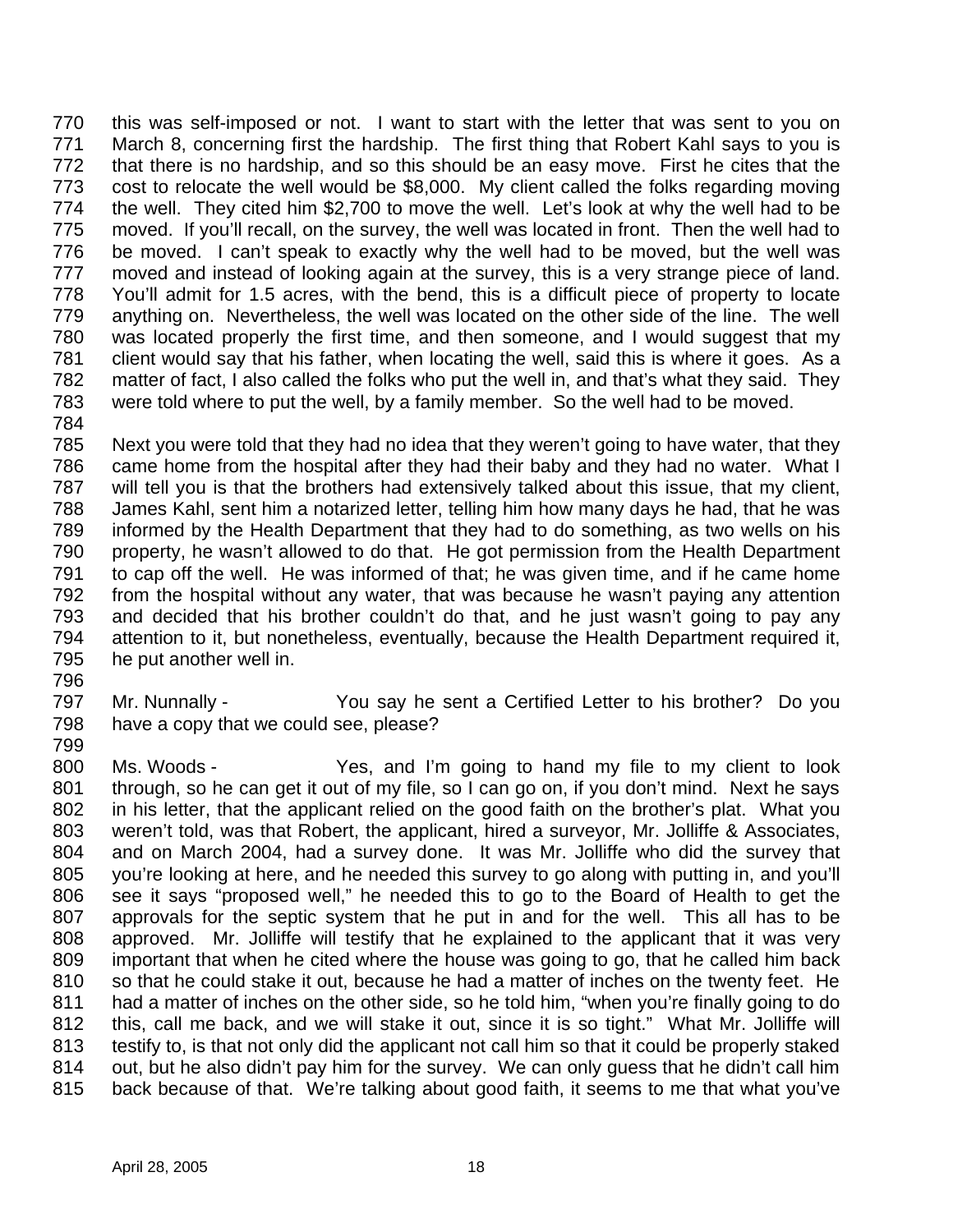heard here is the applicant saying he had no responsibility whatsoever, he relied on this and that person, but if you'll hear the testimony, he didn't rely on anyone. What he did was, he may have relied on his father, but his father's the one who gave him the property, but it was Robert, the applicant, who did get a survey. He knew he needed a survey; he knew it was tight. Who relied on who, was that the well installer installed it 821 pursuant to the applicant and his father. The mobile home people installed it, not off of 822 a survey, but where he was told to put it. If I were in the home installer's position, I'd say I just did what I was told. Now the applicant comes before you and says he trusted everybody else, and I'm going to tell you that there was no trust in anybody else. In terms of the impact on the neighboring property, this is a tough case. What we have here are some real significant problems, so significant that my client, James, was arrested for trespassing a couple of weeks ago, on his own property, because his brother, the applicant, told the police that he was on his property. If you'll look at the December 14, 2004, survey, which my client had done again because there was such controversy over his original survey, that survey and the original survey, all of the original numbers and all the dimensions are identical. If you'll look at that survey, look at the "rod set" and this particular one that you're looking at is the applicant's wish list, give me my brother's land so I can correct what I wanted to do to begin with, that one was done, the one up there, was done in January 2005. It's really funny that in December 2004, just the month before, Mr. Jolliffe saw those rods in that critical position, so in one month, what could have happened to the rods? I'd like to pass this up. What happened to the rods, was someone put a huge boulder on top of the rod so it couldn't be found. Mr. Jolliffe, who knows how to do a survey, could pinpoint it when they went to that point and found the boulder, they could move the boulder and there's the rod. My question is, who would have profited from hiding the rods so that you couldn't see what the actual survey was? Do you have a photograph of the actual line where it hits the house?

844 Mr. Blankinship - This line here shows the existing property.

846 Ms. Woods - If you'll look at this photograph, because photographs are so 847 much better than lines, this photograph, that second driveway over there, is one foot off of that house; that's on my client's property. What the applicant did, he built or threw rocks down over there to put a second driveway in, which is actually still on my client's property, and when he did that, he filled in the drainage ditch that my client had installed 851 to properly drain to keep water from being on the driveway and to properly drain into the drain in the front of the property. That second driveway, all that property, past where the grass is, is on my client's property. And in fact, standing on that, he was arrested just a couple of weeks ago. I'm sure he will be exonerated once the police see the actual survey of the property, so when you talk about harm, we're talking about animosity between these folks so much that the applicant will have my client arrested. He's saying there's no harm, but he's actually creating the harm.

 I also want to point out, we're talking about invasion of property. I will agree with the 90- some percent, because he's asking for a variance of 18.9 feet, and 18.9 feet, at one point, you're going to see on the surveys that he's 1.1 foot in the front and 2 feet in the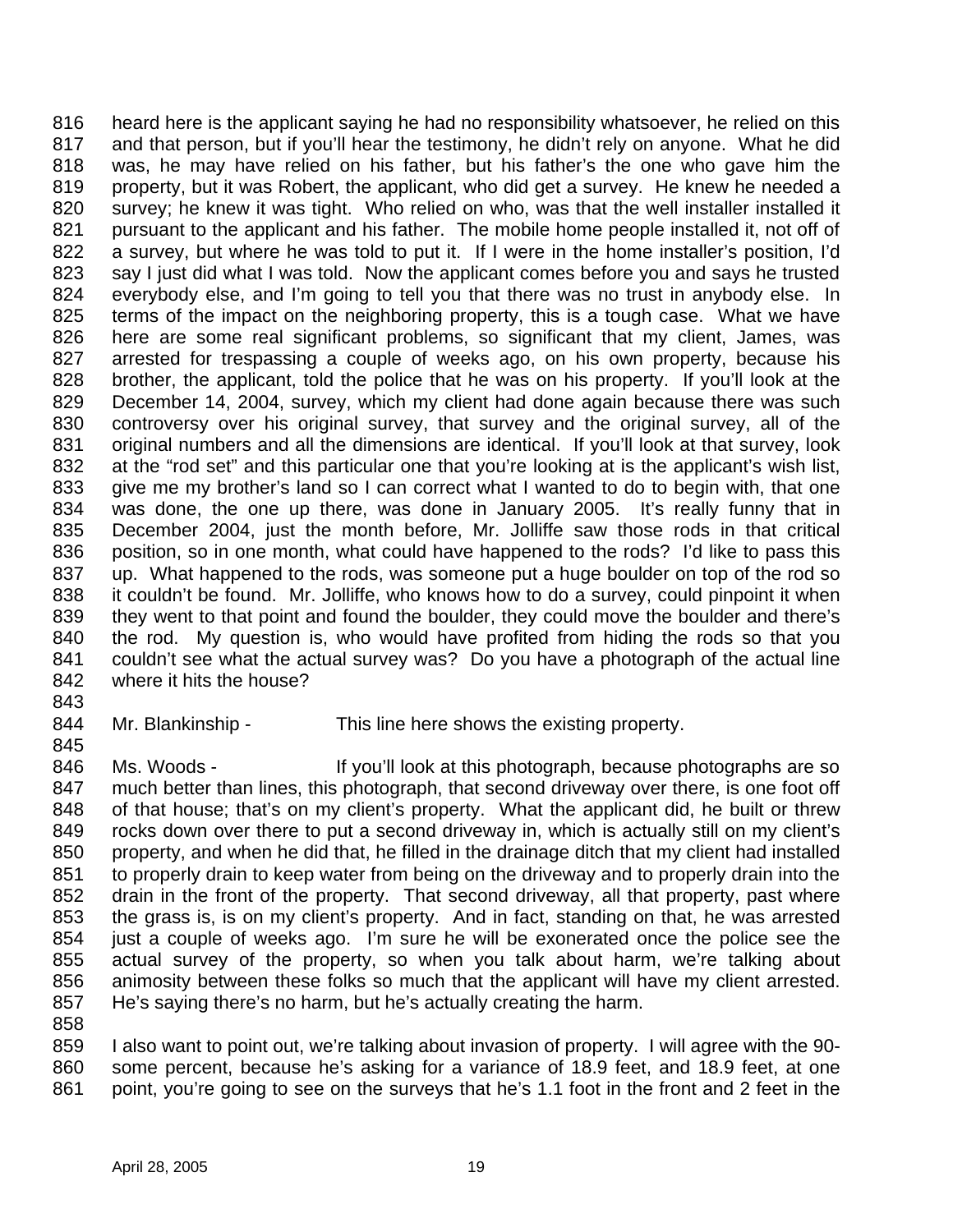back. His overhang on his roof goes over that, so his overhang is actually on my 863 client's property. If he wanted to do any repairs to that side, if he needed to even wash his windows, he'd have to be on my client's property. Normally I would say, why can't they just share a driveway. Not only is he sharing it with his brother, but he's also sharing it with people who happen to come down, trying to get to his brother, and they're told they can go down either driveway. Here's a UPS truck; there's mud in between the two areas. The UPS truck comes down my client's driveway, cuts across his second driveway, trying to get to the back of his brother's house, which is the only way they can do it, because that's all my client's property, and it gets stuck. What was a nice roadway going back to my client's property, is now flooded when it rains, it's got holes, it's got wash-away.

 When the applicant says that the twenty feet, and the variance he's asking for, has no impact on the neighbor, it has a great deal of impact on his brother. When he says that he relied on other people, think in terms of what these other people told him. The surveyor said, "call me back so I can properly stake out this house." The applicant 878 says, "The County made me do it because they made me move my house; they tilted it." The County didn't make him move it over to his brother's property. He says, "My father did it, because we all thought it was the driveway." We're not talking about strangers here. Do any of you doubt that my client told his brother where he was putting the house, where he was putting the trailer, was wrong? Does anyone here believe that he didn't have notice from my client? Does anyone here believe that this would have happened if the applicant had called back the surveyor and said, "Okay, I'm ready to put this in; please stake it out." I make no comment on the home installer, because I know what a difficult position these folks have, and he relied on the applicant and the applicant's agent, because how much more of an agent can a father be? The person who sold him the land, that the applicant is trying to pass blame that this wasn't his fault, and he shouldn't be held accountable because of the cost. I suggest to you that the 890 cost to my client, you can see more readily on the Dec. 4 that a portion of this beginning of the drive is on the applicant's property, but the vast majority that goes up by the house, all of that is my client's property.

 Even if you give a variance to say you can have your property sitting right on the line, it still doesn't give him access to his own property, because the driveway that he's using, and having his brother arrested for standing on, is my client's property. We would ask 897 that you not allow this variance, that if there is a hardship, the hardship really has been my client's. It's really not a simple matter of okay, just move the road over. This Board can't say "sell the property," that's not this Board's role. This Board's role is to find out whether there was a good faith mistake, if there was, and I suggest to you that we have other folks here who can answer questions, and my client is here, who might better be able to answer specific questions about what he said to his brother when they were putting the property in. I think he would speak well to that and would like for him to have an opportunity to answer non-legal questions if you have them.

 Ms. Harris - If this Board denies this variance as you stated, how would 907 this benefit your client?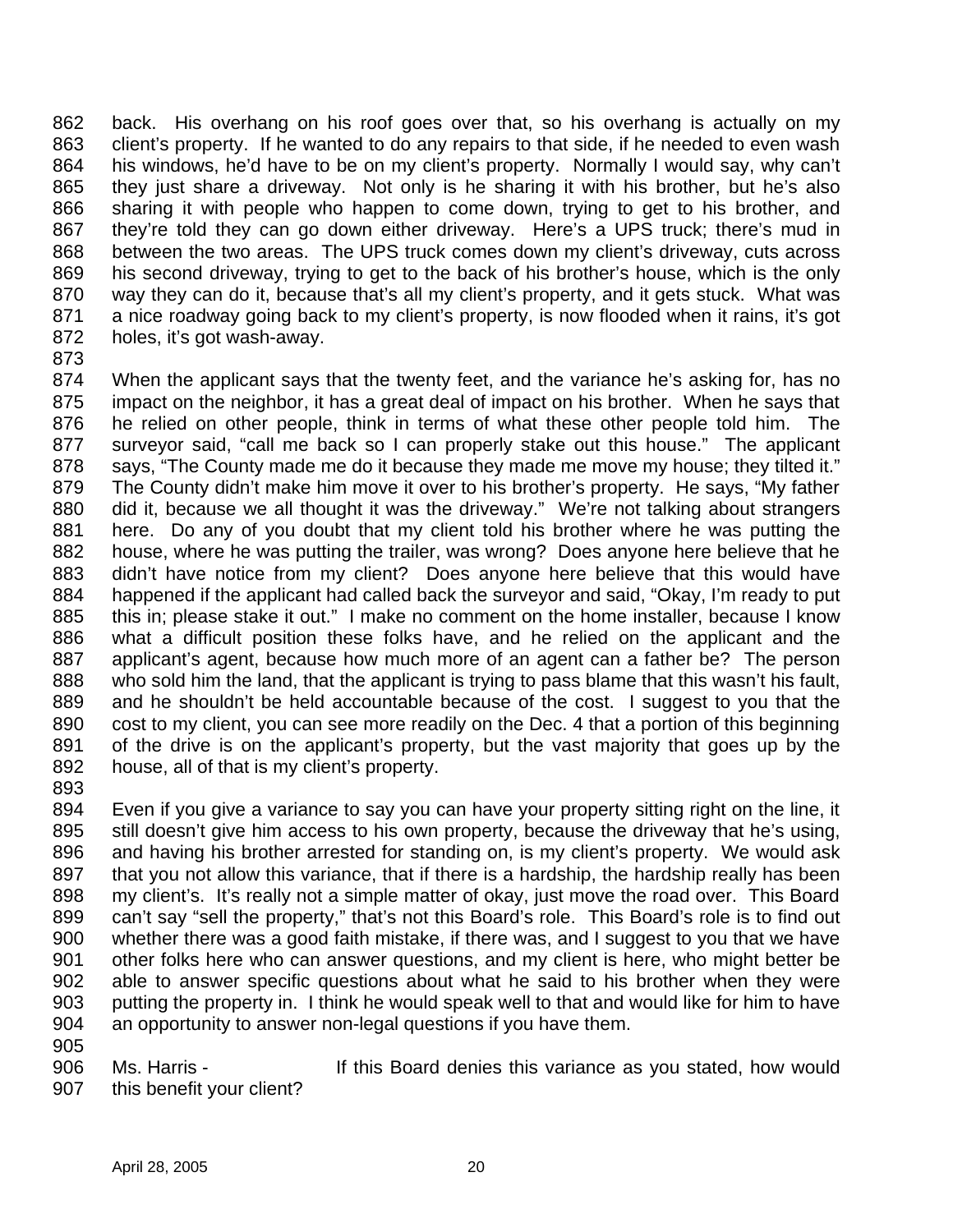909 Ms. Woods - He probably wouldn't be arrested any more for being on his own property. He could repair his driveway, and it wouldn't continue to be flooded, because he could put the drainage ditch back in this property where his brother has filled it in. While we're not saying that this would being about the peace between the two brothers, it would certainly put my client's property back in better order so he can get in and out of his property on his driveway, rather than having to make another driveway that goes right by. They need more than twenty feet, but the law only requires twenty feet. 

 Mr. J. Kahl - My name is James William Kahl. I'm Robert Kahl's brother. This all started back in September, when they were going to put the house in, and I told him then what they were doing, and I even told my mother, "please don't let them put 921 that driveway in, don't let them put that house in there. I told my brother, "if you do, it's 922 going to be on my property." They went to put the driveway in; I had my brother arrested for trespassing. I had his girlfriend, Lisa Wood, arrested for trespassing in Henrico County. They were; they ignored it; they kept telling the police that they owned the property, that it was their property. They're arguing about the driveway. They're saying it's a different survey. If you look at the survey, it's original of 55 feet. There were three rods driven, one at one end with the original survey of mine. It will show 50- some feet, then it will show a radius for the third stake at seventeen feet and fifteen inches. If you add that up, you'll come up with the same total that's been surveyed every time. The only rods that had been replaced are the ones at the road that Henrico County dug up, because Ms. Lisa Wood told Henrico County that was her property, take down a privacy fence that was on my property. The other ones are all in place. The problems were this. They filled the ditch in; I've got a graded back yard; they brought a grader and built it up higher than it was. They hauled asphalt and everything else. It's 935 just been constant trouble. It shows on one of these pictures clearly; they said they 936 didn't know where the property line was; it shows clearly on this picture right here; they put a "posted" sign right on the edge of their house. They knew where the property line was the whole time. I can't keep people off my property, day or night, whoever visits them comes over there.

- Mr. Wright On this picture that's up there now, is the driveway to the right the one that Mr. Robert Kahl put in?
- Mr. J. Kahl Yes sir, there was a ditch running through there, for the water to come down. They built it up and filled it in.
- 

947 Mr. Wright - Your driveway is to the left?

 Mr. J. Kahl - Yes sir. Everybody knew for years and years, the fence was there where my father was grazing cows; the whole back side of my property my father had cows over there grazing. I'm supposed to have 150-foot road frontage, which my father knew, because back in the early '90's when I got a building permit to build back there, he signed a paper, Henrico County filled it out, because the first one was denied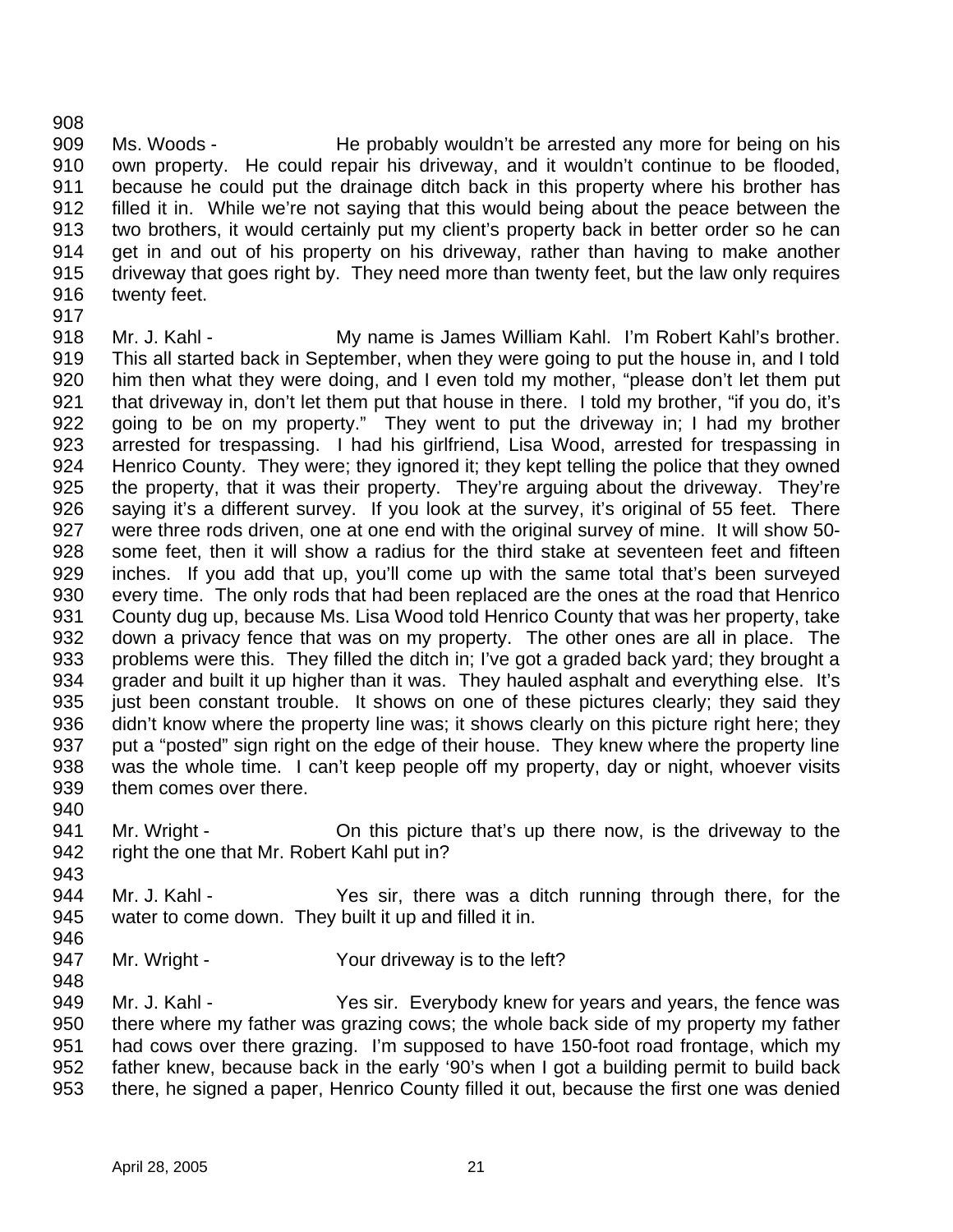for fifty feet, so he had to re-do it. We've got the papers here with his name on it, that it's 150 feet that he signed. He didn't grant it all in my name when he transferred the land over, so on 7/19/95 for a variance, I would receive the rest of the land and the three acres upon his death. I can't do that now, because he gave it to him. The Code stated back in the early '80's when they switched it back in 1989. Mr. Blankinship will tell you they switched it; it used to be fifty feet; then it went to 150 feet; that's the reason when they put the permit in to build back there, I had to have 150 feet.

- 962 Mr. Kirkland When they were constructing this home, when they poured the footings, did you make a comment to the County at that time? I assume it has a footing underneath of it?
- Mr. J. Kahl No sir, it has pilings underneath of it. It's supposed to be on a permanent foundation. It's not on a permanent foundation, as you can see. That's fake brick there; it comes in four by eight sheets. I've complained to everybody who came out there; I called the road people, and I was told by Henrico County we were just going to have wait and see how it turned out and have it re-surveyed.
- 972 Mr. Wright Was this before the house was put there?
- 974 Mr. J. Kahl Yes sir. I called Fleetwood Homes, and they're here to testify, that I called them before they brought it in, and told them not to bring that home across my driveway, because where they've got the four stakes driven, was where my brother drove them. I watched him drive them in the ground. I said they were on my property.
- 980 Mr. Wright That's before they even put the foundation?
- Mr. J. Kahl - That's before they put in the foundation, before they dug it or brought the home there. Everybody's been aware of this from the beginning.
- 985 Ms. Harris I think I know the answer already after listening to the attorneys, that you would rather your brother invest \$18,000 to move his mobile home than to exchange land with him.
- 989 Mr. J. Kahl Where he wants to exchange land there are septic tanks on that piece. I don't even have enough road frontage now. They want to take more road frontage away from me, exchange for a piece in the back, where there's septic tanks on it?
- Ms. Harris So there's no part of his parcel of land that you could exchange?
- Mr. Wright - This doesn't affect your road frontage. It looks like to me the point starts at the same place in the road. It's on an angle, but I don't think it would cost you any road frontage.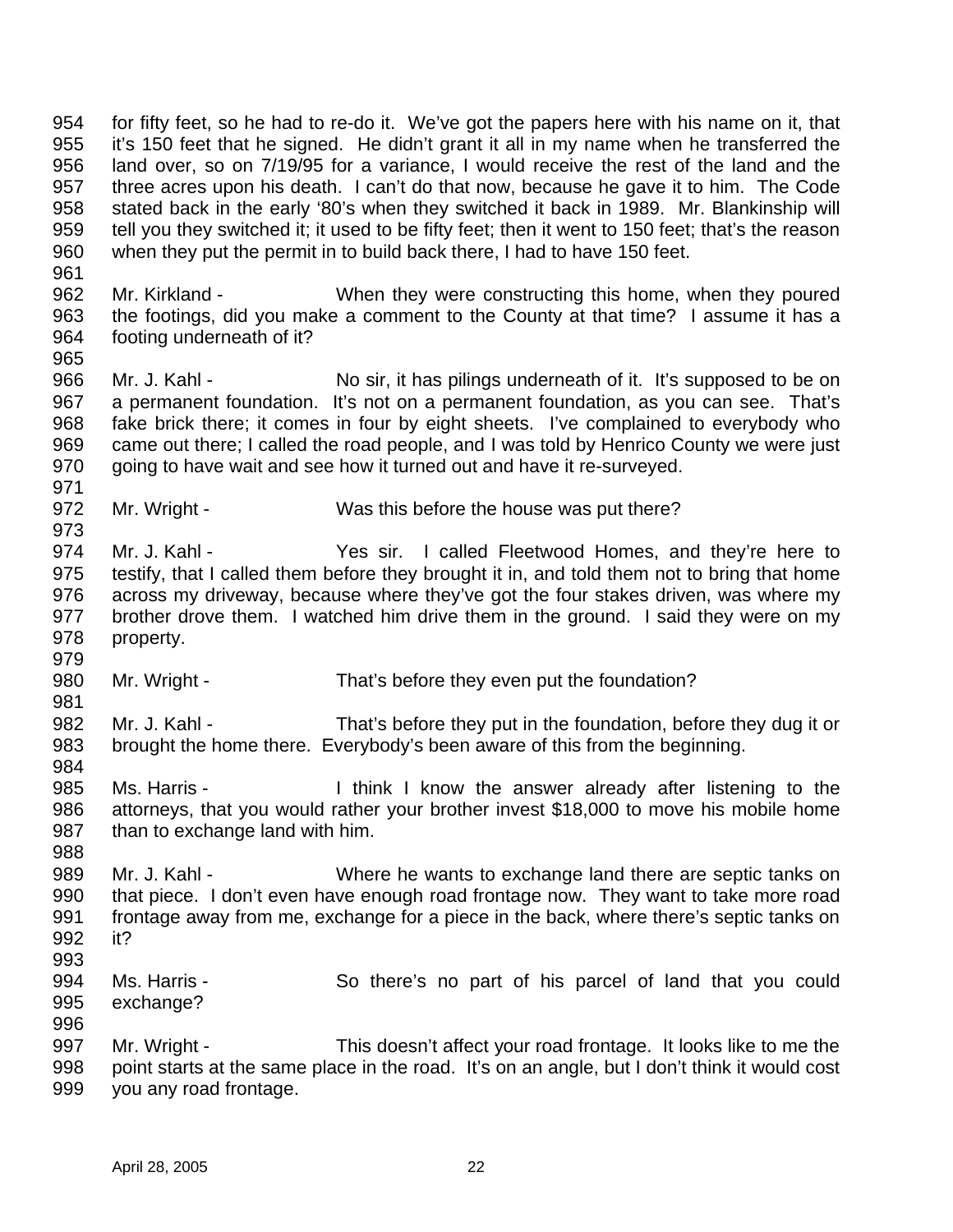1001 Mr. J. Kahl - As I was told by Mr. Blankinship and the people in Planning and Zoning, Henrico County has a Code of 150 feet road frontage, but it measures from 1003 the road back fifty feet ................ 1005 Mr. Wright - **Exam a maturation** controlled that to start with. You'll have 1006 to get a variance to put your house in. Mr. J. Kahl - I had a variance back in 1985. Mr. Wright - You had to get a variance because you don't have the road frontage to begin with. Mr. J. Kahl - Yes sir. 1015 Mr. Wright - This doesn't affect your road frontage. 1017 Mr. J. Kahl - It will if you take more away. Ms. Dwyer - What he's saying is that the measurement is taken fifty feet off of the road, and so if you measure fifty feet into the interior of the property to determine the lot width requirement, what your brother's proposing to do is take away some of that lot width, that would affect you. Mr. Blankinship - The lot width is what we're talking about. Mr. Wright - For what? Affect him how? His house is already built on the back of the lot. Ms. Woods - Because you need road frontage, and the road frontage doesn't go from the point on the road. Mr. Wright - I understand that; you're supposed to take it back at the building line, but he's already built his house on the back of the property, so what is he going to build another house on the front? 1036 Mr. J. Kahl - Yes sir, I was going to build two more houses there. 1038 Mr. Wright - Well I didn't hear that. Ms. Harris - I'm trying to understand this case clearly, and I don't know if I need to speak with the father, but when the land was divided between brothers or relatives along the common road, wasn't there a purpose in that division, so that maybe all of you could use the same private road? 1045 Mr. J. Kahl - No ma'am.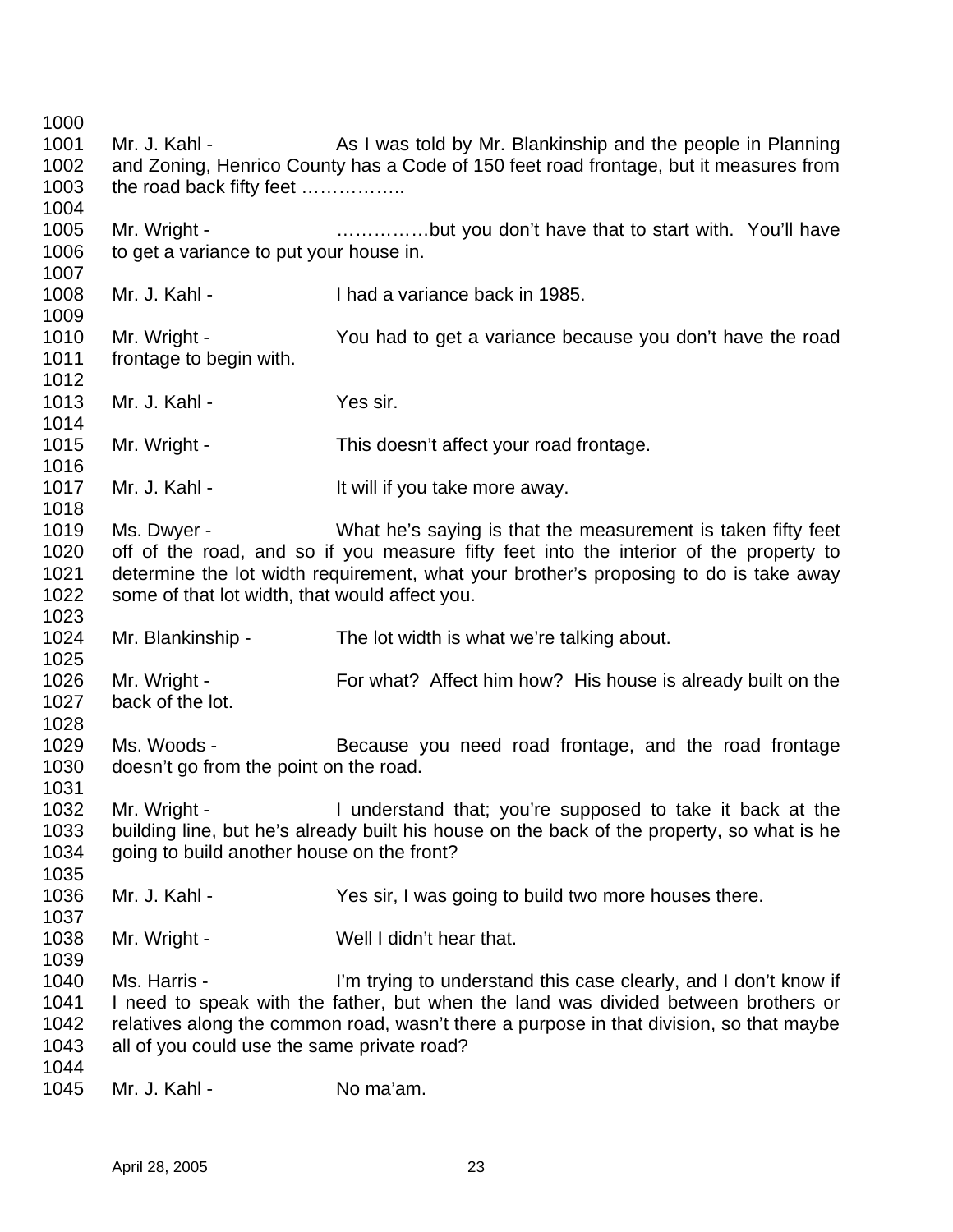1047 Ms. Harris - The reason I'm asking is because we have cases where we have estates ………….. 

 Mr. J. Kahl - That would not be the case. My brother has property in the back of the property, a log cabin that I've built, and my oldest brother lives there now. His land came out, instead of coming across my land, he got a variance to come across my grandma's old property. That way it keeps everybody off of each property, because it's been a hardship in our family since we were kids, with each other. This has been going on for years and years. Now, if they want me to do this, and I don't get my 150 feet, which I was supposed to have a grant to, I can't build back there. My sons can't build back there, and that's what we're trying to do. This is our home they're trying to take away from us.

Mr. Wright - What do you have now? Fifty-five feet?

 Mr. J. Kahl - I have 70-some feet. The 55 feet is from one stake to another rod; then you can measure over to the next rod because it was a radius. That's 17 feet and 15 inches. 

 Mr. J. Kahl - Whether you agree to this or not, it's not going to give you 150 feet. You're going to be short any way you cut it.

 Ms. Woods - Excuse me, but I don't think that's his issue, that he's going to have 150 feet. I think his issue is that his brother purposefully built on his property, after he was told, "this is my property," and I think that the hard part here is that they're brothers. But I think that whether they're brothers or not, you need to say that these are two strangers. I don't think there's part of the law that says if you're related, that you should have to do one thing or the other. I think the issue here is that there are two individuals. One individual built his house where he knew he shouldn't, and in terms of him moving it for the cost, I dare say that's his issue, not my client's, because he purposefully , knowingly, and willingly, violated the Code of Henrico County regarding the setback, and I don't mean by a foot or two; I'm talking about close to 19 out of 20 feet. That's not a little mistake. That's a purposeful, in-your-face, County, I'm going to do it where I want to. This Board, I think, in compliance with the law, needs to deny this variance and tell this gentleman that he needs to deal with the consequences of the brazenness of his refusal to be in compliance with the law. 

| 1084<br>1085 | Ms. Dwyer -    | May I hear from the surveyor?     |
|--------------|----------------|-----------------------------------|
| 1086         | Ms. Woods -    | Mr. Jolliffe would like to speak. |
| 1087<br>1088 | Mr. Jolliffe - | My name is Todd Jolliffe.         |

 Ms. Dwyer - Mr. Jolliffe, you did two surveys, one in December of 2004, and one for each brother, and the first survey was done for the applicant, and the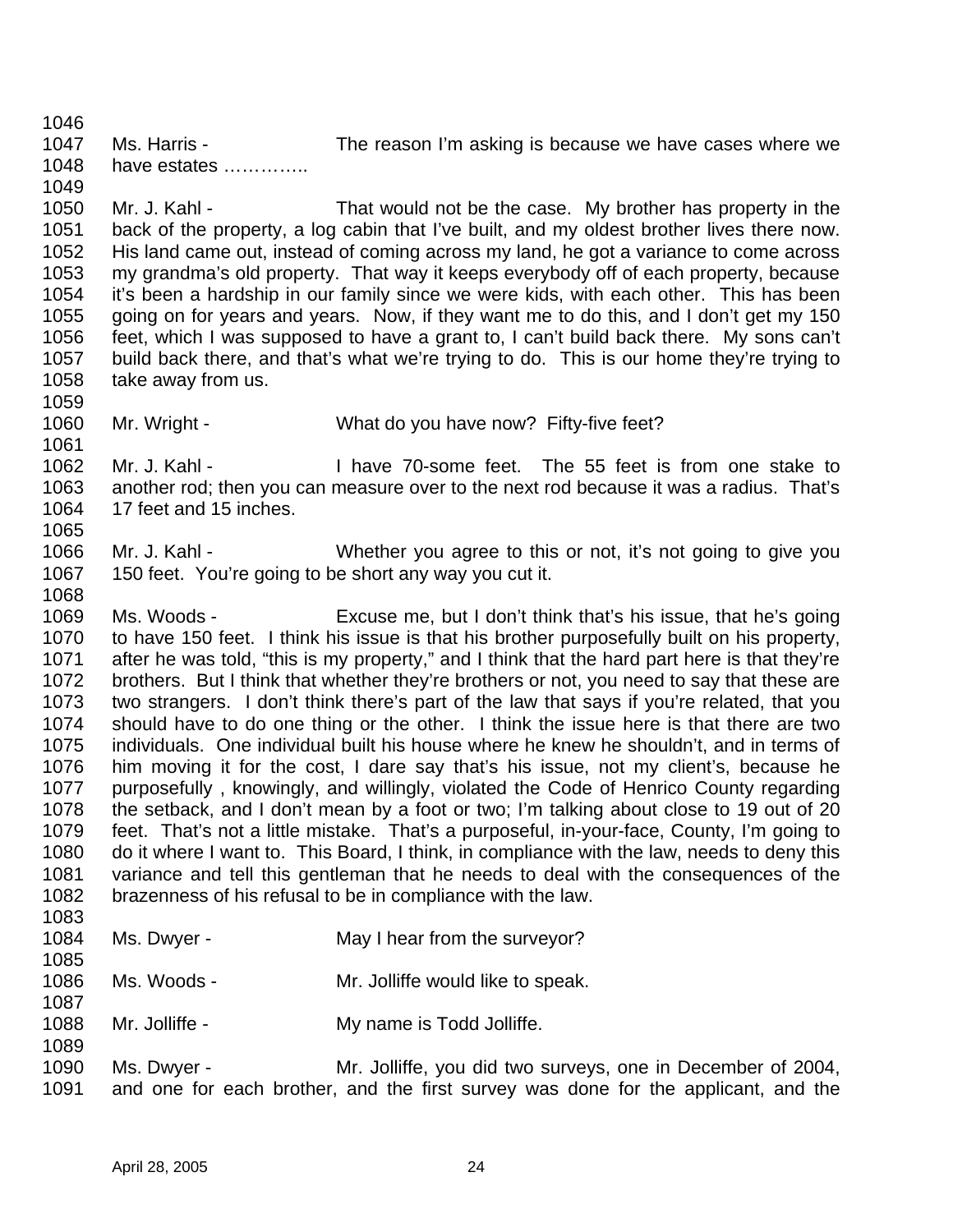second survey was done for his brother. Was there any difference in the two surveys that you did? Did you ask the applicant to call you back? 1095 Mr. Jolliffe - I told him that he was going to need to have his house located, because he had very tight setbacks here. As you see, it's kind of an odd- shaped lot. I told him when he was ready, to let me know, and I'd come out and stake his house for him. Mr. Wright - Did Mr. Robert Kahl, the applicant, ask you to stake his house out for him? 1103 Mr. Jolliffe - No, he did not. All he asked me to do was the survey. Mr. Wright - Did you suggest to him that you could stake the house, locate the house on the lot properly? What did you tell him in that regard? 1108 Mr. Jolliffe - I told him that when he was ready to situate the house on the lot, to let me know, that I would come out and stake the corners so that they could put 1110 the foundation in there. 1112 Mr. Wright - Did you indicate to him that he could have difficulty with it if he didn't stake it? 1115 Mr. Jolliffe - I told him he was going to be very tight on his setback regulations. When we put the proposed house in there, we were having trouble twisting it around, just on a piece of paper, so I knew being out in the field, it was going to be even more difficult. Ms. Dwyer - Were you ever called back to do that? 1122 Mr. Jolliffe - No. Ms. Dwyer - Were you involved in locating the actual well that was installed? 1127 Mr. Jolliffe - Not until I went back and did the survey for the brother, and 1128 then we saw that the well was located on his property. 1130 Ms. Dwyer - And on your original one that you did for the applicant, 1131 shows the well in the front. Do you know why it was moved? 1133 Ms. Harris - Can you show us on this map where the private road, driveway, is. Mr. Jolliffe - The driveway started at the corner and looped around, like it's shown.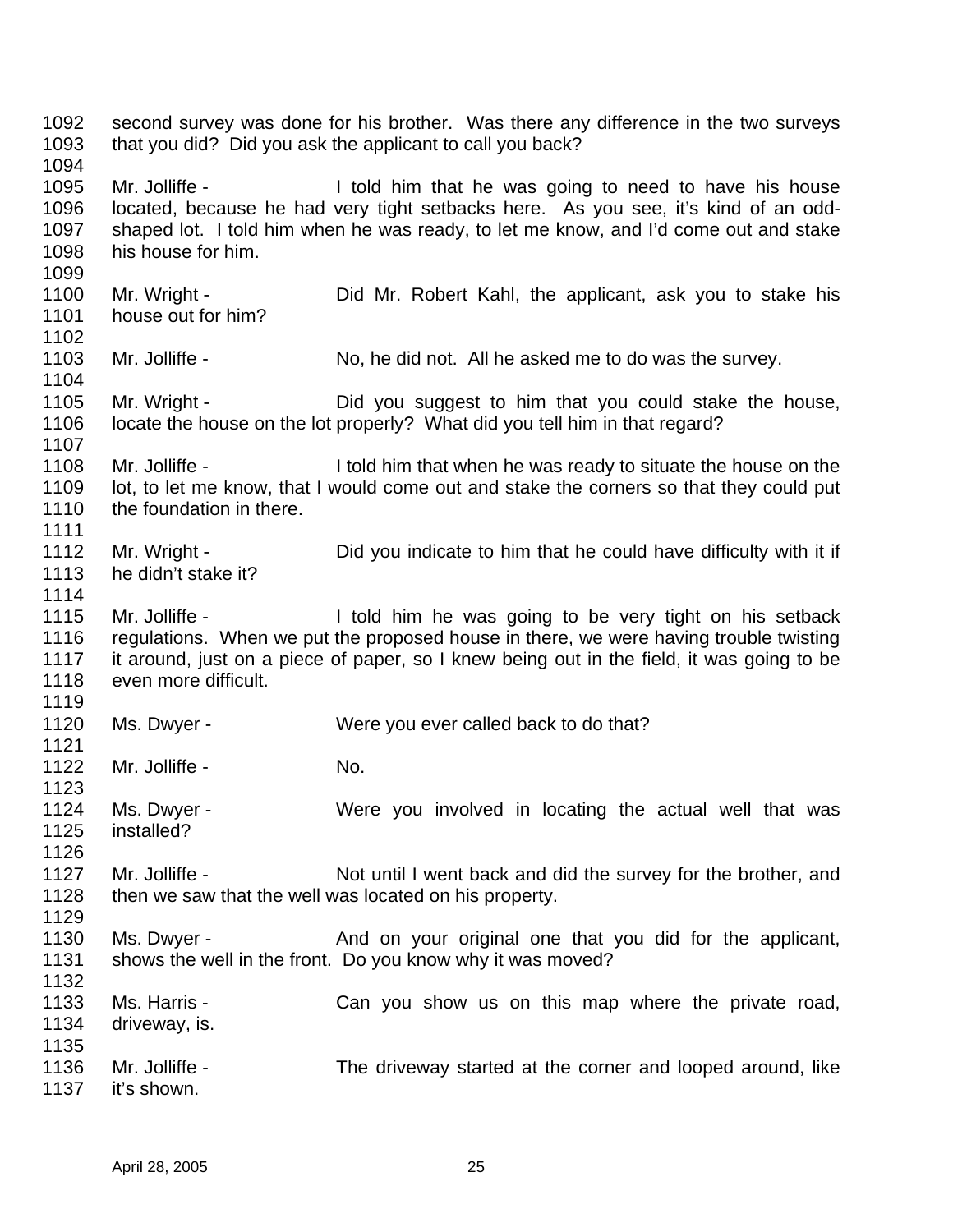1139 Mr. Wright - Who put that driveway in on that survey that we see there? Who dotted the driveway in, right along the property line? Mr. Jolliffe - That was an original survey that was done in '98. I was an employee of the company that did that survey; I didn't have anything to do with it, as far as that goes, but how it was drawn in there, I don't have any idea. Mr. Wright - Evidently it's not drawn accurately. 1148 Mr. Jolliffe - I have no idea as far as that goes. When I went back in 2004, the re-survey of the other one; that's where the driveway is looping around. I think she gave you a copy of that. When we relocated the driveway, re-established the corners, and things like that. We've basically been out on the property two or three 1152 times to re-establish the lines and things like that. Ms. Harris - So the house of the applicant is not on this property; it's just 1155 one foot from the property, is that correct. Mr. Jolliffe - That is correct. 1159 Mr. Wright - All right. Is there any further testimony or questions? 1161 Mr. Kirkland - It was made in a statement that the people at Fleetwood were called about the placing of the home – is Mr. Condlin going to respond? 1164 Mr. Wright - Mr. Condlin, you have a short time to rebut. Mr. Condlin - I'm going to ask R. B. and Lisa to come up. I'm going to limit the testimony, unless you want to hear from mom and dad, specifically. My clients never received a phone call from the brother. The mom and dad and Fleetwood Homes received a phone call from the brother about the house. I've got three different people saying they never were called; the first time they knew there was a problem was based on the well and the County, Mr. Mozingo - My name is R. B. Mozingo, and I'm the construction superintendent for this job. When I went over and met Mr. and Mrs. Kahl, the father and the son, the property lines were shown to me, the two fence lines. We knew we would need to be twenty feet off of the left property line, so we made sure we pulled twenty feet off the fence line, which I was told was the property line, so that's what was done. The house was set twenty feet off that line, because that was Code, off of the fence line. 1180 Mr. Wright - Fence line doesn't tell you where the property line is. Mr. Mozingo - The homeowner and the father said that was their property line.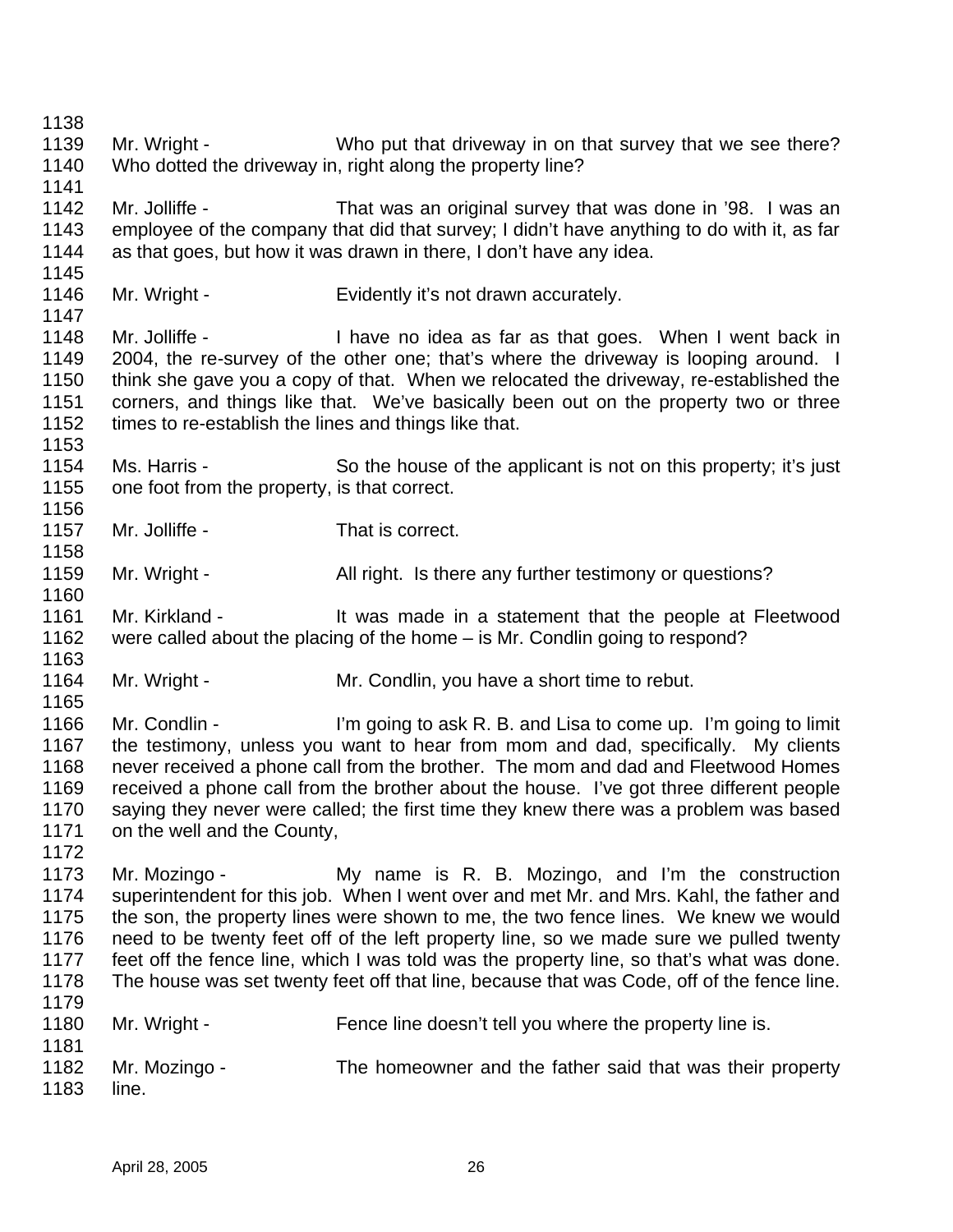| 1184 |                                                     |                                                                                         |
|------|-----------------------------------------------------|-----------------------------------------------------------------------------------------|
| 1185 | Mr. Wright -                                        | Did you see a survey, or did anyone show you a survey or                                |
| 1186 | plat or anything?                                   |                                                                                         |
| 1187 |                                                     |                                                                                         |
| 1188 | Mr. Mozingo -                                       | They had one there that showed the driveway up beside the                               |
| 1189 | property line.                                      |                                                                                         |
| 1190 |                                                     |                                                                                         |
| 1191 | Mr. Wright -                                        | That's incorrect; we've already established that.                                       |
| 1192 |                                                     |                                                                                         |
| 1193 | Mr. Mozingo -                                       | But that's the one that I saw. I went by what the homeowner                             |
| 1194 | showed me.                                          |                                                                                         |
| 1195 |                                                     |                                                                                         |
| 1196 | Mr. Wright -                                        | When you set a house on a lot, you don't check with the                                 |
| 1197 | survey to be sure that it's off of the survey line? |                                                                                         |
| 1198 |                                                     |                                                                                         |
| 1199 | Mr. Mozingo -                                       | If the homeowner knows where his property line is, I feel like                          |
| 1200 |                                                     | there's no need to check the survey. The home is sitting on a foundation. In a          |
| 1201 |                                                     | manufactured home, the pier footers are a permanent foundation in a manufactured        |
| 1202 | home, so that is set on a permanent foundation.     |                                                                                         |
| 1203 |                                                     |                                                                                         |
| 1204 | Mr. Wright -                                        | Were you ever told at the beginning, by anybody, that the                               |
| 1205 |                                                     | house could be too close to the property line? Nobody indicated anything of that nature |
| 1206 | to you?                                             |                                                                                         |
| 1207 |                                                     |                                                                                         |
| 1208 | Mr. Mozingo -                                       | No sir.                                                                                 |
| 1209 |                                                     |                                                                                         |
| 1210 | Mr. Wright -                                        | Any other questions of members of the Board? Thank you.                                 |
| 1211 |                                                     |                                                                                         |
| 1212 | Mr. R. Kahl -                                       | My name is Robert Kahl.                                                                 |
| 1213 |                                                     |                                                                                         |
| 1214 | Mr. Wright -                                        | Did you tell the gentleman who put the house on the lot that                            |
| 1215 | you located from the fence line?                    |                                                                                         |
| 1216 |                                                     |                                                                                         |
| 1217 | Mr. R. Kahl -                                       | Yes, we went by the original deed that my parents had                                   |
| 1218 | signed when they gave the property to my brother.   |                                                                                         |
| 1219 |                                                     |                                                                                         |
| 1220 | Mr. Wright -                                        | Did you have a survey?                                                                  |
| 1221 |                                                     |                                                                                         |
| 1222 | Mr. R. Kahl -                                       | We got a copy of the deed survey.                                                       |
| 1223 |                                                     |                                                                                         |
| 1224 | Mr. Wright -                                        | I've got a copy of the deed, but did you have a survey?                                 |
| 1225 |                                                     |                                                                                         |
| 1226 | Ms. Dwyer -                                         | Is that the September 11, 1998, survey, done by Robert                                  |
| 1227 | Thomas, that is Exhibit D?                          |                                                                                         |
| 1228 |                                                     |                                                                                         |
| 1229 | Mr. R. Kahl -                                       | Yes.                                                                                    |
|      |                                                     |                                                                                         |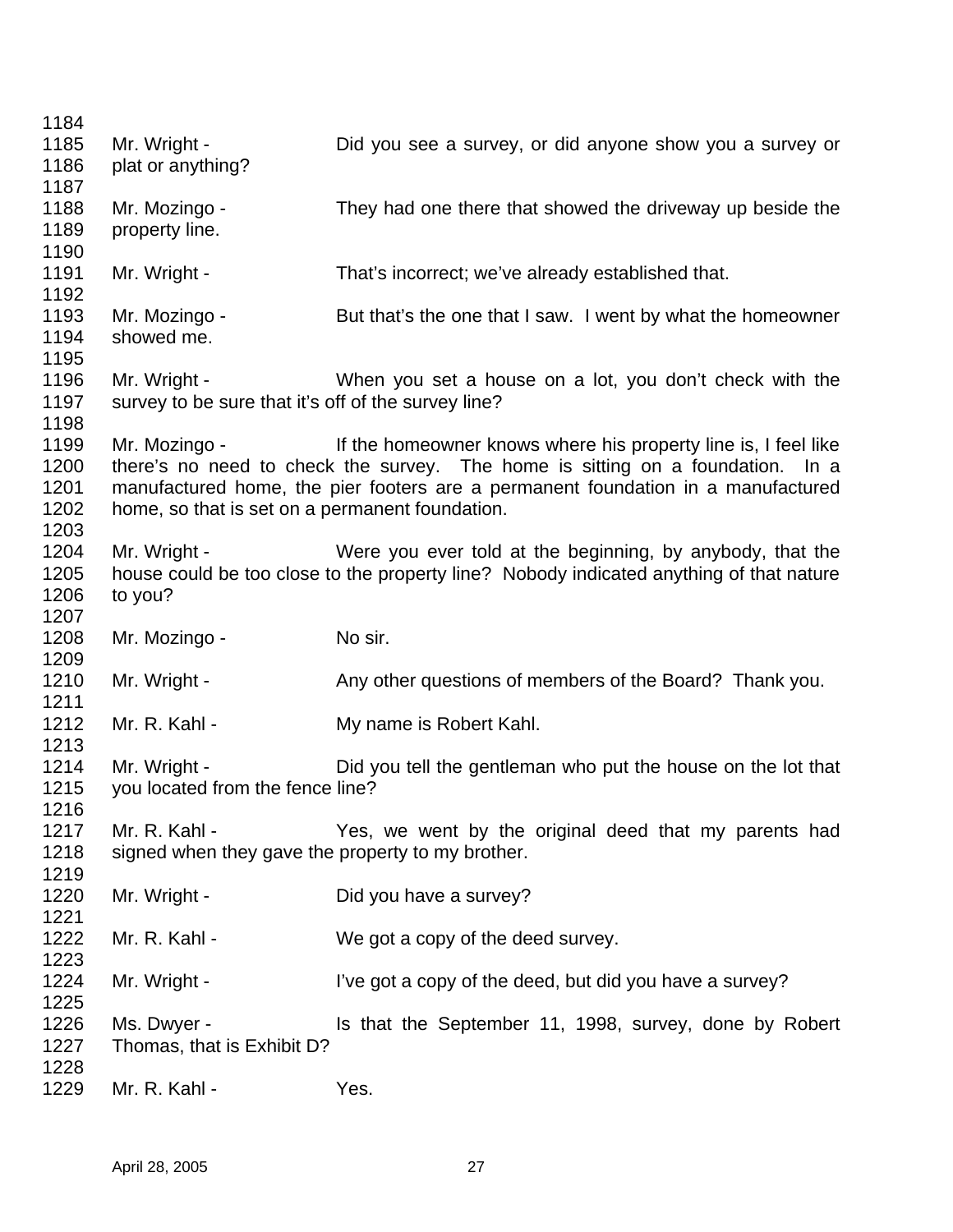1231 Mr. Wright - Is that the one that incorrectly shows the driveway along the property line? Is there a fence? 1234 Mr. R. Kahl - Right. There was a fence there, right beside the driveway, that we all measured off of. Mr. Blankinship - When was that fence removed? 1239 Mr. R. Kahl - When we put the driveway in, I took the fence down that my dad had there. It was 2004. Mr. Blankinship - Sometime between September and December? 1244 Mr. R. Kahl - They say that I got notice in the mail and all that, but we didn't get any notice or anything on any of these property lines until we put that driveway in there, and the County contacted us about the well. We got no communications from my brother at all, other than he had me arrested five times for trespassing on my own driveway. This last time I didn't get him for trespassing. My wife did, Lisa Wood, my wife-to-be. It was at 10:00 at night, and he was on our house, not just because he was in the driveway, because he was right there touching the house. Mr. Wright - You just heard the surveyor tell you when he surveyed this property, it would be tight, and he suggested that you call him back and let him place the house on the property. Why didn't you call him back? Mr. R. Kahl - That isn't the particular gentleman who I dealt with at the survey place, and they didn't tell me that at all. 1260 Mr. Wright - He just testified that he told you. 1262 Mr. R. Kahl - That other gentleman who worked with the survey company is who I dealt with. I didn't have contact with him, other than seeing him once or twice in the office. 1266 Mr. Wright - Are you saying that you were not told by any surveyor that you should call a surveyor to set your house? 1269 Mr. R. Kahl - No sir; they gave me no notice at all. I got the thing; I told them I needed a building permit; he gave me this paper to go get it with. 1272 Mr. Wright - Anything further you want to state? 1274 Mr. R. Kahl - No sir, other than the whole discrepancy here is, we all went by the deed that my dad had when he gave them the property.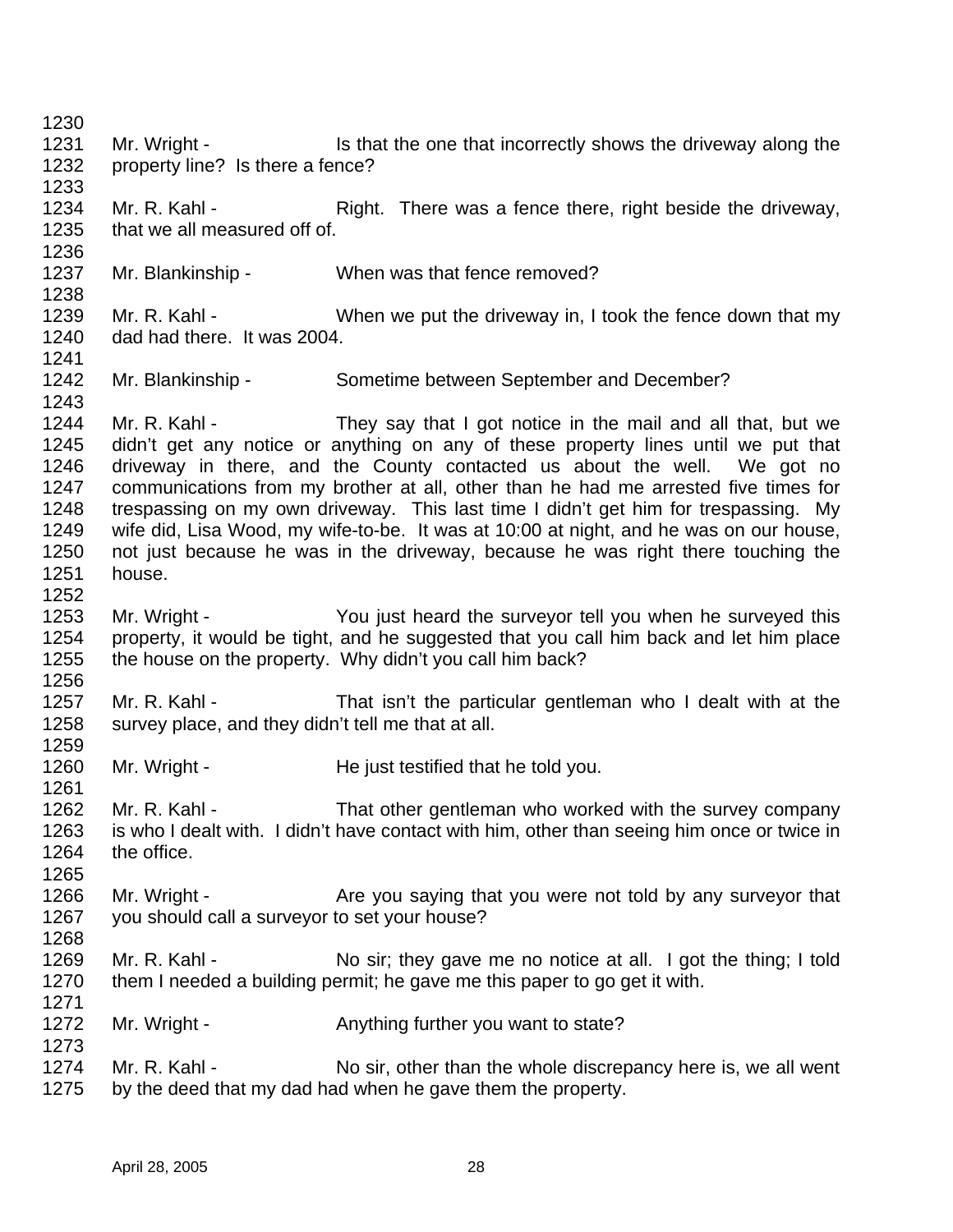1277 Mr. Wright - I understand that, but that was in error. 1279 Mr. R. Kahl - That's the error we're working from. 1281 Mr. Wright - Let me ask you a practical question. If this Board were to grant this variance, that would not give you authority to go on your brother's land. It's been very clearly set forth here, that your driveway that you put in is on his land. We don't have anything to do with that. 1286 Mr. R. Kahl - I've put in another driveway since then; we don't even use that any more. It's on the other side of the house now. As far as the UPS truck that he's bringing up, ………………….. 1290 Mr. Wright - Aside from that, you also understand that you don't have enough area, room there, to go around the side of your house, without encroaching or walking on your brother's land. 1294 Mr. R. Kahl - Right, the back corner of the house, there's no room for me to get there. I can even put up a fence so I can't cross over the line. There's no need for me to cross the line. 1298 Mr. Wright - If the house needed painting or any repairs on the side, you couldn't even get to it. 1301 Mr. R. Kahl - There's two feet from the corner of my foundation to his property line; it's not right on it like they're leading you to believe. Mr. Wright - Your house is not parallel to Charles City Road. 1306 Mr. R. Kahl - No, it's not straight. The front part of the house is two to three feet that I can walk in and not be on his line. The back corner of the house is maybe two feet before his line, and as far as the roof sitting over on his property, there is no roof overhang on that side of the house. 1311 Mr. Condlin - Mr. Wright, I just wanted to have Mr. Kahl, the father, talk, since there was a statement made that the parents had also been notified as to what had occurred. Mr. E. Kahl - Edward Kahl. 1317 Mr. Wright - Were you notified early on before this house was put on this 1318 lot that there was a problem with the house or the location? Mr. E. Kahl - No sir.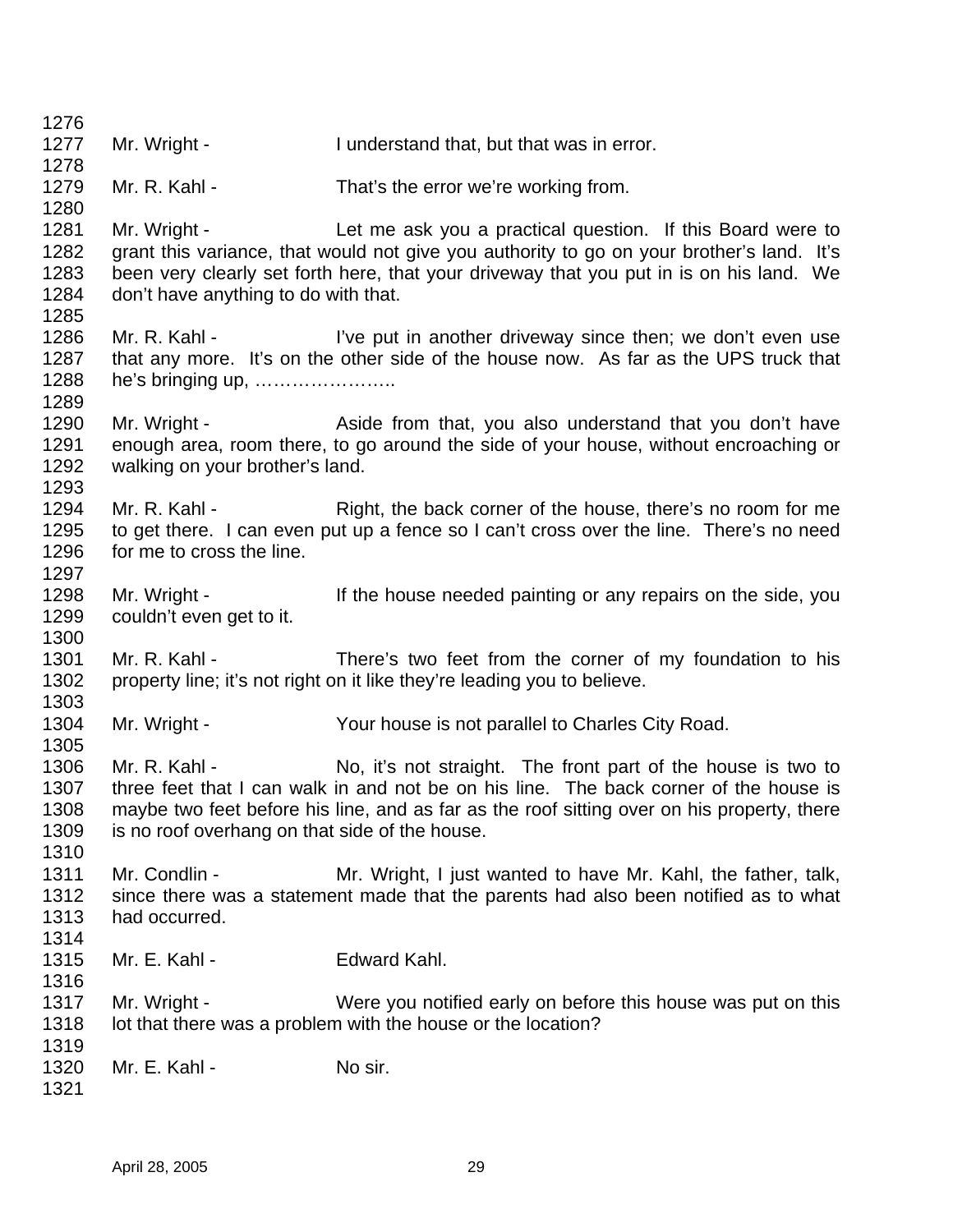Mr. Wright - Anybody talk to you at all about the house or the location of the house? 1325 Mr. E. Kahl - The only thing they told me, after they put the trailer in there, 1326 that the trailer wasn't going to stay there. 1328 Mr. Wright - After it was all in? 1330 Mr. E. Kahl - And I can't understand why, on the first drawing, that property line went up beside the driveway, and now someone down the line has changed it and put the property line 25 or 26 feet over. Mr. Wright - Evidently, the person who did that survey just sketched the driveway in, and it wasn't done due to measurements. Mr. E. Kahl - What he's talking about, that they put a big rock over top of the rod, that hole in the ground wasn't, I had a cedar post in the ground, running a hot wire over the top so he could get the tractor-trailer up the driveway. That pin wasn't 1340 there; somebody put that pin in there later on, after all this mess was stirred up. 1342 Mr. Wright - Anybody else? Mr. Condlin, do you want to speak? Mr. Condlin - I'll wrap up here real quick. This is obviously an unfortunate circumstance that could easily have been resolved but for some problems with some relationships, and it's unfortunate that it occurred with respect to the driveway, which was the intent of all the parties and the original gift to the brother. There were a number of statements made, and Robert already talked about it, and it seemed to be a big issue about the driveway and the impact. They've already placed a driveway on this side of the property that was able to access through and working with their parents, be able to put the driveway in. The County's already come in and the Kahls have already arranged for the ditch to be put in along the road, which is what the original ditch was. They've already rectified that situation. That certainly should take care of, and I think there's no problem with picking up the gravel and getting rid of that driveway, so there's no issue on that. That certainly can be a condition, so there's no confusion as to the driveways. It's already been rectified they're not using it from that standpoint. I hate to get into this "he said, she said," and I'm not going to, but arrests were made by other folks. There's two sides to every story, and these folks have already been to court five times, because they've been called for trespassing. Whether it was a revenge issue or what, but it doesn't have anything to do with what's going on. They feel they can operate and live where they're located. It was, again, a very unfortunate mistake. I would turn you to the Code definition of a variance, which specifically talks about giving 1363 a variance from the strict application of the Ordinance, when the need for the variance was not shared generally, but also whether it would result in substantial justice being done. This is not people that \$18,000 is going to come by easy. This is going to be a substantial cost. They relied on folks; they relied on the original survey, and whether 1367 the surveyor told them to stake the house or not, they don't remember, they didn't hear,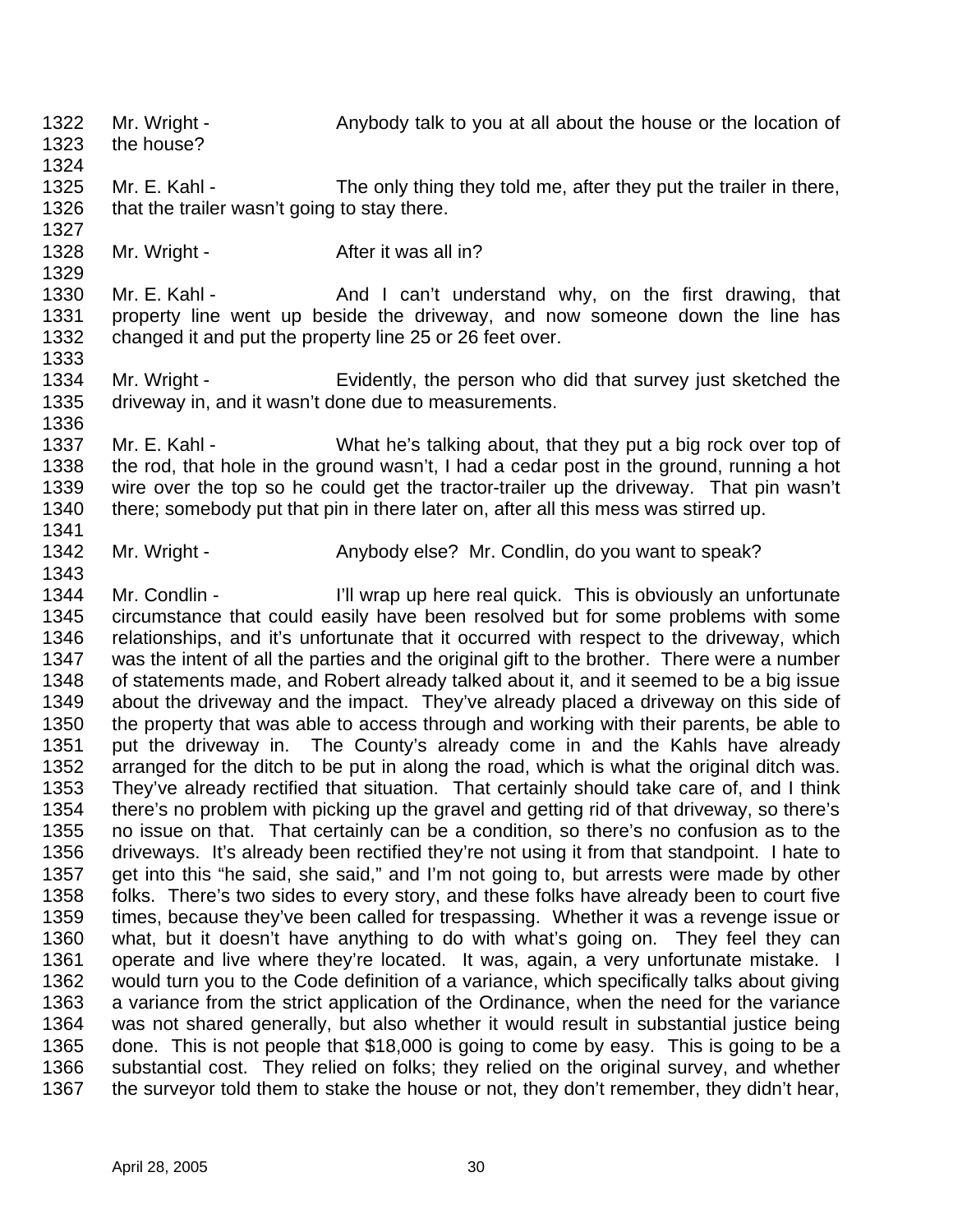he didn't know that, and they relied on Fleetwood Homes to place it in its appropriate location. They already testified to the issue as to what's going on. It was obviously a reference again to the extent of the variance. We don't feel that there's any real damage that could occur, once we've taken care of the driveway and put in the ditch, and they can operate as it exists. I feel that we've met all jurisdictional prerequisites. This was not done intentionally; they've testified to that fact. It was always intended that the property line go along the driveway, and unfortunately, the professionals that they hired, and with the father and with the County, things got twisted around, and it was located too close to the property line. We're not trying to put it in anyone's face; they're just trying to live, start their family, and they've moved the well, already at a cost of \$8,000, according to them. Again, that's not your issue; we're not asking for a variance for the well or to put it on anyone else's property. They've rectified those situations where they can, and this is the one thing that they feel like they can't legitimately do, and they want to be able to rectify through the variance process. 

- Mr. Wright Thank you very much. That concludes everything. I just want to ask the gentleman surveyor to come back up once more, and I want to clarify one issue. Please identify yourself.
- Mr. Jones I'm Todd Jones.

 Mr. Wright - You stated that you notified somebody, you talked to somebody about coming back and staking the house. 

Mr. Jones - When he came in and picked up his plans.

- 1394 Mr. Wright Who is he?
- Mr. Jones Mr. Kahl.

1398 Mr. Wright - Mr. Kahl himself? You didn't do the survey then?

 Mr. Jones - I did not physically go out on the property, no. I run the company, and I have field crews that go out and do it. He dealt with one of my employees. 

- Mr. Wright So that's true, when he says he did not see you on the property?
- 

- 1407 Mr. Jones Not on the property, no.
- Mr. Wright You're saying that when he came back, he, himself came back and picked the plats up?
- 1412 Mr. Jones Yes, that is correct.
-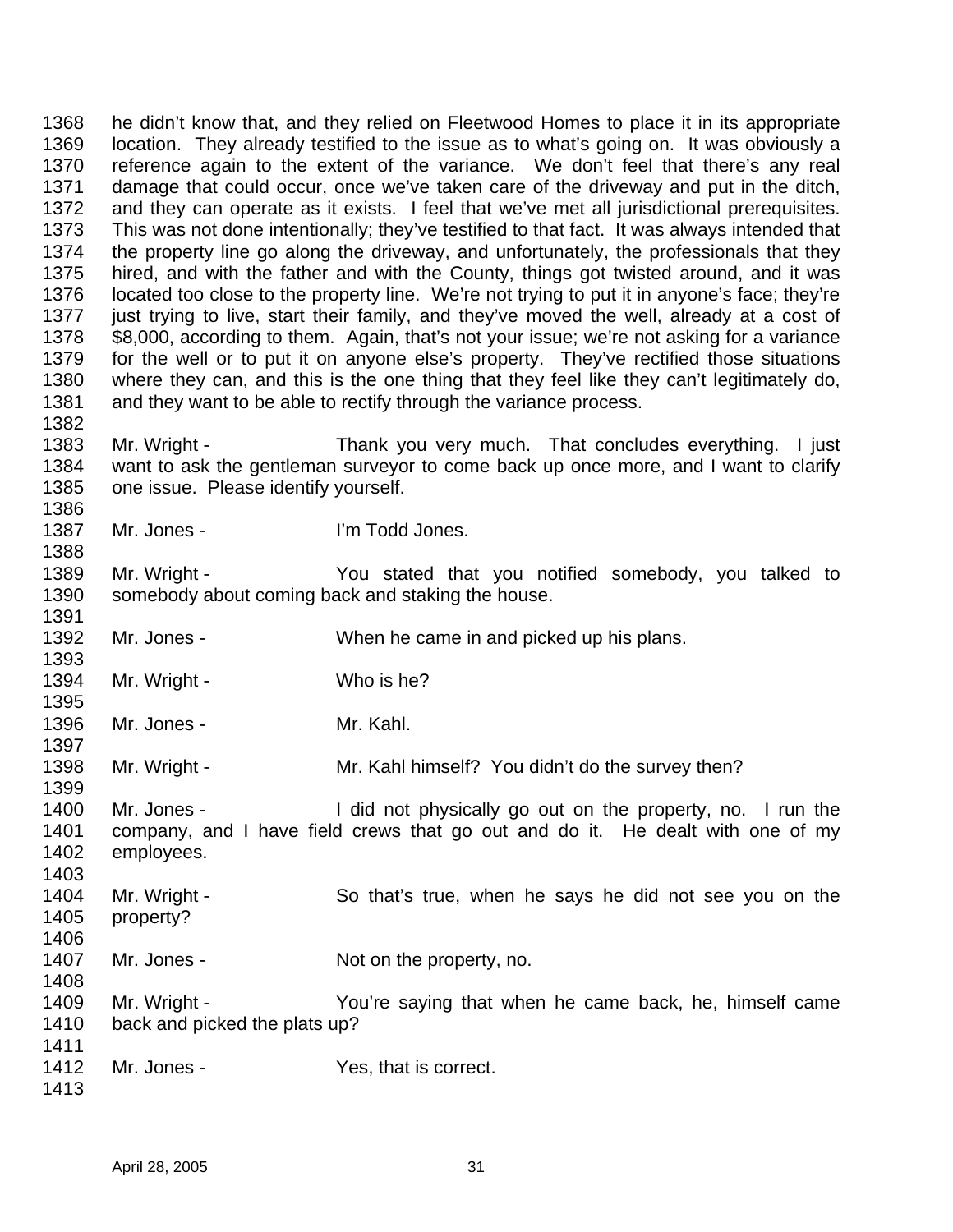1414 Mr. Wright - And you talked to him then? 1416 Ms. Dwyer - And when you said Mr. Kahl, you meant Mr. Robert Kahl? Mr. Jones - Correct. 1420 Mr. Wright - That concludes the case. Thank everyone for appearing. A decision will be made at the end of the docket today, or you can call the Planning Office and get the results. After an advertised public hearing and on a motion by Mr. Nunnally, seconded by Ms. Dwyer, the Board **denied** application **A-39-2005** for a variance to allow the existing dwelling to remain at 4958 Charles City Road (Parcel 839-698-5795). 1428 Affirmative: Dwyer, Harris, Kirkland, Nunnally, Wright 5 Negative: 0 Absent: 0 The Board denied your request as it found from the evidence presented, that the application of the zoning ordinance would not prohibit or unreasonably restrict the use of the property. 1436 Mr. Wright - We're going to take a five-minute recess. **A-40-2005 MR. AND MRS. F. MICHAEL CROWLEY** request a variance from Section 24-95(i)(2) to build an in-ground swimming pool at 901 South Gaskins Road (West Knoll) (Parcel 739-733-2504), zoned R- 0, One-family Residence District (Tuckahoe). The accessory structure location requirement is not met. The applicants propose an in-ground swimming pool in the side yard, where the Code **allows accessory structures in the rear yard.**  1446 Mr. Wright - Does anyone else desire to speak with reference to this matter? Would you raise your right hand and be sworn please? Mr. Blankinship - Do you swear that the testimony you are about to give is the 1450 truth, the whole truth, and nothing but the truth, so help you God? Mrs. Crowley - I do. I'm Mrs. Michael Crowley. I had a landscape architect start to design a swimming pool, and he pointed out to me that by Code it needed to be in the rear yard. I have recently moved back to Richmond from Georgia and didn't realize that this was the case. Fortunately, I have not paid him any money, because he said that I needed to come here. If you can see from my property, my house sits way back on the lot, and in the rear yard, it sits very close to the golf course, as well as to the cart path, and so I wanted to build a swimming pool on the side yard of this property. It is more private for me, and is more private from the Country Club of Virginia golf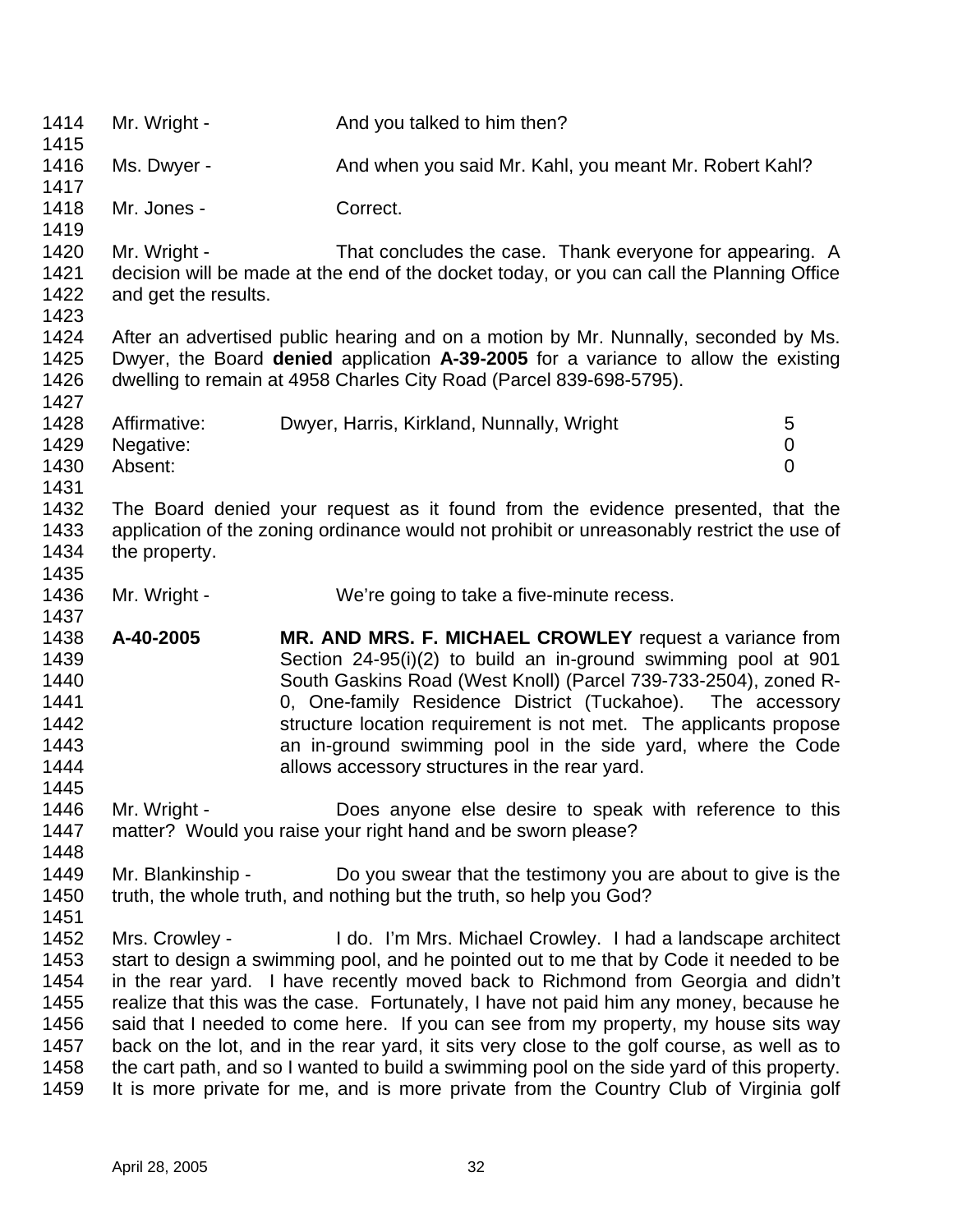| 1460         | course.                                                          |                                                                                                                                                            |
|--------------|------------------------------------------------------------------|------------------------------------------------------------------------------------------------------------------------------------------------------------|
| 1461         |                                                                  |                                                                                                                                                            |
| 1462<br>1463 | Ms. Dwyer -                                                      | Mrs. Crowley, if you moved the swimming pool back, kept it                                                                                                 |
|              |                                                                  | at its same location generally in the side yard, but moved it back so that it was behind                                                                   |
| 1464<br>1465 |                                                                  | the dotted line, would that be acceptable in the rear yard, Mr. Blankinship?                                                                               |
| 1466         | Mr. Blankinship -                                                | Yes.                                                                                                                                                       |
| 1467         |                                                                  |                                                                                                                                                            |
| 1468<br>1469 | Ms. Dwyer -<br>even though it's roughly in the same orientation? | Is there any reason why the pool couldn't be moved back,                                                                                                   |
| 1470         |                                                                  |                                                                                                                                                            |
| 1471         | Mrs. Crowley -                                                   | It could; it would be totally in the shade; it would have no sun                                                                                           |
| 1472         |                                                                  | there. It's screened right there and moving closer to the golf course. It is right by green                                                                |
| 1473         |                                                                  | # 9 on the golf course, so to sit back, coming in directly across from my house, for me                                                                    |
| 1474         |                                                                  | it's more pleasant. You're then putting more of the pool stuff back there by the golf                                                                      |
| 1475         | course.                                                          |                                                                                                                                                            |
| 1476         |                                                                  |                                                                                                                                                            |
| 1477         | Ms. Dwyer -                                                      | You have some substantial evergreen trees back there.                                                                                                      |
| 1478         |                                                                  |                                                                                                                                                            |
| 1479         | Mrs. Crowley -                                                   | Screening, yes, and we're adding more, but not until we can                                                                                                |
| 1480         | draw the plan by the landscape architect.                        |                                                                                                                                                            |
| 1481         |                                                                  |                                                                                                                                                            |
| 1482         | Ms. Dwyer -                                                      | You don't have any screening directly behind your house?                                                                                                   |
| 1483         |                                                                  |                                                                                                                                                            |
| 1484         | Mrs. Crowley -                                                   | No, I do not. I have one tree, and it's totally open to the golf                                                                                           |
| 1485         | course.                                                          |                                                                                                                                                            |
| 1486         |                                                                  |                                                                                                                                                            |
| 1487         | Ms. Dwyer -                                                      | Is that where you want to add screening, or did you want to                                                                                                |
| 1488         | preserve that?                                                   |                                                                                                                                                            |
| 1489         |                                                                  |                                                                                                                                                            |
| 1490         | Mrs. Crowley -                                                   | We're probably going to leave that open so that we have a                                                                                                  |
| 1491         |                                                                  | view from our back brick patio to the golf course. It's sort of an opening there, where we                                                                 |
| 1492         |                                                                  | can see them and they can see us, if they go by, and from the clubhouse, the Country                                                                       |
| 1493         |                                                                  | Club of Virginia James River Clubhouse, they cannot see into where this pool would be,                                                                     |
| 1494         |                                                                  | nor could I see them. If I build it in the rear yard, they can, from sitting out there on their                                                            |
| 1495         |                                                                  | back terrace, when people are having drinks or whatever, see my swimming pool. I                                                                           |
| 1496         |                                                                  | think that, from talking to the person at the Country Club of Virginia, Skip Harris, he                                                                    |
| 1497         |                                                                  | didn't have any objection of where we planned to place this pool.                                                                                          |
| 1498         |                                                                  |                                                                                                                                                            |
| 1499         | Ms. Dwyer -                                                      | But if you moved it back, if you left it in its present orientation                                                                                        |
| 1500         |                                                                  | but just moved it closer to the rear property line, you would still have the benefit of those                                                              |
| 1501         | existing screen trees.                                           |                                                                                                                                                            |
| 1502         |                                                                  |                                                                                                                                                            |
| 1503         | Mrs. Crowley -                                                   | Yes we could, but we would be pretty much total shade, and                                                                                                 |
| 1504<br>1505 |                                                                  | if we were to add any kind of small little enclosure there for the pool equipment, it would<br>be pushing it right up to the cart path on the golf course. |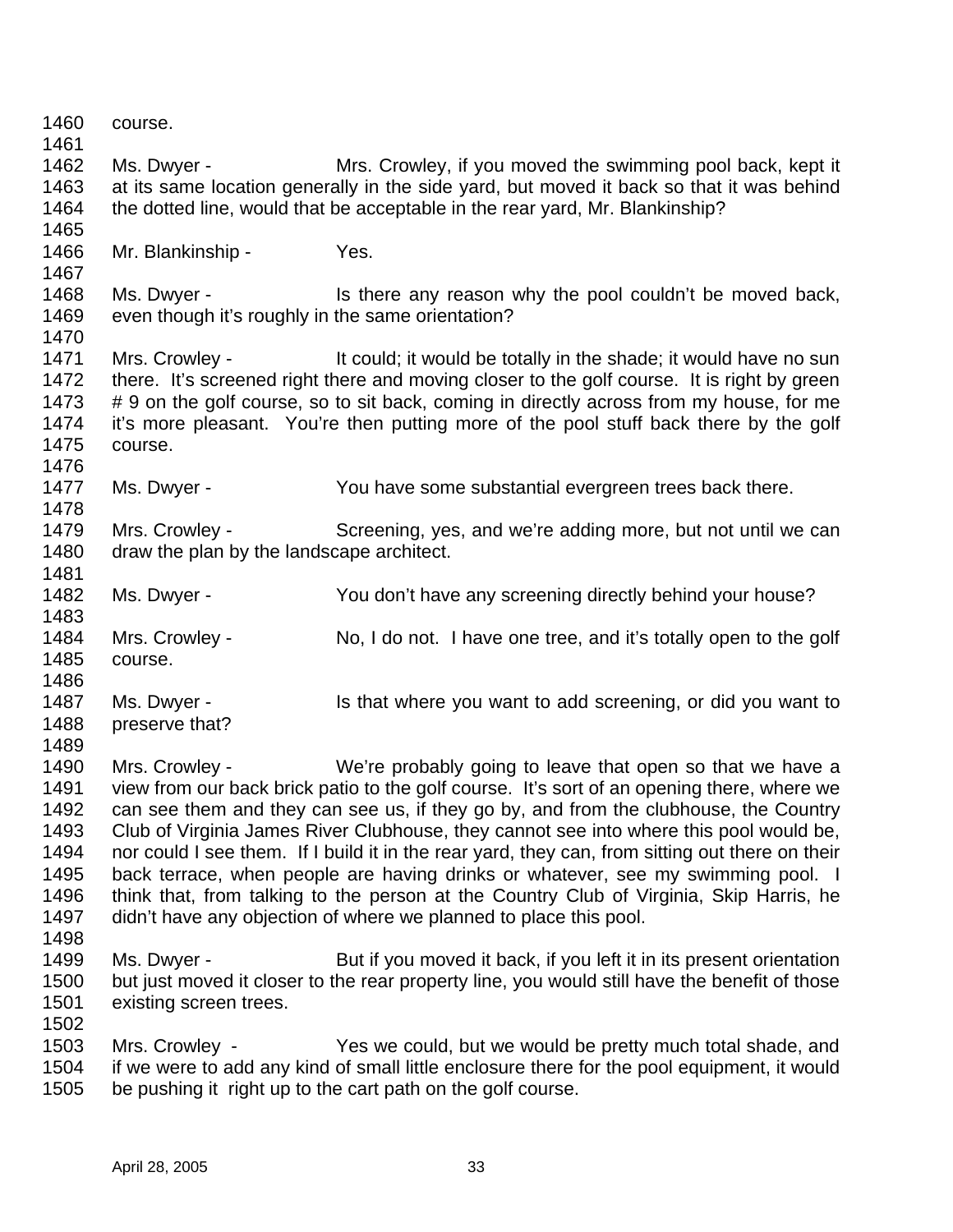1507 Ms. Harris - Are there any more variances on this property, the history, I was concerned about the narrow way to gain access to your property. Mrs. Crowley - I saw that, but we own the actual 903 South Gaskins Road; we own all the way to Gaskins Road, so we've got about two acres in the front of this property. We own the part that's above that also, where it says 903, that is our property also. 1515 Mr. Kirkland - Are they combined into one parcel. or are they separate parcels? Mrs. Crowley - I guess they're separate parcels; all I know is I paid taxes on both, so I guess they're separate parcels. And in the front of the yard, obviously where we would not build the property, is a septic tank location, septic drain fields and the tank. 1523 Mr. Wright - Any further questions of the Board? Is anyone here in opposition to this request? Hearing none, that concludes the case. After an advertised public hearing and on a motion by Ms. Dwyer, seconded by Ms. Harris, the Board **denied** application **A-40-2005** for a variance to build an in-ground swimming pool at 901 South Gaskins Road (West Knoll) (Parcel 739-733-2504). 1530 Affirmative: Dwyer, Harris, Kirkland, Nunnally, Wright 5 Negative: 0 Absent: 0 The Board denied your request as it found from the evidence presented, that the application of the zoning ordinance would not prohibit or unreasonably restrict the use of the property. **UP-8-2005 UNITED METHODIST PUBLISHING HOUSE (COKESBURY)** requests a temporary conditional use permit pursuant to Section 24-116(c)(1) to hold two tent sales per year at 3700 West End Drive (Parcel 759-757-0604), zoned B-2, Business District (Brookland). Mr. Wright - Does anyone else desire to speak with reference to this matter? Would you raise your right hand and be sworn please? Mr. Blankinship - Do you swear that the testimony you are about to give is the truth, the whole truth, and nothing but the truth, so help you God? Ms. Fahrig - I do. My name is Rebecca Fahrig. I'm here with Ellen Thompson, to get a conditional use permit for a tent sale to be held May 19 through 21 of this year. The tent will be installed May 17 and removed May 23. It was based on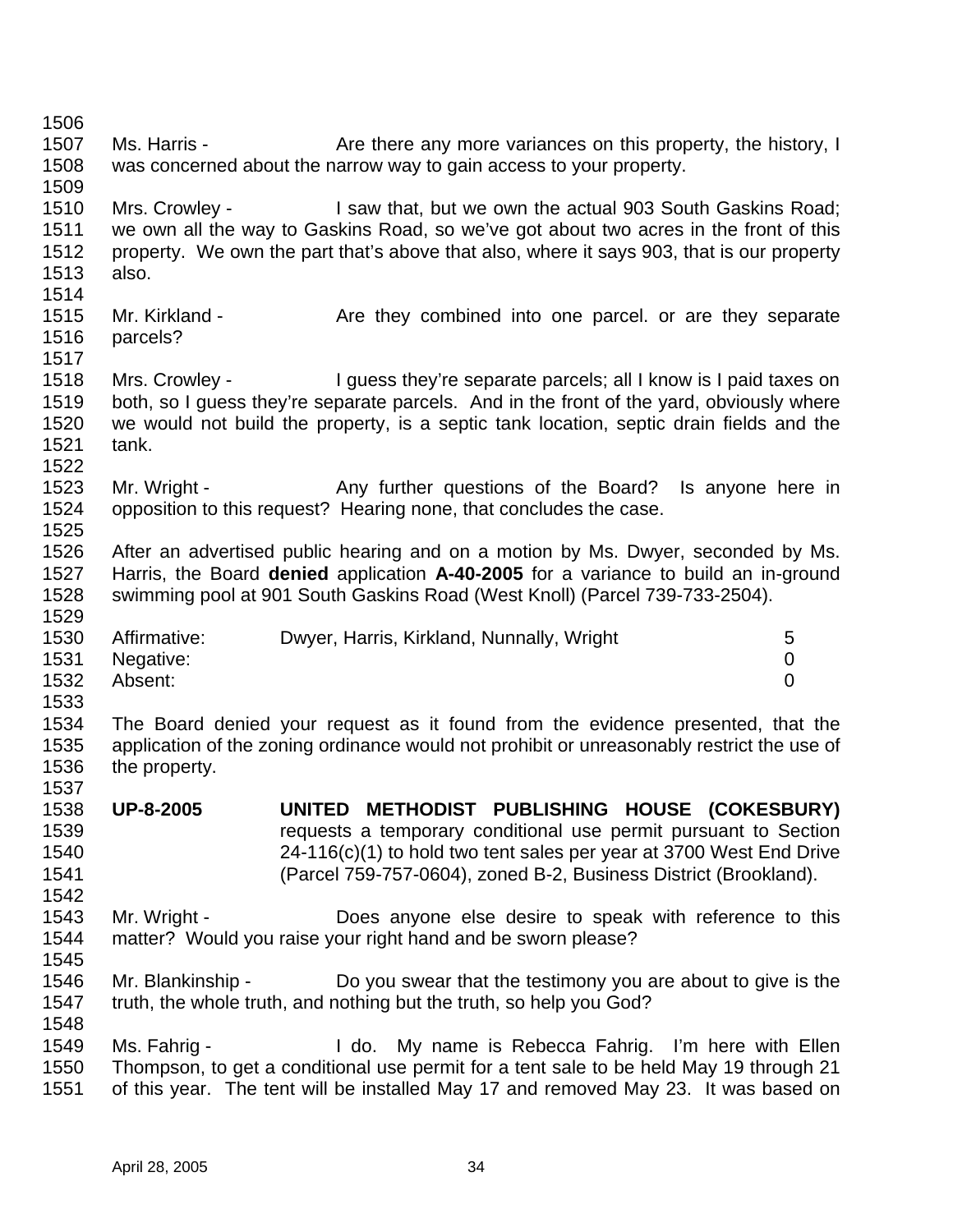the recommendations from this committee to have a tent sale and permission to do it twice a year for two years, for 2005 and 2006. The tent we use is 900 square feet, which doesn't require a building permit, and the company we use is licensed and is the same one that we've been using for the past several years. We would also have five walls to protect the product inside at night, as well as these would come up to access the customers back and forth, so there would be no blocks that way, and we'd have a small fire extinguisher available inside the tent as well. We've had tent sales going on since 1995, and we haven't had any complaints. 1561 Mr. Wright - Is this the same type of operation you've had the past few years. Have we had any complaints, Mr. Blankinship? Mr. Blankinship - No sir, I think the only difference is that you've only done it once annually in the past. Ms. Dwyer - You said you would have the tent removed by May 23 and the conditions say May 21. 1570 Ms. Fahrig - Right, it's a Saturday, and the company would come back out on Monday. Ms. Dwyer - So you might want to change that date. Ms. Harris - Is the parking agreement that you have with the neighboring business in writing? Ms. Fahrig - No, it's not in writing. 1580 Ms. Harris - Do we need that as general policy? Mr. Blankinship - It would be better. Ms. Harris - What color is the tent? Ms. Fahrig - White. Ms. Harris - As long as it's not yellow. Mr. Wright - Any further questions of the Board? Is anyone here in opposition to this request? Hearing none, that concludes the case. After an advertised public hearing and on a motion by Mr. Kirkland, seconded by Ms. Harris, the Board **granted** application **UP-8-2005** for a temporary conditional use permit to hold two tent sales per year at 3700 West End Drive (Parcel 759-757-0604). The

Board granted the use permit subject to the following conditions: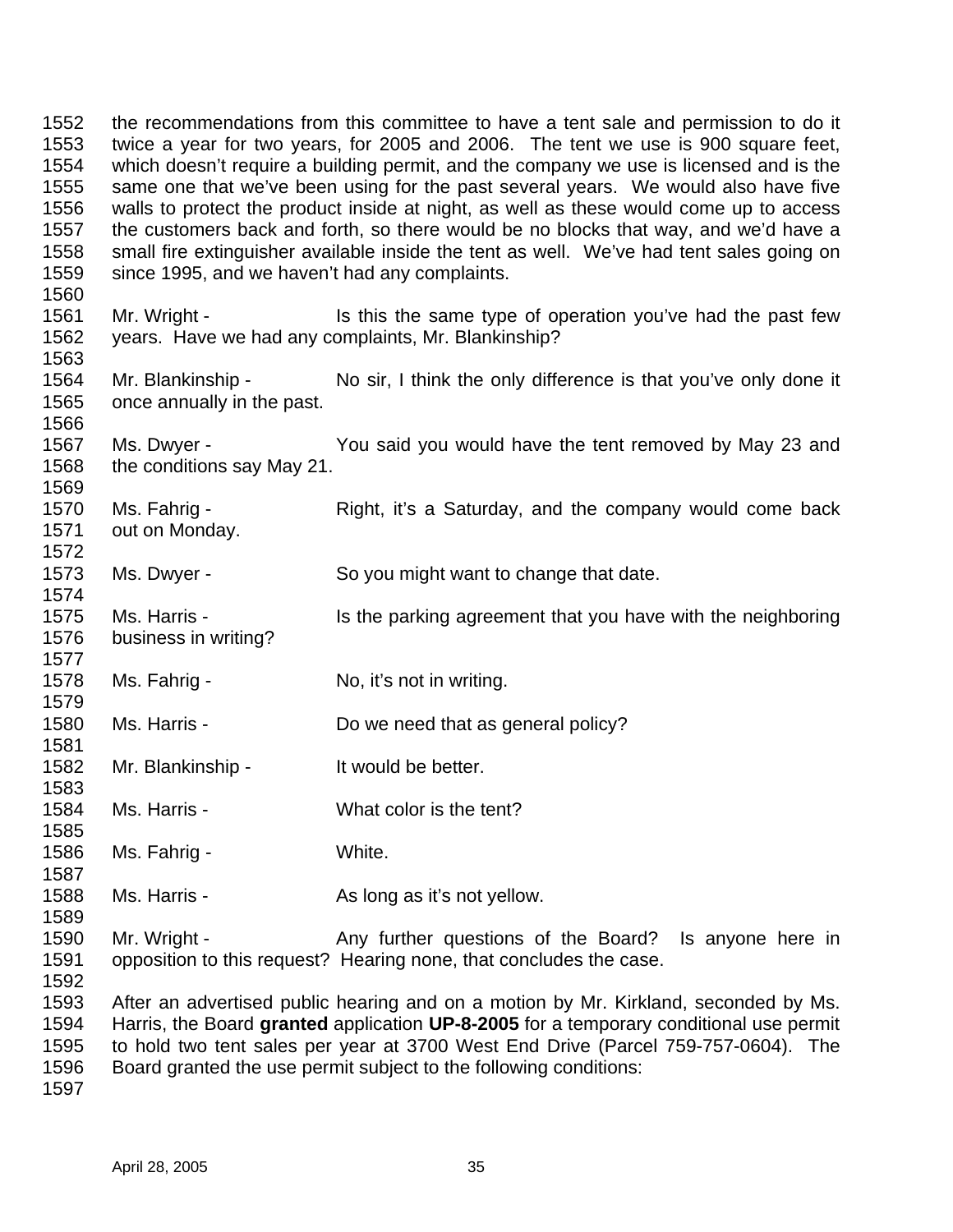1. The tent will be removed by the close of business on May 23, 2005. A tent may be erected again in October 2005 and twice in 2006. The dates for the October 2005 and the 2006 tent sales must receive written approval from the Director of Planning.. 

 2. The length of each sale may be no more than three consecutive days and the tents may not be displayed for more than five consecutive days.

 3. The height of the tent may not exceed that of the principal structure on the property. 

| 1608 | Affirmative: | Dwyer, Harris, Kirkland, Nunnally, Wright | 5 |
|------|--------------|-------------------------------------------|---|
| 1609 | Negative:    |                                           |   |
| 1610 | Absent:      |                                           |   |
| 1611 |              |                                           |   |

 The Board granted the request because it found the proposed use will be in substantial accordance with the general purpose and objectives of Chapter 24 of the County Code. 

- **A-41-2005 ROBIN EDMONDS** requests a variance from Section 24-95(k) to build a detached garage at 3000 Summerhaven Court (Tall Oaks) (Parcel 770-764-0054), zoned R-2AC, One-family Residence District (Conditional) (Brookland). The minimum side yard setback is not met. The applicant proposes 8 feet minimum side yard setback, where the Code requires 65 feet minimum side yard setback. The applicant requests a variance of 57 feet minimum 1622 side yard setback.
- Mr. Wright Does anyone else desire to speak with reference to this matter? Would you raise your right hand and be sworn please?
- Mr. Blankinship Do you swear that the testimony you are about to give is the truth, the whole truth, and nothing but the truth, so help you God?
- Mr. Edmonds I do. Robin Edmonds. I'm the owner of the property in question, 3000 Summerhaven Court. My request is to build a detached garage off of Brookemoor Lane. As you can see by the plat, I have added a few additions over the years. My intent when I purchased the property in 1990 was to have a detached garage. At some point in time, Russ Malone asked to change the zoning on the property behind me, which is approximately ten acres. I believe it was zoned A-1. I spoke in favor of that, in placing those two homes back there. I believe most of that property is in a hundred-year flood plain, so no additional homes could be built back there, and I know Ms. George does not request that the road ever be cut through from Brookemoor to Hamilton. As far as traffic issues, there are two families which use that road now, along with deliveries from mail, FedEx, and UPS. I would use it for my own cars, just to have it there. Most of the homes in the subdivision do have it, and to place it across the back yard, where my little tool shed is, would require me to basically build a driveway 65-plus feet, which would actually be 65 feet from the property line, plus an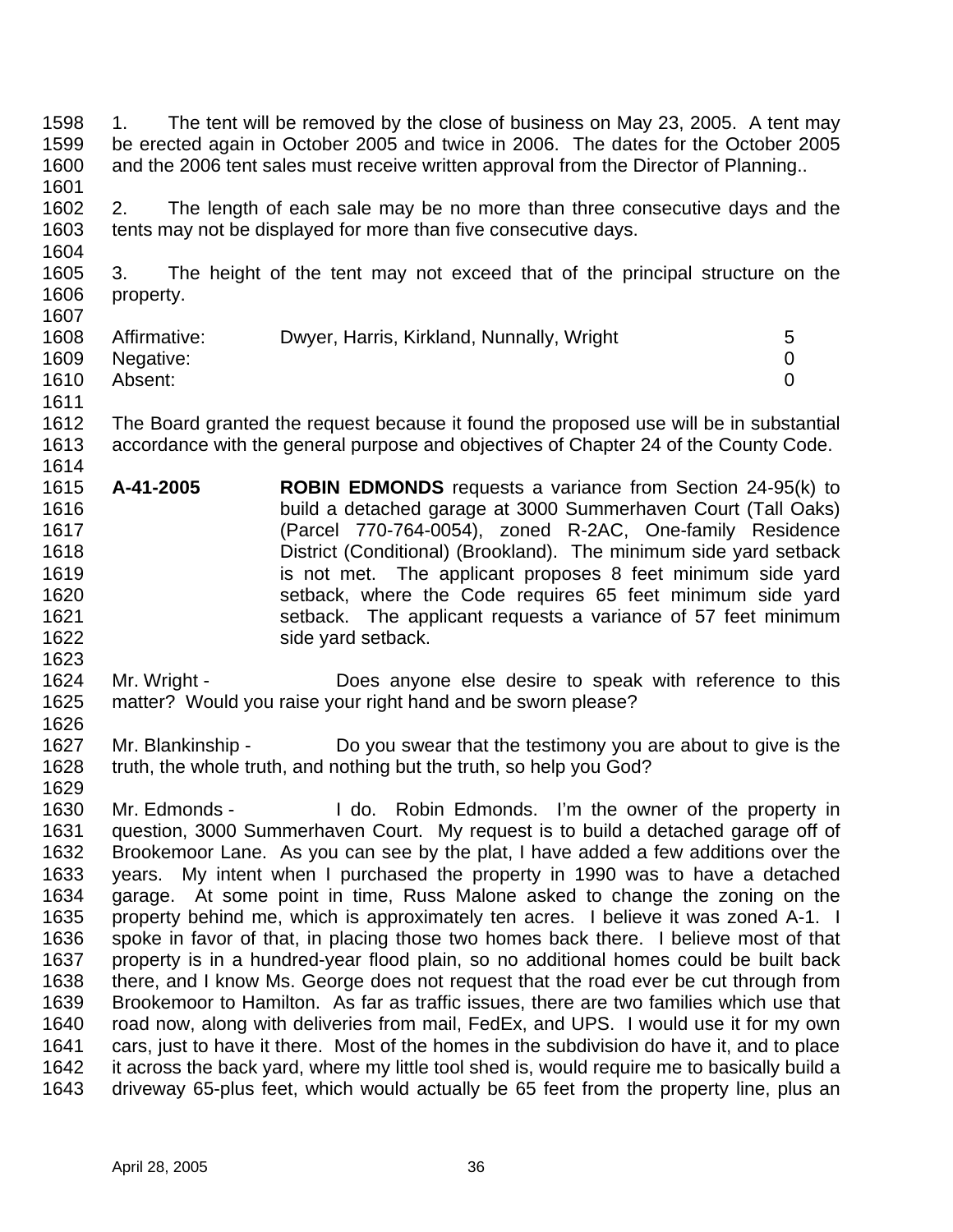additional ten or twelve feet of grass area to the road, since we don't have curb and gutter. That would also require me to relocate the existing tool shed, which could be made portable, and I would probably need a variance to move that to another portion of the yard.

 As far as placing, the gravel drive is not there; it's actually an asphalt drive, and it doesn't angle in that way – it actually angles in along the property line. But to extend a double asphalt drive singly, through the back yard back there, I probably would not go that route. I would actually take it across the back yard if I were required to place the garage on the opposite side of the road. Other issues that have come up are the size of the garage and the height of the garage. According to what the website said was the fifteen foot, plus the six foot, my intentions would never be to put a cupola on it, nor to put it as an apartment. The only utilities that would go to that would be electricity. I live in the home by myself, and I don't need any additional space for living. It would be used for storage or possibly a wood workshop, which I enjoy doing now and then. As far as traffic, it is minimal, as it is now. I know the mailboxes that are there have been knocked over once or twice, but I don't think that would be an issue with me. I wouldn't have guests using that part of my drive.

- The size, I believe the County recommended nineteen by nineteen; being an odd building size and the size of the material lumbers, it should be an even space. I believe that I measured out quite clearly that a 24 by 24 could be put in there, meeting the ten feet from the main structure, six feet from the accessory structures, and off the easement on both sides. I have a fence line that runs a majority of the rear property line and down the side line. I have noticed in the subdivision in front of us that there are at least two, possibly three, that have the reverse corner lot, and they have the garages set not in accordance with the 65-foot setback line. Two of them are at very busy intersections at Attems Way and Heritage, and I don't know of any accidents that have been caused there. As far as the height issue, if I put it with a 4-12 pitch roof, or a 12- 12 pitch, which I've asked for, to make it architecturally congruent with the existing home, which has a 12-12 pitch on one part of the roof, a 14-12 pitch on the other part of the roof, and 3-12 pitches on the front porch and on the addition, which has a 3-12 pitch along with a cupola that goes up to about a 14-12 pitch. I'm trying to keep it in a Victorian nature, and the picture that I provided was actually from a garage that is built at Oak Park off of Huguenot Road, where it's like a little community over there of turn- of-the-century homes. I've tried to keep everything in accordance with the architecture of my house, and I know I have probably the most unusual house in that subdivision, and I just think it would be appropriate that I be allowed to have that garage. I believe my hardship is that when I purchased the property, the reverse corner lot did not exist, and I had planned to put this here from there, nothing on paper, but I had planned to put it there originally. A condition came up after the fact.
- 
- Mr. Wright We have two letters of opposition from Mr. and Mrs. Mitten and Mr. and Mrs. Kenny. Have you seen those letters?
- 

Mr. Edmonds - Yes, I got them day before yesterday. That's why I was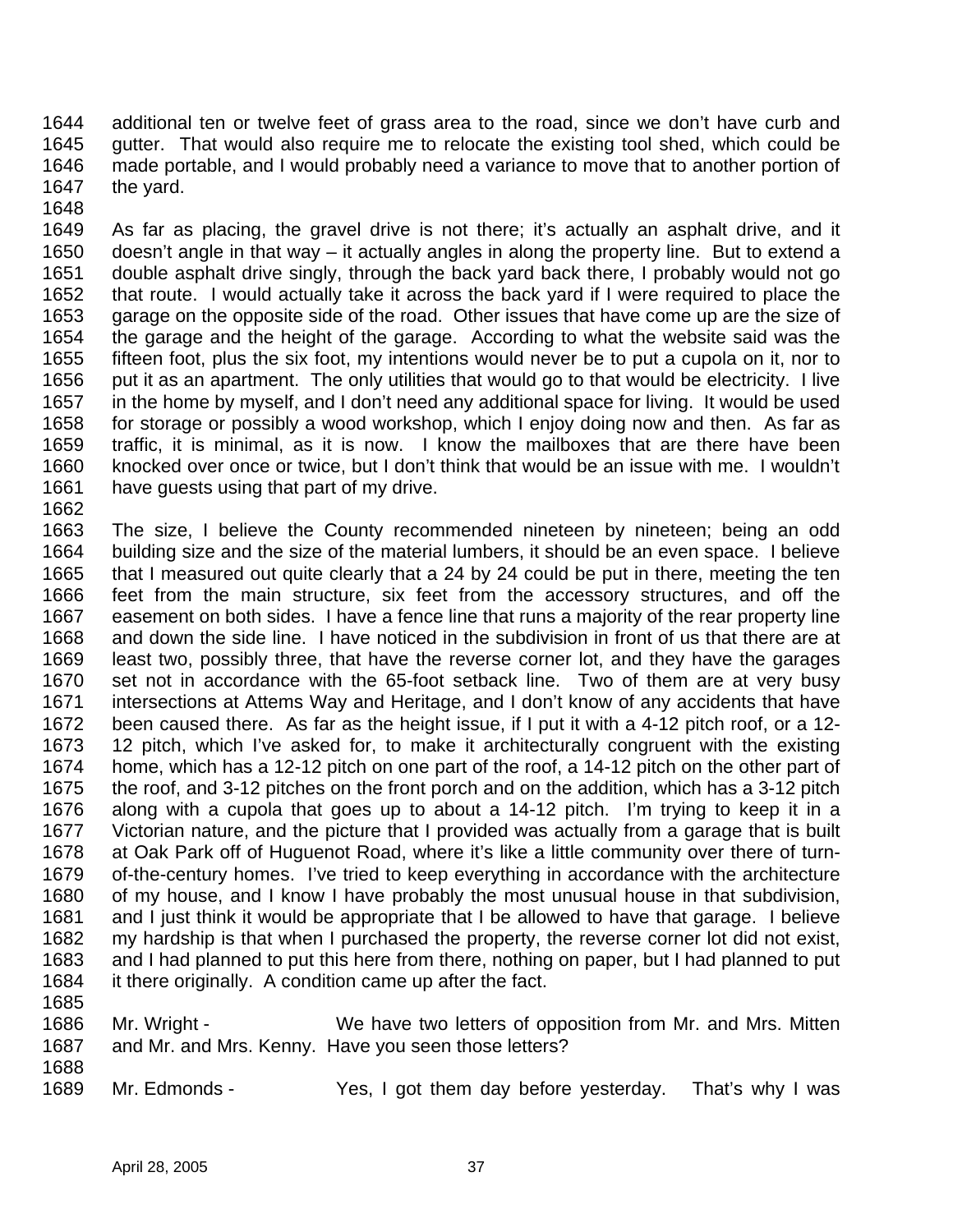stressing some of the height issues and some of the recommendations. As far as visibility, whether the garage will be 19 by 19 and a 4-12 pitch or 24 by 24 with a 12-12 pitch, just as long as it doesn't go over the requirements on height on an outbuilding, it's still going to block some visibility. The existing plantings there block quite a bit of visibility right now, where I have three Leyland Cypresses in the springtime, and then in the summer the red and white oaks and crape myrtles also create quite a visibility issue. I don't think visibility would be impacted. You can see the fence line, and there's the Leyland Cypresses. My property line pretty much starts back up where that bare spot is, and the other is all County property, but you can see the pitches on my roof, the little tool shed across the way, the deck is octagonal shaped. It's just me who lives there. 

1701 Mr. Wright - Is that a Leyland back there?

 1703 Mr. Edmonds - All the three green ones are Leyland Cypresses.

Mr. Wright - Would that garage be along side that Leyland?

 Mr. Edmonds - Yes sir, it would be. The two trees that I need to take out, you can see one blew over, and I tied it to the oak tree right there, that tree, a willow oak, and the one in the center is a red oak, if I place the garage there, they are pretty much the only trees I need to take out. I'm going to try to relocate the crape myrtle that I have there that is closest to the Leyland Cypress on the end that's tied up.

 Mr. Wright - You have two houses that would be west of you, is that correct? 

1716 Mr. Edmonds - It's exactly north. The rear of my house faces directly north. 1718 Mr. Wright - Is there much traffic on Brookemoor Lane that goes past

 your house? 

 Mr. Edmonds - No, just the residents, the Mittens, they drive, and her parents come over occasionally. Mr. and Mrs. George live in the house that's in front of theirs. They have two children who drive, and their cars, and as far as deliveries and visitors, absolutely not. Before those homes were built, we had a lot of teen-age traffic back there that would park there at night and on weekends. I did have a floodlight on the side of my house and in the rear of my house too. Prior to those two homes being constructed, it was just an open grassy field, and then closer to the railroad tracks on the George's house was an old building with an open well, but that was all cleaned up about thirteen years ago. I think the visibility issue is moot, whether I put a smaller building there or one that I think would accommodate at least the two cars. As you can see, there's my asphalt driveway that's not gravel any more. 

 Ms. Dwyer - One of the things the staff report mentions is that one of the reasons for the reverse corner ordinance is to keep accessory buildings such as yours from being essentially in the front yard of your next-door neighbor, which would be the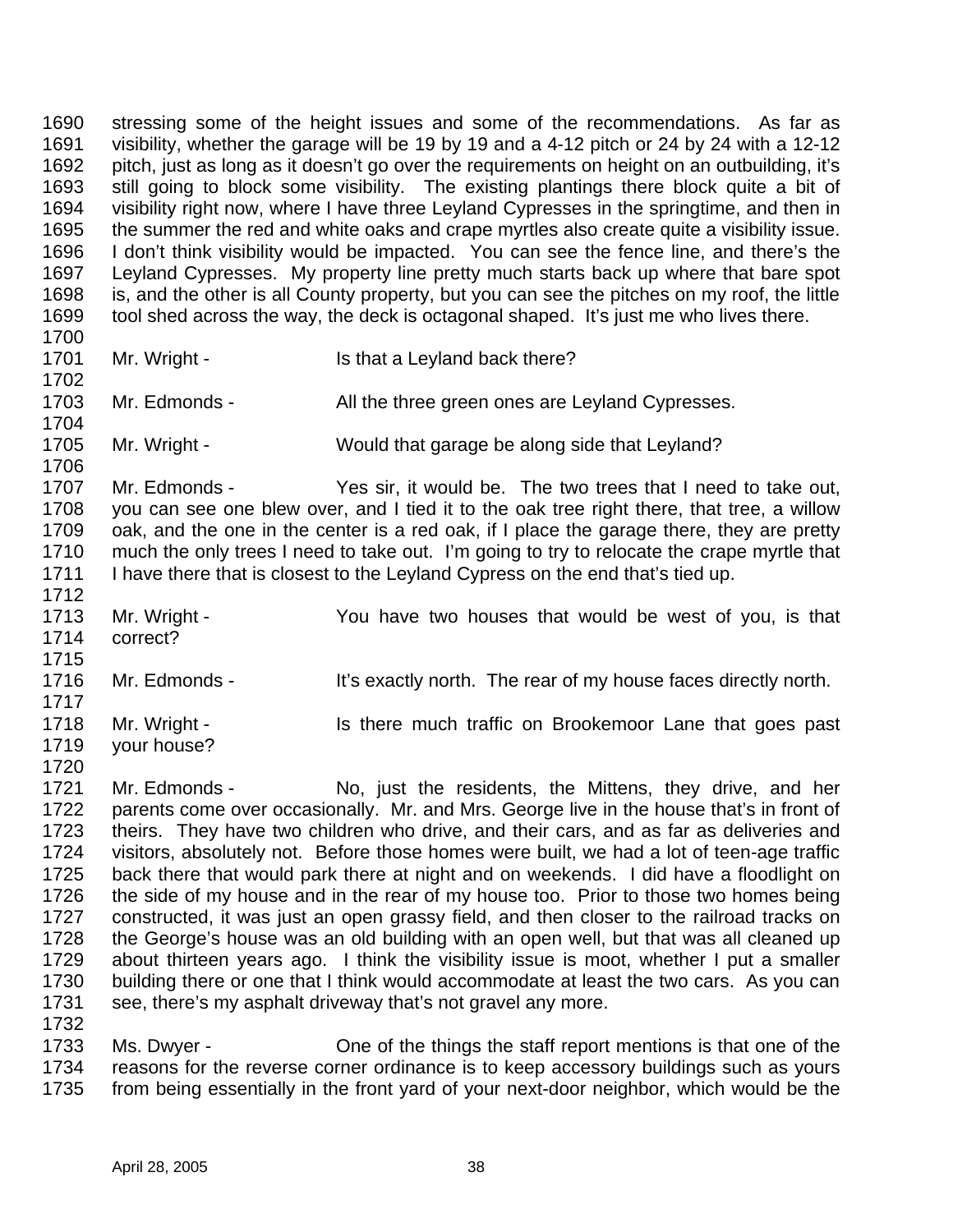case here because your garage would in effect be clearly visible and adjacent and very close to their front yard. That's one of the reasons why this ordinance exists, and it seems to me that there's a good reason for that ordinance, and this case illustrates that good reason.

- 1741 Mr. Edmonds - But I propose to you that when I purchased the property, the condition didn't exist, and that it was put upon me after the fact. As far as the front yard, yes it's in the front yard, but if you look at the size of their front yard, if I put it where the tool shed is, it's going to be actually closer to their home. It's not going to be a junk garage; it's going to be an attractive building. I'm going to spend some money on it, but 1746 I'm trying to keep it in accordance with the architecture of my home.
- Ms. Dwyer The other point I wanted to make about the height is that it's not just a safety issue. It's also, given the location, how imposing the building is, being located close to the road and close to your adjacent neighbor.
- 1752 Mr. Edmonds I can see that issue; however, looking at the building that I took a picture of, which backs up to Huguenot Road, I see it as architecturally friendly for road visibility.
- 1756 Ms. Dwyer Huguenot Road is a lot different from Brookemoor.
- Mr. Edmonds Exactly. There's a lot more traffic and a lot more visibility, but I don't see it as that being an issue. Again, if I were required to move the garage, I would need to move my tool shed, and I couldn't put it within a 65-foot requirement, or I don't know if that would be required of a portable building. I haven't checked the Code on that. If the Code didn't apply to portable buildings, ultimately what I would end up having to do is to relocate my 10 by 12 tool shed to the opposite side of the yard, locate the garage in that area, make sure that I would be off the easements there, three feet off of that property line, and then out of the rear utility easement, and construct a drive through the rear yard off of Brookemoor. I just don't think it would look proper squeezed beside my family room.
- 

- Ms. Dwyer The conditions proposed by staff state that the structure shall contain only one story with a 4-12 roof pitch. You do not want that condition to apply?
- Mr. Edmonds No, I don't want that condition. It wouldn't be congruent with the construction of the house, and I would propose to put a condition that no utility other than electricity be brought to the building. I have no need to have that type of space. 1776 It's just me and 2500 square feet.
- Ms. Dwyer Our decisions run with the land in perpetuity, so it's not just how you would use it.
- Mr. Edmonds Personally, I would like that condition put in there. There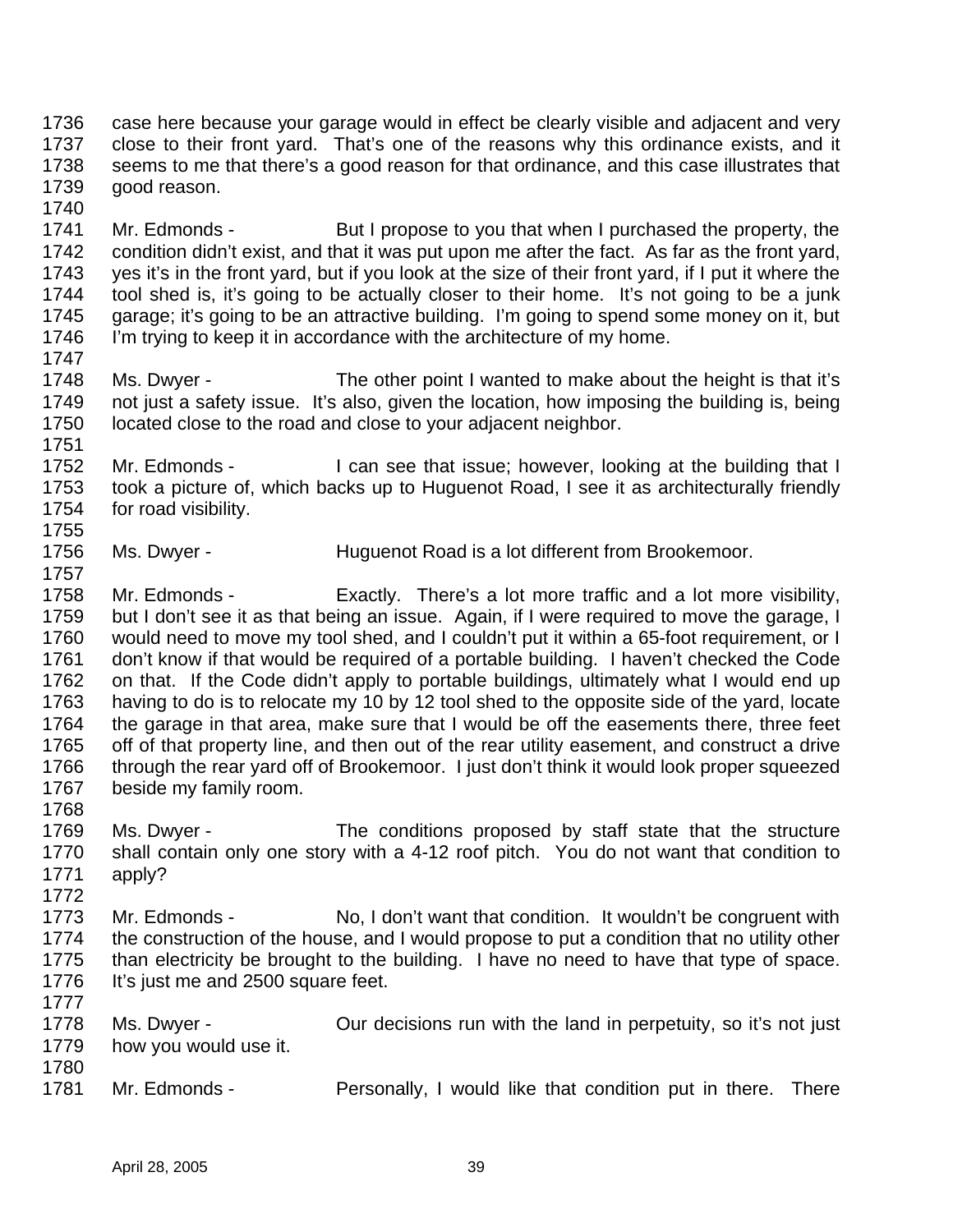would be no way I could bring water and sewer to it, being the location of the existing sewer lines, but I wouldn't consider that in the first place. I have no desire to do that. The attic part of it would be pretty much storage or a woodshop, but not one of a utility nature or an apartment. There are actually three garages, one in Tall Oaks, on Brookemoor Place that is probably taller than 21 feet, and there's one on Attems Way 1787 that was just recently constructed, with dormers, and there's one across the street from there; all of those have second floors with windows, dormers, etc. All I'm trying to do is keep the construction congruent with what I have.

- 
- 

1791 Mr. Kirkland - Would this be built of the same materials as your home?

1793 Mr. Edmonds - It would be built of similar materials. The actual siding that my home is made out of, masonite, double-wide five siding, I understand, is no longer manufactured, but it would be very much similar with the vinyl the same color. It would not be a standing seam metal roof; it would be an architectural shingle or one to match. The windows would be to match. The only difference would probably be, I'm going to look into the pricing of a wooden garage door that would match my front door and my atrium door off the dining room that goes off the front porch, because all of those are stained wooden doors. I want to make sure that it looks appropriate. When I did my addition, my deck, a lot of people came by and say it doesn't look like an addition because it matches the house so well.

- 
- 1804 Mr. Wright Any further questions of members of the Board? I understand we have some opposition, which we will listen to, and then you'll have a short time to rebut.
- Ms. George Kathleen Maloney George. I'm speaking for Susanne and Bob Mitten, who have the property directly behind Mr. Edmonds. She had to pick up her five-year-old from nursery school and will be returning with him and could speak if she gets here in time. I know Robin has addressed some of the concerns. Mr. Blankinship apparently called him after Mrs. Mitten and I visited him, to understand what the variance was when we got the notification. We went to find out what 57 feet was. This plat is not to scale. Mr. Blankinship tried to measure when we were there, and it looks like it was thirteen feet from the corner of the garage to the corner of Mr. Edmonds deck. I believe it's actually only six feet, and I believe Mr. Edmonds did say the gravel drive, which was dotted in by someone, really wasn't done by the surveyor, goes straight back. However, these are the big concerns of Mrs. Mitten, if you have copies of 1819 the photos that were included with her letter.
- 

 Photo # 1 shows a footprint extended up by her husband who is an engineer, with the dimensions of this proposed structure. Photo # 1 shows a footprint, standing right in front of their porch, looking down to where the garage would be. As you can see, you can normally see through the trees, but if that structure were there, your view would be blocked. There are six or seven children in the area, all eight years or younger, who play and come down, to all the houses, come around this corner, so the fight now would necessitate going all the way down the driveway.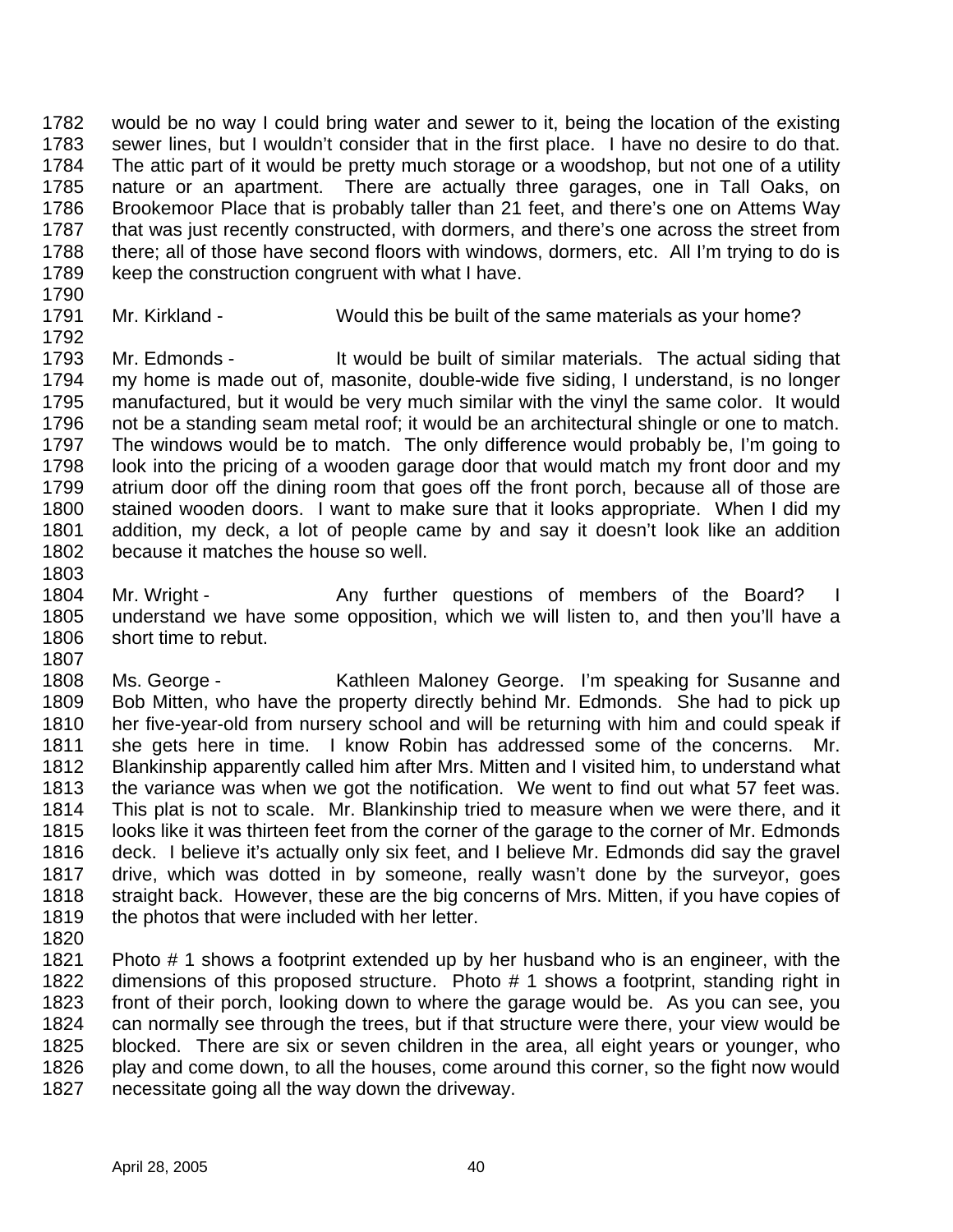Photo # 2, contrary to what Mr. Edmonds said, shows another footprint of his garage, and completely blocks out the house. Concern for safety and welfare, if there were a fire, God forbid, and the fire engines came down, they wouldn't be able to see the house. I don't know if they have GPS, but they can tell where a fire has been called in, but coming down the road with that structure, you wouldn't be able to see the house unless you continued to the end.

 Photo # 3, you would have to get to the second red line before you could actually be able to see the house, and that photo also shows the three driveways. The paved driveway in the center is the Mittens. The red lines we assume, and I know what happens when we assume, but we are assuming from the flags that Mr. Edmonds has placed, that that's where his driveway would be, that's his, and then directly to the right of the split rail is our driveway, so we would have three driveways converging within, I think ours is fifteen feet wide; I think the Mittens is no more than ten; I don't know how wide Mr. Edmonds' would be, but within about fifty feet we could have three driveways. Mr. Edmonds is a single person, and he's only there, but he does have three vehicles, which means, I assume, that one would always be parked in the driveway, since it's only a double garage, which would further block sight there. The Mittens' driveway, because it curves, you actually have to get pretty far down to be able to see to come out. The garage would further block that sight line. We have had a lot of problems; a lot of people think that Brookemoor connects with Hamilton, and they come roaring down and hit our gravel and put on the brakes when all of a sudden they realize that maybe this doesn't go through, and then instead of backing up, they attempt to turn around. We have a portable basketball goal that has been hit numerous times, and our mailboxes, located roughly directly across from Mr. Edmonds' proposed driveway, has been broken off about three times. The convergence is of concern to us.

 Photo # 4 projects the lines of Mr. Edmonds' proposed structure, and you can see it's quite close to his deck. I realize it would be an extra burden on Mr. Edmonds to move this garage to the location of his shed, but in looking at the master plan, I don't know what Tall Oaks Subdivision deed restrictions are, but it seems to me that it would be more plausible for a garage, since he already has a driveway that extends, basically coming to the end of where his family room is, and he has almost eighteen feet, and it's already half-way there, he could extend that and put this garage in the rear corner of his yard. I would be farther away from his structure; yes, it would back up to the Mittens' yard, but it would take away the lack of sight at the end of the driveway, and he could move his shed. We just feel it's too large a structure in that corner, and this plat doesn't really show you how large it is. I do believe that if you look at Photos # 1 and 2, that 1867 show a footprint of it, you get a better idea of what the volume of the structure is.

1869 Mr. Wright - Anybody else wish to speak in opposition? Mr. Edmonds, you have a brief time to rebut. 

1872 Mr. Edmonds - I would not park any cars outside the garage. I would maintain my existing driveway for any additional cars I have or would get. The reason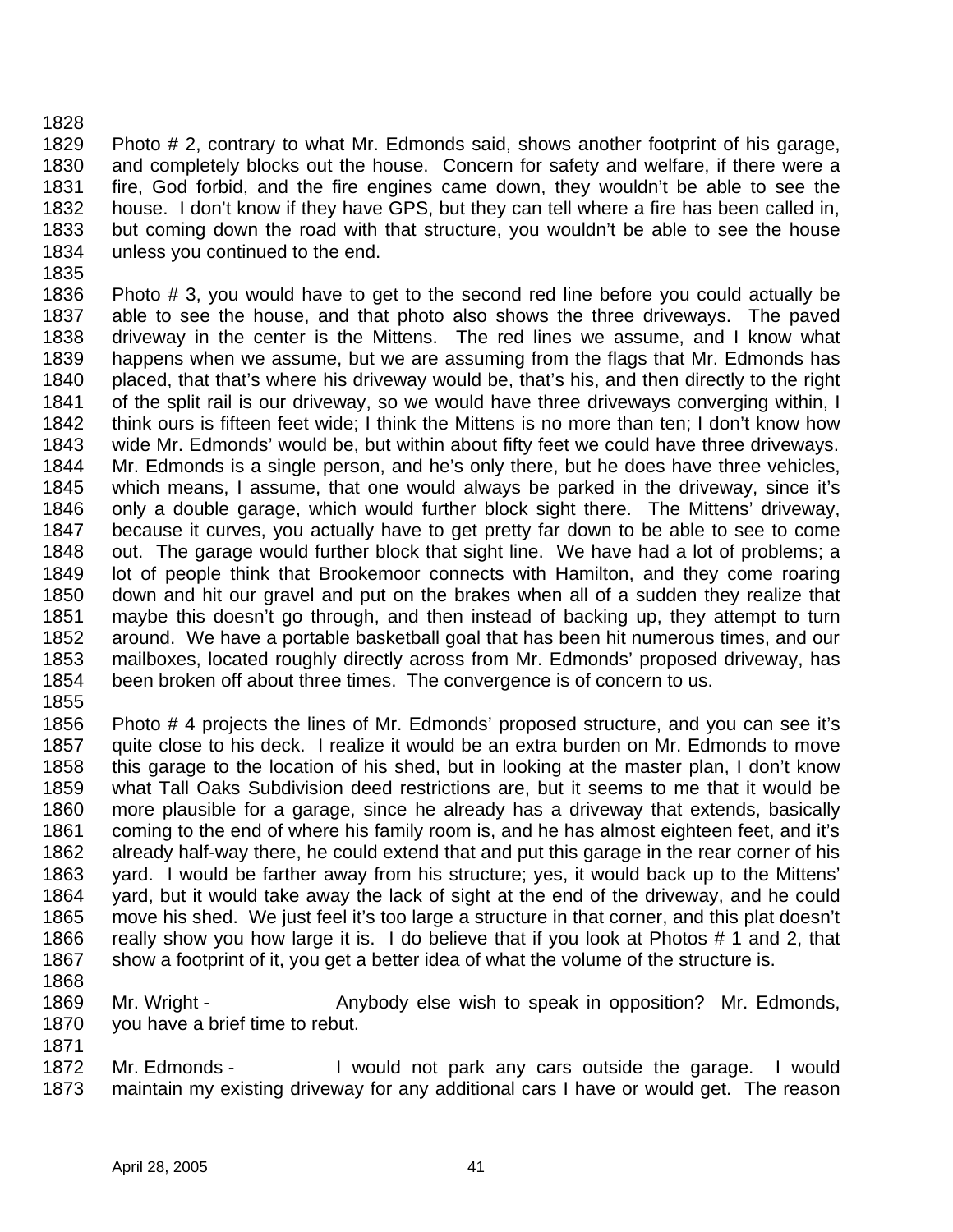for the garage is, I have a Thunderbird that I leave outside now. I would like to park it in the garage. I would like to acquire some other cars, again, only for collection purposes. I would not leave cars parked in a driveway on Brookemoor Lane to hinder any visibility. Again, with the visibility issue, whether a structure is six or twelve or twenty feet tall, it's going to have some visual impact on sighting that house. When you look down 1879 Brookemoor Lane, the Mittens' house pretty much can't be seen until you get to where the 39.7 line hits my property line. I have a fire hydrant right beside rod F; I know the Fire Department does use GPS, and they know their locations very well.

 She is correct about the scale issue; however I talked to Mr. Blankinship, and the requirements are ten feet from the main structure and six feet from any accessory structure. With proper placement, but it would have to be pinned out very closely to make sure that it was off the easement, within eight or ten feet of the property line on Brookemoor, and no closer than ten feet to the main structure and six feet to the deck, where I propose an exterior door for the garage to actually tie into the sidewalk; that's where those steps are off the deck where the little raised octagon part is. It is a nice structure; whether it's imposing or not, I can't say. I think it would be architecturally friendly to the neighborhood and really not create the visibility issues. 

- Another issue that she brought up is with the covenants of Tall Oaks; the covenants do allow outbuildings and detached garages; they have been built by the original builder and by others in the subdivision. One is on Ismet, and that is a reverse corner lot that has a driveway that goes all the way across the back yard. If I were to place it over there, I would probably go that route, rather than squeeze it on that side, and just totally reconfigure the landscaping in my back yard and remove several more trees. There is one on Radcliffe that is a detached garage; there is one on Attems Way that has a detached garage and a swimming pool, and then one on Brookemoor Court that has a huge detached garage. The covenants do allow for those buildings, and there is a "No Outlet" sign right past Ismet's intersection with Brookemoor, where it becomes a "no outlet."
- 

 I also requested of the County Traffic Engineering to place "Children Playing" signs up; however, they felt that condoned children playing in the street, and they refused to do it. My concern for the kids is just as large as hers. If anything is conditionally decided that I need to place it on the other side of the yard, would there be a condition allowing me to move the tool shed within the non-65-foot setback? I don't know if that portable building is covered under that issue. It is covered? I would need one or the other.

1912 Mr. Wright - Thank you very much. That concludes the case. 

 After an advertised public hearing and on a motion by Mr. Kirkland, seconded by Ms. Dwyer, the Board **denied** application **A-41-2005** for a variance to build a detached garage at 3000 Summerhaven Court (Tall Oaks) (Parcel 770-764-0054). 

1918 Affirmative: Dwyer, Harris, Kirkland, Nunnally, Wright 5 Negative: 0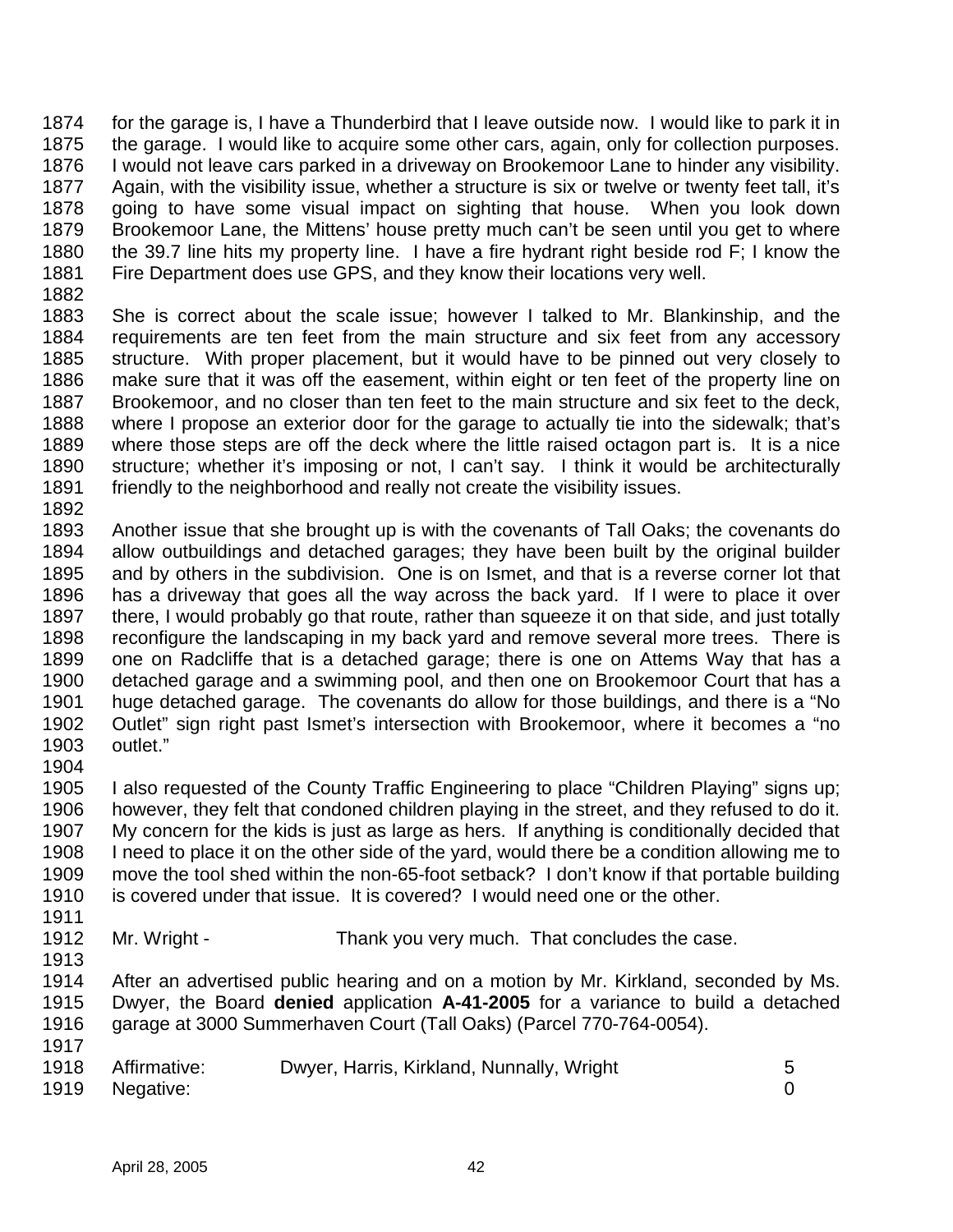- Absent: 0
- 

- **A-42-2005 ALICE HARRISON** requests a variance from Section 24-94 to build a carport at 10102 Timber Road (Terry Heights) (Parcel 771-762- 1138), zoned R-3, One-family Residence District (Brookland). The minimum side yard setback and total side yard setback are not met. The applicant proposes 3 feet minimum side yard setback and 18 feet total side yard setback, where the Code requires 12 feet minimum side yard setback and 30 feet total side yard setback. The applicant requests a variance of 9 feet minimum side yard setback and 12 feet total side yard setback.
- Mr. Wright Does anyone else desire to speak with reference to this matter? Would you raise your right hand and be sworn please?
- Mr. Blankinship Do you swear that the testimony you are about to give is the truth, the whole truth, and nothing but the truth, so help you God?
- 1942 Ms. Harrison I do. Alice Harrison. I'm not really prepared for this because the gentleman who was going to do my carport was going to appear here, and he's not doing it anymore, so I didn't know what I was supposed to do. You have the information.
- Mr. Wright You want to build a carport?
- 1949 Ms. Harrison A two-car carport.
- 1950<br>1951 Mr. Kirkland - Do you still want to build it?
- Ms. Harrison - Yes. I need a variance because it's too close to the property next door. I think the gentleman who lives next door wrote a letter, and he didn't object to that. The carport is going to match the house. It's going to have shingles on it like the house; it's going to have the siding on the A-frame part of it like the siding on the house, so it's not going to be just one of those things that are thrown together. I think 1958 three of the neighbors have written you letters.
- 

- Mr. Wright We have letters from three of the neighbors in favor of it. This carport would be open, completely open, just have the roof and supporting beams.
- 1963 Ms. Harrison And concrete for the floor.
- Mr. Kirkland Mr. Blankinship, in this photo we have, there is a carport on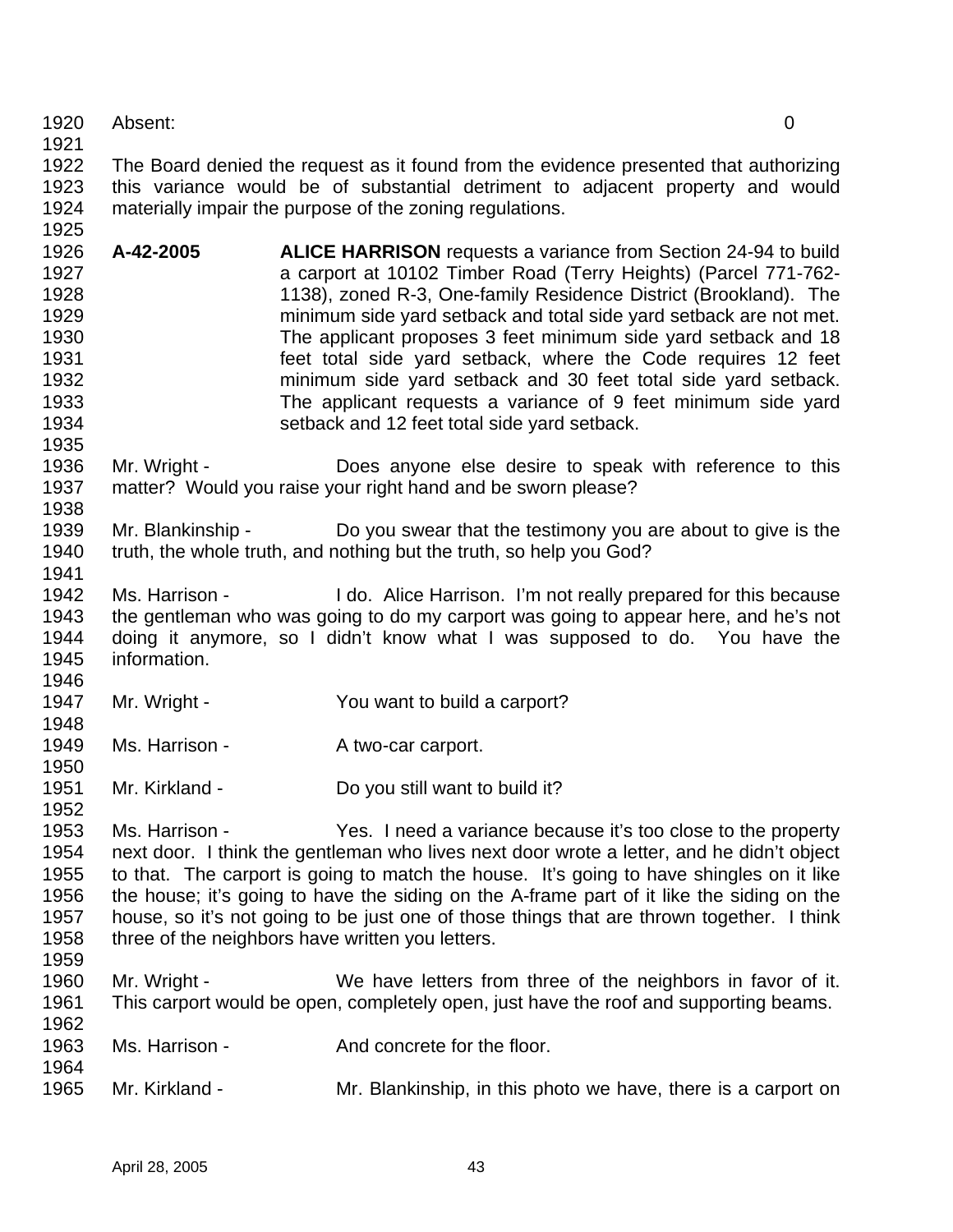| 1966<br>1967                                 | the house next door, correct?                 |                                                                                                                                                                                                                                                                 |   |
|----------------------------------------------|-----------------------------------------------|-----------------------------------------------------------------------------------------------------------------------------------------------------------------------------------------------------------------------------------------------------------------|---|
| 1968<br>1969                                 | Ms. Harrison -                                | There is one on the house next door; it's not as large.                                                                                                                                                                                                         |   |
| 1970<br>1971                                 | Mr. Kirkland -                                | We gave a variance for that one too?                                                                                                                                                                                                                            |   |
| 1972<br>1973                                 | Mr. Blankinship -                             | I don't remember seeing it on the map or in the notes.                                                                                                                                                                                                          |   |
| 1974<br>1975<br>1976                         | Mr. Kirkland -                                | Ms. Harrison, on the wood fence you have that's in the<br>picture, I assume that's your white pick-up and blue car?                                                                                                                                             |   |
| 1977<br>1978                                 | Ms. Harrison -                                | Yes.                                                                                                                                                                                                                                                            |   |
| 1979<br>1980<br>1981                         | Mr. Kirkland -<br>against that fence?         | Where is the property line; it looks like there's a bench                                                                                                                                                                                                       |   |
| 1982<br>1983                                 | Ms. Harrison -                                | Right. At the end of that fence; it's probably right there.                                                                                                                                                                                                     |   |
| 1984<br>1985                                 | Mr. Kirkland -                                | Where it butts the other gentleman's line with his garage?                                                                                                                                                                                                      |   |
| 1986<br>1987                                 | Ms. Harrison -                                | The fence is down now.                                                                                                                                                                                                                                          |   |
| 1988<br>1989                                 | Mr. Kirkland -                                | But all that fence in the photo was yours, correct?                                                                                                                                                                                                             |   |
| 1990<br>1991                                 | Ms. Harrison -                                | Correct, but it's already down.                                                                                                                                                                                                                                 |   |
| 1992<br>1993                                 | Mr. Wright -                                  | Any further questions of the Board? Is anyone here in<br>opposition to this request? Hearing none, that concludes the case.                                                                                                                                     |   |
| 1994<br>1995<br>1996<br>1997<br>1998<br>1999 | variance subject to the following conditions: | After an advertised public hearing and on a motion by Mr. Kirkland, seconded by Mr.<br>Nunnally, the Board granted application A-42-2005 for a variance to build a carport at<br>10102 Timber Road (Terry Heights) (Parcel 771-762-1138). The Board granted the |   |
| 2000<br>2001<br>2002                         | 1.                                            | This variance applies only to the minimal and total side yard setback<br>requirements. All other applicable regulations of the County Code shall remain in force.                                                                                               |   |
| 2003<br>2004<br>2005<br>2006                 | 2.<br>may require a new variance.             | Only the improvements shown on the plan filed with the application may be<br>constructed pursuant to this approval. Any additional improvements shall comply with<br>the applicable regulations of the County Code. Any substantial changes or additions        |   |
| 2007<br>2008<br>2009                         | 3.<br>in materials and color.                 | The new construction shall match the existing dwelling as nearly as practical                                                                                                                                                                                   |   |
| 2010<br>2011                                 | Affirmative:                                  | Kirkland, Nunnally, Wright                                                                                                                                                                                                                                      | 3 |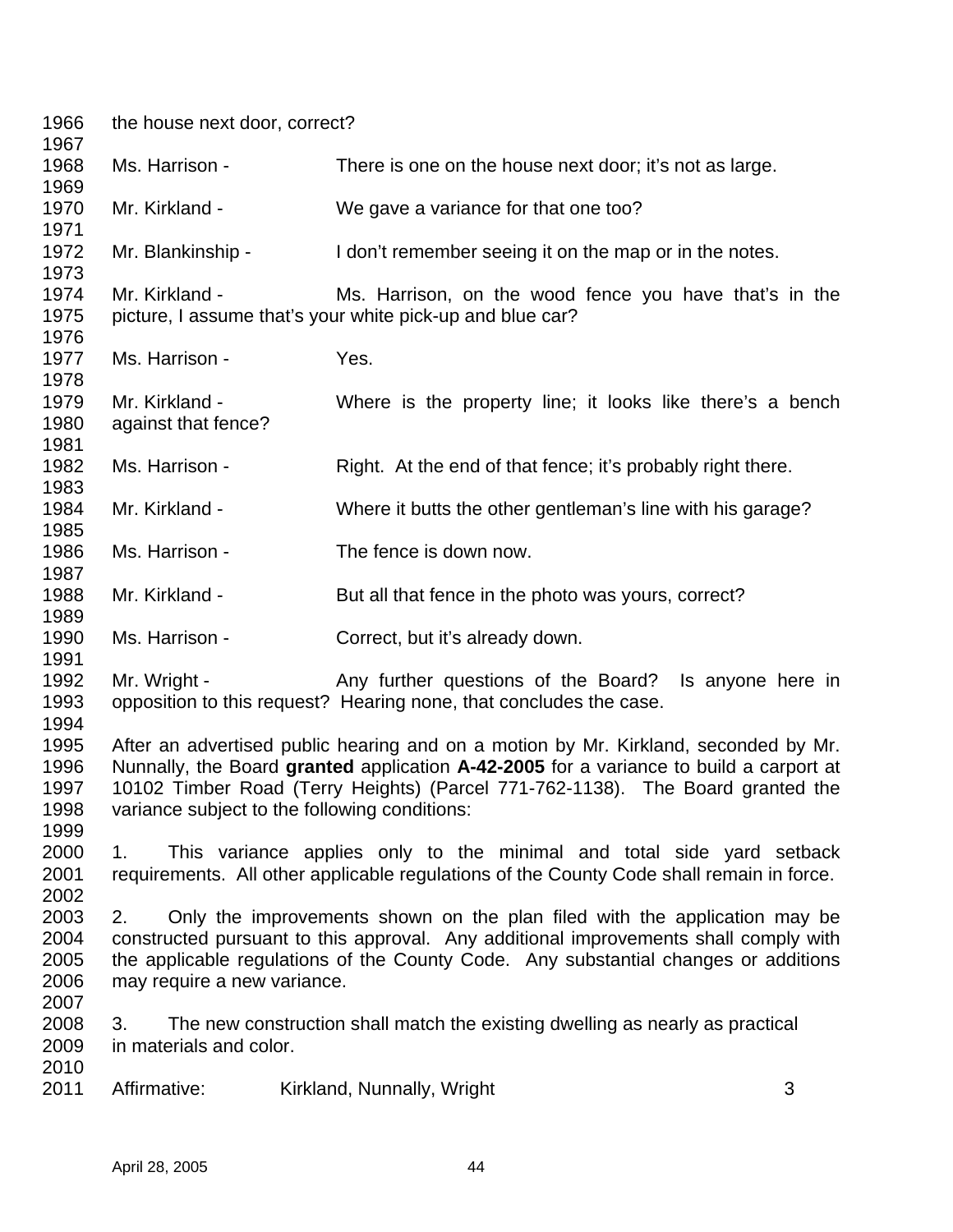|            | 2012 Negative: | Dwyer, Harris, |  |
|------------|----------------|----------------|--|
|            | 2013 Absent:   |                |  |
| . <i>.</i> |                |                |  |

 The Board granted this request, as it found from the evidence presented that, due to the unique circumstances of the subject property, strict application of the County Code would produce undue hardship not generally shared by other properties in the area, and authorizing this variance will neither cause a substantial detriment to adjacent property nor materially impair the purpose of the zoning regulations.

- **A-43-2005 LARRY AND ROSITA PITTS** request a variance from Section 24- 95(q)(5) to build an addition at 5505 Kimbermere Court (Winterberry) (Parcel 754-770-6221), zoned R-3C, One-family Residence District (Conditional) (Brookland). The rear yard setback is not met. The applicants propose 26 feet rear yard setback, where the Code requires 35 feet rear yard setback. The applicants request a variance of 9 feet rear yard setback.
- Mr. Wright Does anyone else desire to speak with reference to this matter? Would you raise your right hand and be sworn please?
- Mr. Blankinship Do you swear that the testimony you are about to give is the truth, the whole truth, and nothing but the truth, so help you God?
- Mr. Pitts Yes I do. My name is Larry P. Pitts, Sr. February of this year I went to River City Design Group to design some plans for an addition on the back of my house. At that time I did not know that I had to have a 35-foot setback, so I went ahead and paid the money and had it done, not knowing that he or I should have known that I needed a variance to do what I'm doing today. I got all my plans drawn up and went to the County to submit them, and the guy told me I needed a variance and I didn't have enough property for this. Then I came to your office to apply for the variance. I've been to all my neighbors, behind me, beside me, in front of me, and even a block or two away, and asked them. It's not going any further than the deck is now, and I've got a copy from the homeowners association saying that it has been approved, as long as it's in your codes. The hardship, if it is one, is that I have a 74-year-old mother-in-law who is coming to live with me, and I've got a three-bedroom home. My third room is a computer room and exercise room, kind of a storage room, so I need to move some of this stuff out to take care of her. I did write a letter saying what we're trying to do. I'm sorry I didn't know this when we originally did this; I wouldn't be here if I had. Whatever I need to do, I'm at your mercy.

| 2053<br>2054         | Ms. Dwyer -               | You didn't build it first; that's a real good sign.             |
|----------------------|---------------------------|-----------------------------------------------------------------|
| 2055<br>2056<br>2057 | Mr. Pitts -<br>agreement. | I don't have the signatures of my neighbors, but they're all in |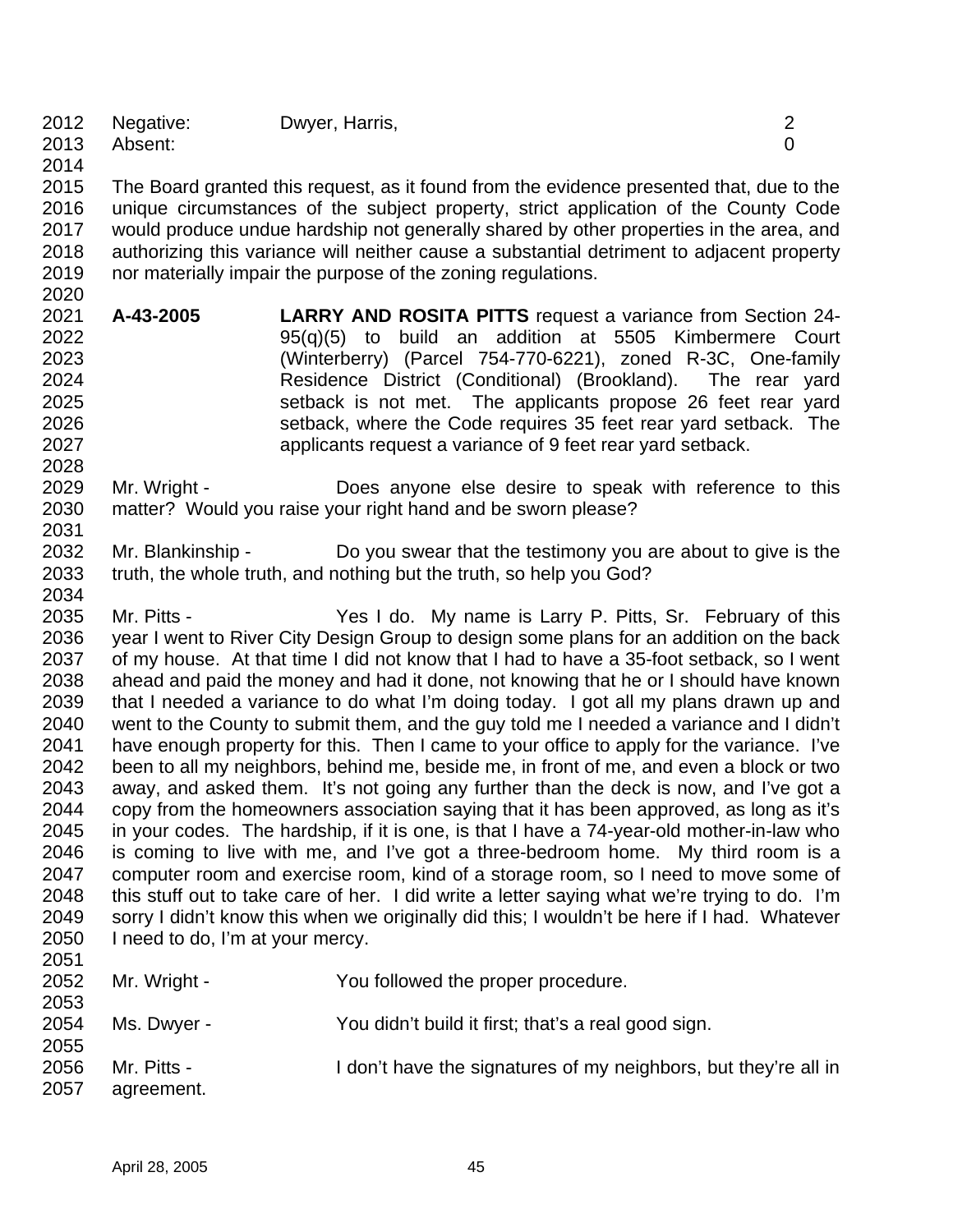2059 Mr. Wright - Is this going to replace the deck? Mr. Pitts - Yes sir. On the left-hand side, where you have the pictures of the tree, they're Cypress pines also; it's not like these people will be able to see me anyway. The room will extend, on this side right here, to that deck. 2065 Mr. Wright - Che-story addition? Mr. Pitts – Yes sir. Mr. Wright - About the size of the deck? No deeper than that? 2071 Mr. Pitts - Yes sir. No deeper. Ms. Dwyer - But it will run the whole length of the house? And the footprint of your house is already larger than the other houses in the neighborhood. 2076 Mr. Pitts - According to you and everybody else it is, but my house is a lot of roof. I have 1800 square feet. Most of those homes are anywhere from 1700 to 2300 square feet. 2080 Ms. Dwyer - But the footprint's smaller, because they're two story. Mr. Pitts - I know I'm taking up most of the land, but I don't care about the yard. Mr. Blankinship - I may have misunderstood what you said about the deck. I'm looking at the first floor plan now, and it shows this addition coming out four feet farther back than the deck and about ten or twelve feet farther to the side than the existing deck, so this addition is actually quite a bit larger than the existing deck. Mr. Pitts - No, it's twelve feet; it's coming right off the back of the house to the twelve feet of the deck. You see that little bay window? It's the exact size of the deck. Ms. Dwyer - I see the line of the deck that you're talking about now. Mr. Blankinship - This is showing the addition going all the way around there, and it's showing the deck to be removed right here, so the addition is quite a lot larger than the deck, if the drawing is correct. 2100 Mr. Kirkland - At least four feet. 2102 Mr. Pitts - If you see the way, and I originally talked to the gentleman back here in the office, if you could see where it was measured, it's not but twelve feet,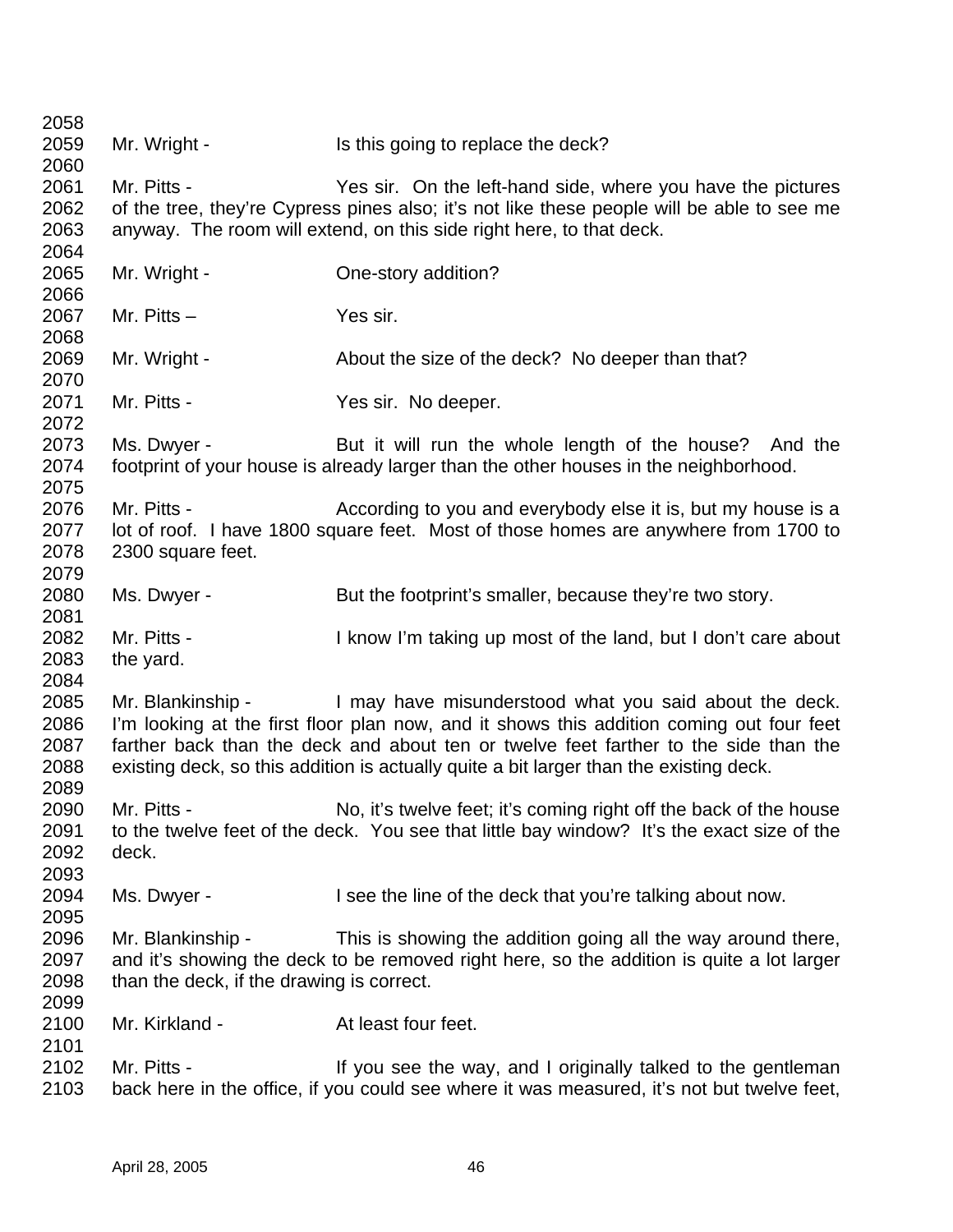| 2104<br>2105                         | twelve by 44.                                                |                                                                                                                                                                                                                                                                                                                                    |
|--------------------------------------|--------------------------------------------------------------|------------------------------------------------------------------------------------------------------------------------------------------------------------------------------------------------------------------------------------------------------------------------------------------------------------------------------------|
| 2106<br>2107<br>2108                 |                                                              | Mr. Blankinship - Is this drawing wrong, or am I not reading it correctly? You<br>said the deck to be removed on this, and I don't want to get something in the record that<br>you're going to build something different from what's in the record.                                                                                |
| 2109<br>2110<br>2111                 | Mr. Pitts -                                                  | It's twelve by 44 is what I think it's supposed to be.                                                                                                                                                                                                                                                                             |
| 2112<br>2113<br>2114                 | Mr. Blankinship -<br>existing deck is shown a lot smaller.   | That is the outside dimensions of this addition, but the                                                                                                                                                                                                                                                                           |
| 2115<br>2116<br>2117                 | Mr. Kirkland -                                               | What's the size of your deck, do you know? From the back<br>of the house to the outside of the deck, how wide is it?                                                                                                                                                                                                               |
| 2118<br>2119                         | Mr. Pitts -                                                  | I think it's 12 by 33.                                                                                                                                                                                                                                                                                                             |
| 2120<br>2121<br>2122<br>2123<br>2124 |                                                              | Mr. Blankinship - The 33 looks about right, but according to that drawing, it's<br>more like eight feet. Either this drawing is wrong, or we're going to have a conflict<br>between your testimony and your plans when they come in. I don't want to see you in a<br>position where we have to come back here two months from now. |
| 2125<br>2126<br>2127                 | Mr. Pitts -<br>by 44.                                        | Everyone that I've had pricing it, has been pricing it as a 12                                                                                                                                                                                                                                                                     |
| 2128<br>2129                         | Mr. Kirkland -<br>any further than the existing deck."       | Mr. Blankinship, why don't we put a condition "not to extend"                                                                                                                                                                                                                                                                      |
| 2130<br>2131<br>2132                 | Mr. Pitts -                                                  | That's all I'm going.                                                                                                                                                                                                                                                                                                              |
| 2133<br>2134<br>2135                 | Mr. Blankinship -<br>than the existing deck.                 | Unless this drawing is wrong, what he wants is a lot larger                                                                                                                                                                                                                                                                        |
| 2136<br>2137<br>2138                 | Mr. Dwyer -<br>windows, " so why would there be old windows? | Another question on this drawing, is it mentions "old                                                                                                                                                                                                                                                                              |
| 2139<br>2140<br>2141<br>2142         | Mr. Pitts -                                                  | What we're going to try to do is save my windows and put<br>the old windows in. Instead of doing one bay window, we're going to try to do two, but I<br>don't think that would make the structure any different.                                                                                                                   |
| 2143<br>2144<br>2145                 | Mr. Dwyer -<br>under them?                                   | Would they be cantilevered, or would they have foundation                                                                                                                                                                                                                                                                          |
| 2146<br>2147                         | Mr. Pitts -<br>wife's line; it sticks out, yes ma'am.        | I think the first one that you said, and that's more in my                                                                                                                                                                                                                                                                         |
| 2148<br>2149                         | Mr. Kirkland -                                               | Mr. Blankinship, I think that deck line's wrong.                                                                                                                                                                                                                                                                                   |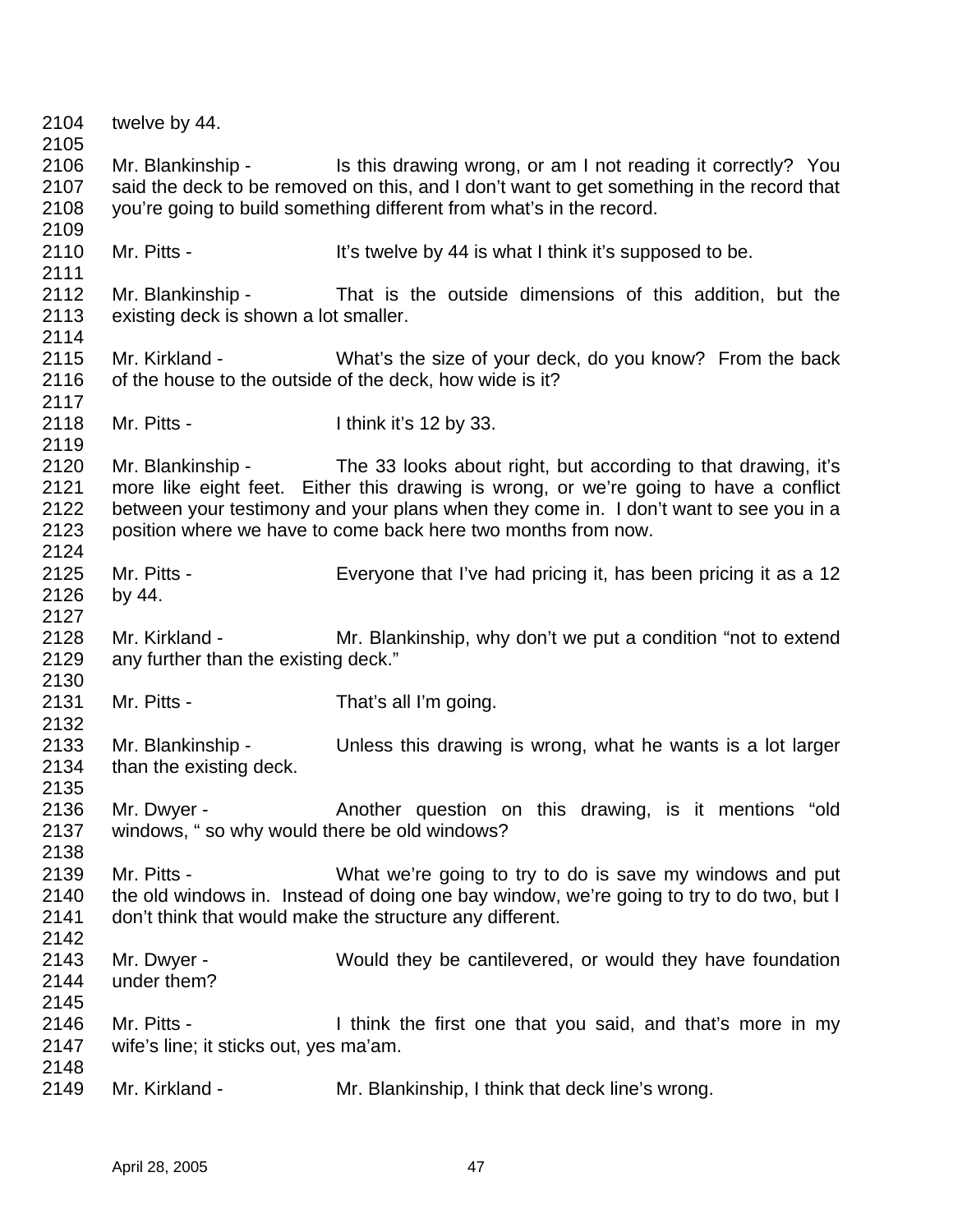| 2150 |                                      |                                                                                           |                |
|------|--------------------------------------|-------------------------------------------------------------------------------------------|----------------|
| 2151 | Mr. Pitts -                          | That's what I've been priced at.                                                          |                |
| 2152 |                                      |                                                                                           |                |
| 2153 | Mr. Blankinship -                    | The 12 by 44 is correct; what you're saying there matches                                 |                |
| 2154 |                                      | this drawing, this shows the existing deck as 8 by 33.                                    |                |
| 2155 |                                      |                                                                                           |                |
| 2156 | Mr. Pitts -                          | No, it's bigger than that, plus that little bit that sticks out.                          |                |
| 2157 |                                      | That is three feet, but it's not going that extra three feet.                             |                |
| 2158 |                                      |                                                                                           |                |
| 2159 | Mr. Wright -                         | Put a condition in the thing, and if he says it's true, we'll just                        |                |
| 2160 | hang with that, if this is approved. |                                                                                           |                |
| 2161 |                                      |                                                                                           |                |
| 2162 | Ms. Dwyer -                          | The drawing shows it's twelve feet, and nine plus three, so if                            |                |
| 2163 |                                      | it's done according to the drawing, then it wouldn't be any more than twelve feet out.    |                |
| 2164 |                                      |                                                                                           |                |
| 2165 | Mr. Wright -                         | Any further questions of the Board? Is anyone here in                                     |                |
| 2166 |                                      | opposition to this request? Hearing none, that concludes the case.                        |                |
| 2167 |                                      |                                                                                           |                |
| 2168 |                                      | After an advertised public hearing and on a motion by Mr. Kirkland, seconded by Ms.       |                |
| 2169 |                                      | Harris, the Board granted application A-43-2005 for a variance to build an addition at    |                |
| 2170 |                                      | 5505 Kimbermere Court (Winterberry) (Parcel 754-770-6221). The Board granted the          |                |
| 2171 |                                      | variance subject to the following conditions:                                             |                |
| 2172 |                                      |                                                                                           |                |
| 2173 | 1.                                   | This variance applies only to the minimum rear yard setback requirement. All              |                |
| 2174 |                                      | other applicable regulations of the County Code shall remain in force.                    |                |
| 2175 |                                      |                                                                                           |                |
| 2176 | 2.                                   | Only the improvements shown on the plan filed with the application may be                 |                |
| 2177 |                                      | constructed pursuant to this approval. Any additional improvements shall comply with      |                |
| 2178 |                                      | the applicable regulations of the County Code. Any substantial changes or additions       |                |
| 2179 | may require a new variance.          |                                                                                           |                |
| 2180 |                                      |                                                                                           |                |
| 2181 | 3.                                   | The new construction shall match the existing dwelling as nearly as practical in          |                |
| 2182 | materials and color.                 |                                                                                           |                |
| 2183 |                                      |                                                                                           |                |
| 2184 | Affirmative:                         | Harris, Kirkland, Nunnally, Wright                                                        | 4              |
| 2185 | Negative:                            | Dwyer                                                                                     | 1              |
| 2186 | Absent:                              |                                                                                           | $\overline{0}$ |
| 2187 |                                      |                                                                                           |                |
| 2188 |                                      | The Board granted this request, as it found from the evidence presented that, due to the  |                |
| 2189 |                                      | unique circumstances of the subject property, strict application of the County Code       |                |
| 2190 |                                      | would produce undue hardship not generally shared by other properties in the area, and    |                |
| 2191 |                                      | authorizing this variance will neither cause a substantial detriment to adjacent property |                |
| 2192 |                                      | nor materially impair the purpose of the zoning regulations.                              |                |
| 2193 |                                      |                                                                                           |                |
| 2194 | A-44-2005                            | <b>SARAH M. AND MICHAEL F. IRWIN</b> request a variance from                              |                |
| 2195 |                                      | Section 24-94 to build a screened porch at 5516 Barnsley Terrace                          |                |
|      |                                      |                                                                                           |                |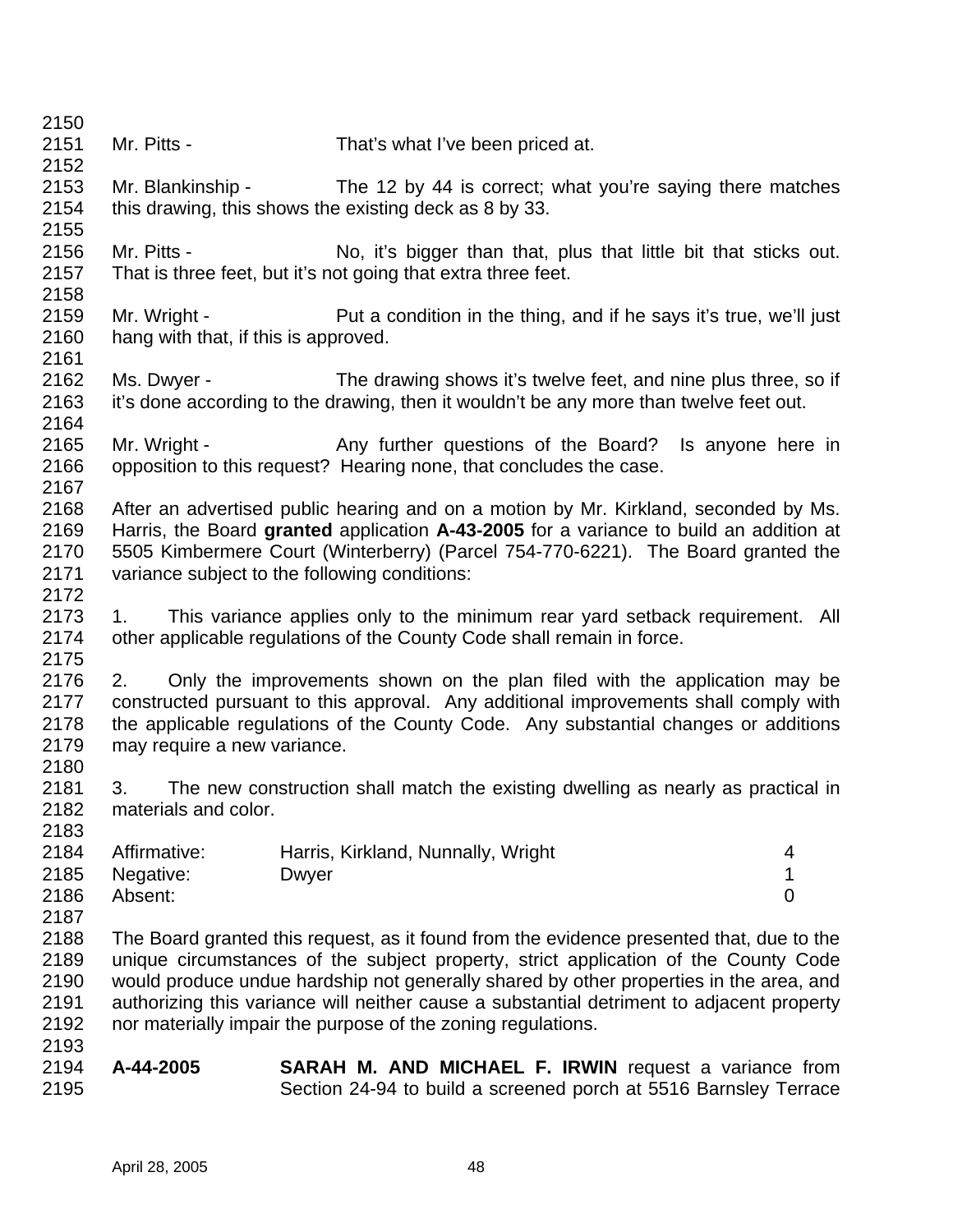- (Hampshire) (Parcel 742-775-6716), zoned R-2AC, One-family Residence District (Conditional) (Three Chopt). The rear yard setback is not met. The applicants have 32 feet rear yard setback, where the Code requires 45 feet rear yard setback. The applicants request a variance of 13 feet rear yard setback.
- Mr. Wright Does anyone else desire to speak with reference to this matter? Would you raise your right hand and be sworn please?
- Mr. Blankinship Do you swear that the testimony you are about to give is the truth, the whole truth, and nothing but the truth, so help you God?
- Ms. Irwin I do. I'm Sarah Irwin. My husband, Michael Irwin, could not be here today, so I'm representing both of us. We are requesting a variance to build a screened porch, in place of where we already have a standing deck, which is at the rear of our home on Barnsley Terrace. We realize that the County Code requires a 45-foot rear setback, and this would be a 32, so the variance request is for the 13 feet setback. My husband spoke with you, Mr. Blankinship, a few days ago. I think one of the questions might have been with the rear setback having a buffer, which we just took care of a couple of weeks ago, building a tree line back there. You should have copies 2216 of letters from our neighbors that have view of where we are building the sunroom, and they all had no problem with it.
- 

- property line?
- 2219 Ms. Dwyer Ms. Irwin, this shows the deck at 45 feet from the rear
- 2222 Ms. Irwin That's correct. We also will be building the sunroom so the framing of it will be the exact siding to match the house, as well as the brick footwork will be the exact to match the house, so that it will not look like an addition, but will look like it was existing with the home. Our biggest concern has been my husband and my son have allergies. My son's allergies are severe, and we feel like we could enjoy the outdoors more, eating outside as a family if we had the enclosed screen porch.
- Ms. Dwyer - Ms. Irwin, the reason we have a reverse corner lot ordinance is because the rear of your property abuts very close to the side yard and to the front yard area of your neighbor. That's why more of a setback is required.
- Ms. Irwin Right, I realize that. I do want to mention you can see those are the current pictures we sent the other day with the tree line. The deck itself extends out ten feet, and even though we have requested thirteen for the sunroom, the actual plan we plan to do is twelve, so it's really just an addition two feet, that extension, but we wanted to have that approval for thirteen just for safe measure, but we are talking about an additional two feet. It also backs up not to the full view of our neighbor, who we have a great relationship with, and they're the ones who sent the letter; it's the side of their home, as you can see, so it's not something they're looking at directly. It is the 2241 side of their home that it backs up to. It's the Chappelles.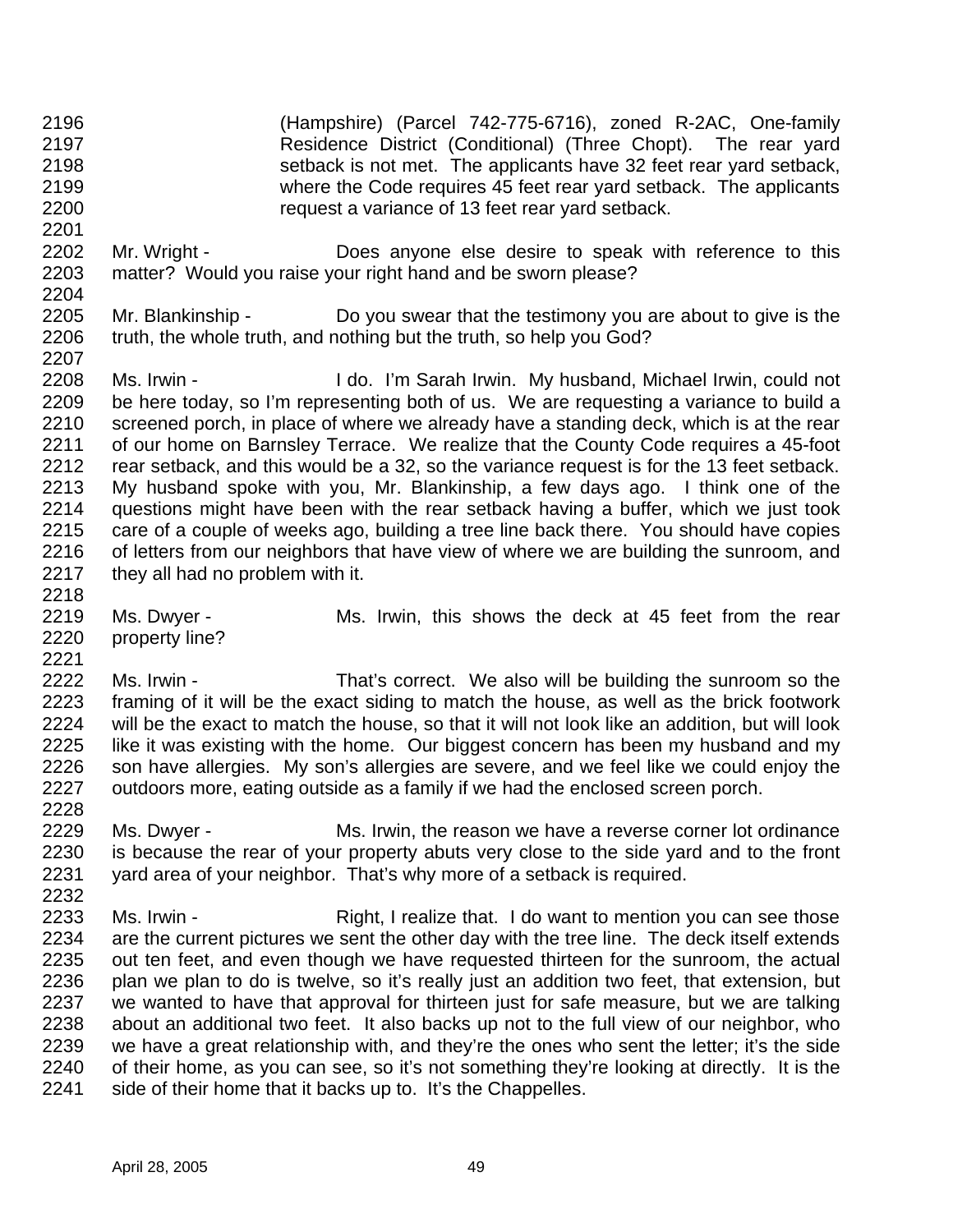Mr. Wright - You have several letters. They have sent a letter agreeing to this screened porch. Ms. Irwin - I do also want to mention that the additional part for the width of it is on the other side. It's not beyond where you can see when you mentioned about it being a reverse corner lot. It is not any additional to extend beyond where you already see the corner as it is, with the standing deck right now. 2251 Ms. Dwyer - Are you building a sunroom or a screened porch? 2253 Ms. Irwin - Did I say sunroom; I meant to say screened porch? It is a screened porch. I think it's because I've been looking at a sunroom/screened porch, but it is definitely going to be just a screened porch. 2257 Mr. Wright - You're going to remove the deck? 2259 Ms. Irwin - Yes sir. 2261 Mr. Wright - It'll be a little bit larger than the deck. Ms. Irwin - Yes, that's correct. Mr. Wright - Do you know how big your deck is? 2267 Ms. Irwin - It is a ten by twelve. The extension from the rear of my house out is ten feet, and the request for a variance is for thirteen, even though the plan is really just twelve, so it's an additional two feet. 2271 Mr. Wright - Any further questions of the Board? Is anyone here in opposition to this request? Hearing none, that concludes the case. After an advertised public hearing and on a motion by Mr. Nunnally, seconded by Mr. Kirkland, the Board **granted** application **A-44-2005** for a variance to build a screened porch at 5516 Barnsley Terrace (Hampshire) (Parcel 742-775-6716). The Board granted the variance subject to the following conditions: 1. This variance applies only to the rear yard setback requirement. All other applicable regulations of the County Code shall remain in force. 2. Only the improvements shown on the plan filed with the application may be constructed pursuant to this approval. Any additional improvements shall comply with the applicable regulations of the County Code. Any substantial changes or additions may require a new variance.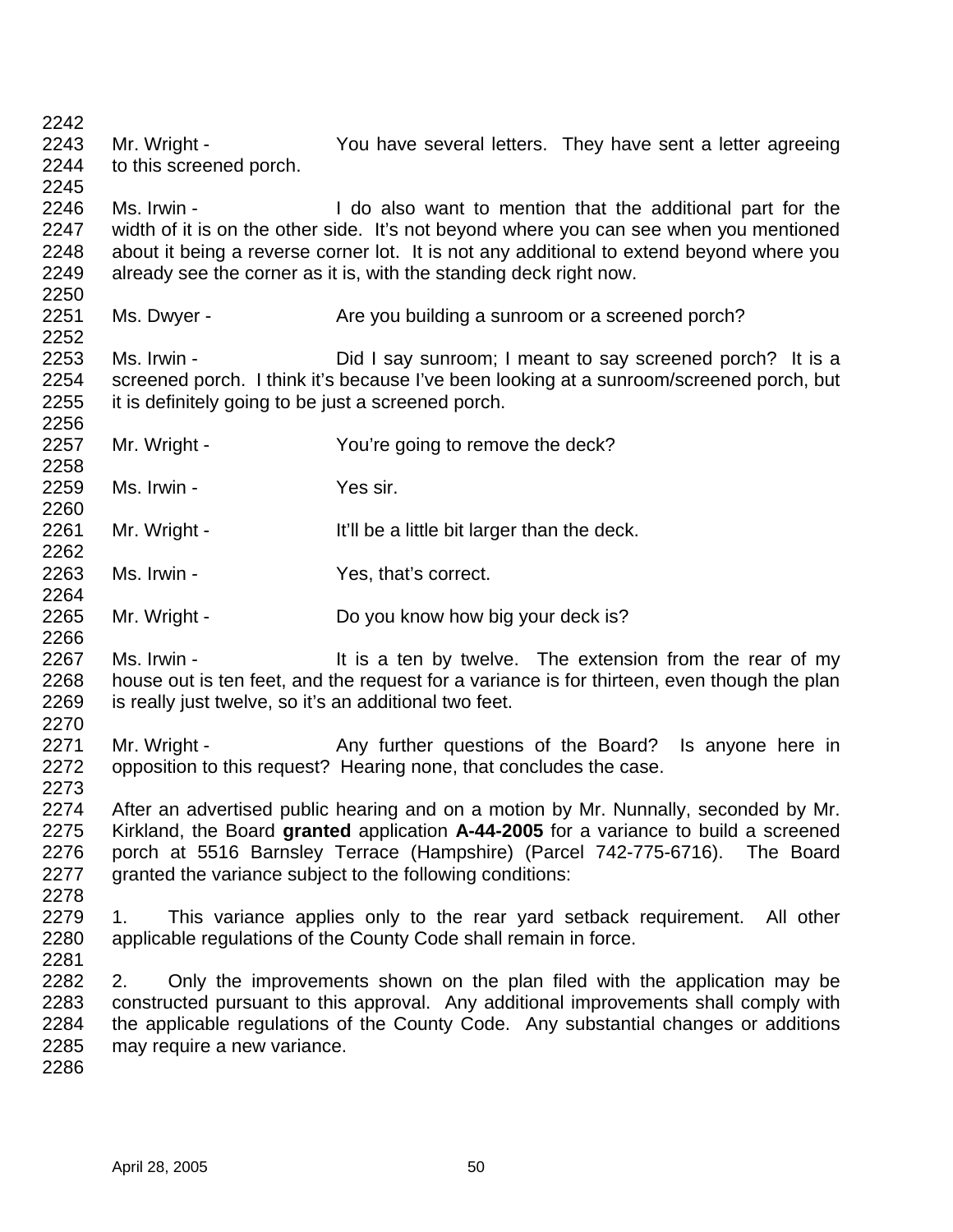3. The new construction shall match the existing dwelling as nearly as practical in materials and color. 

| 2290 | Affirmative: | Harris, Kirkland, Nunnally, Wright |  |
|------|--------------|------------------------------------|--|
| 2291 | Negative:    | Dwyer                              |  |
| 2292 | Absent:      |                                    |  |

 The Board granted this request, as it found from the evidence presented that, due to the unique circumstances of the subject property, strict application of the County Code would produce undue hardship not generally shared by other properties in the area, and authorizing this variance will neither cause a substantial detriment to adjacent property nor materially impair the purpose of the zoning regulations. 

- **A-45-2005 CLINT W. MULLINS** requests a variance from Section 24-9 to build a one-family dwelling at 12735 Kain Road (Timberlakes) (Parcel 732-771-8130), zoned A-1, Agricultural District (Three Chopt). The public street frontage requirement is not met. The applicant has 0 feet public street frontage, where the Code requires 50 feet public street frontage. The applicant requests a variance of 50 feet public street frontage.
- Mr. Blankinship Mr. Chairman, let me call your attention to a letter that we left on the table. I will give the applicant a copy of this.
- 2311 Mr. Wright Does anyone else desire to speak with reference to this matter? Would you raise your right hand and be sworn please?
- 

- Mr. Blankinship Do you swear that the testimony you are about to give is the truth, the whole truth, and nothing but the truth, so help you God?
- 2317 Mr. Mullins I do. My name is Clint Mullins, and I'm applying for a variance because I'd like to build a new house behind my house on the existing property. I don't have enough road frontage. I need a house that's going to go right there where you've got it, and I want the driveway to come right up the edge, passing behind my garage, between me and Mr. Fair, to access the rear piece. I haven't done anything with it yet, waiting for your decision to let us know where we need to go. Mr. Fair and I have talked about it, and if I need an easement or something bordering his property, we can work that out fairly easily.
- 
- Ms. Dwyer What is that structure that looks like it's right on the property 2327 line, not on your property, but next to it?
- Mr. Mullins The little square box? That's a shed? I talked to someone in Henrico County, and they said I should apply for a variance to keep the thing, but I decided not to. It's just an old tractor shed.
-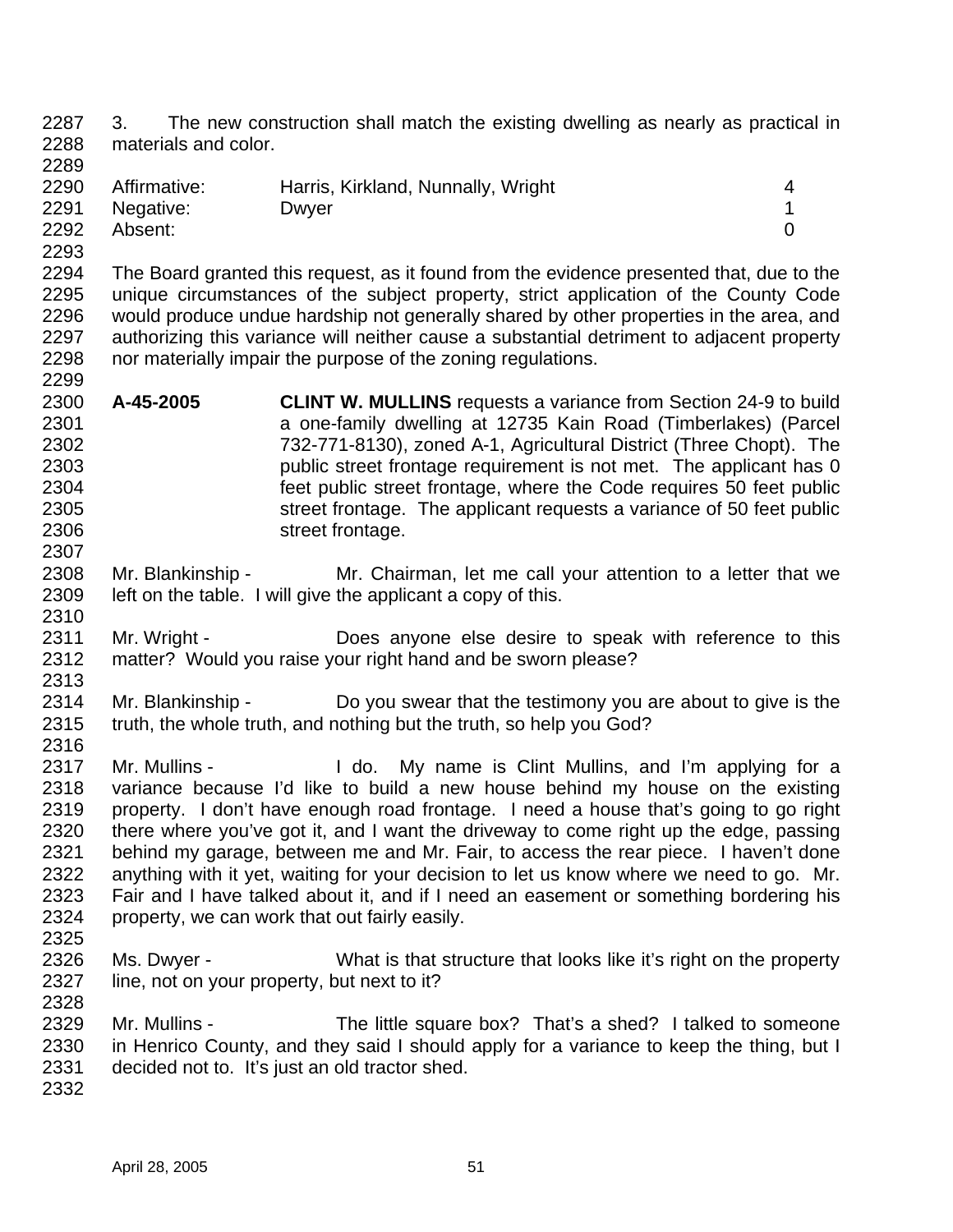2333 Ms. Dwyer - Is that on your property? So you own 12701? Mr. Mullins - Yes. Those dimensions don't look right. This is sitting on my property, looks like it's shifted to the left a little bit. 2338 Ms. Dwyer - How long have you lived in this house? Mr. Mullins - Twenty years. 2342 Ms. Dwyer - So you've used this property for twenty years as a home? Mr. Mullins - Yes. I've got to meet Mr. Stringer this afternoon; it may not perk, I don't know. It should perk. 2347 Mr. Wright - Have you read this letter that was submitted by Mr. Angstadt? We just got that today. He says he's not concerned about the new house as much as the continued and growing safety concerns resulting from the increased traffic caused by continued development along Kain Road. 2352 Mr. Mullins - No, I didn't. They definitely are developing Kain Road. I don't see how it's going to really impact the amount of traffic if we build one house there. They just subdivided a piece of property behind me, and they're putting like 105 lots in there, that are dumping out on Kain Road too. 2357 Mr. Fair - My name is Bill Fair, and I own the property east of Clint, and we share the common boundary line, and if you see on Kain Road, I have plenty of road frontage, and I can give him some of mine if he really needs it he doesn't get a variance. He's perfectly welcome to come up my boundary line; that would give me access to the back of my property if he built a driveway there, to my strawberry patch. 2363 Mr. Wright - Are you at 12701? Mr. Fair - Yes. 2367 Mr. Wright - It looks like his shed is on your property. Mr. Mullins - I've got ten feet from the edge of my garage to my property line, between them 2372 Mr. Wright - That's not an accurate line then. Mr. Mullins - I don't think so. East of me, 100 feet, is going to be the entrance to the new Kain Road Estates, which is going to be built back behind me, behind him, and all of that, so traffic impact, I don't know how much. I'm going to have 2377 to come through that before I get home, and so will he. At one time Mr. Fair and I talked and if this is a problem, we're going to share this driveway.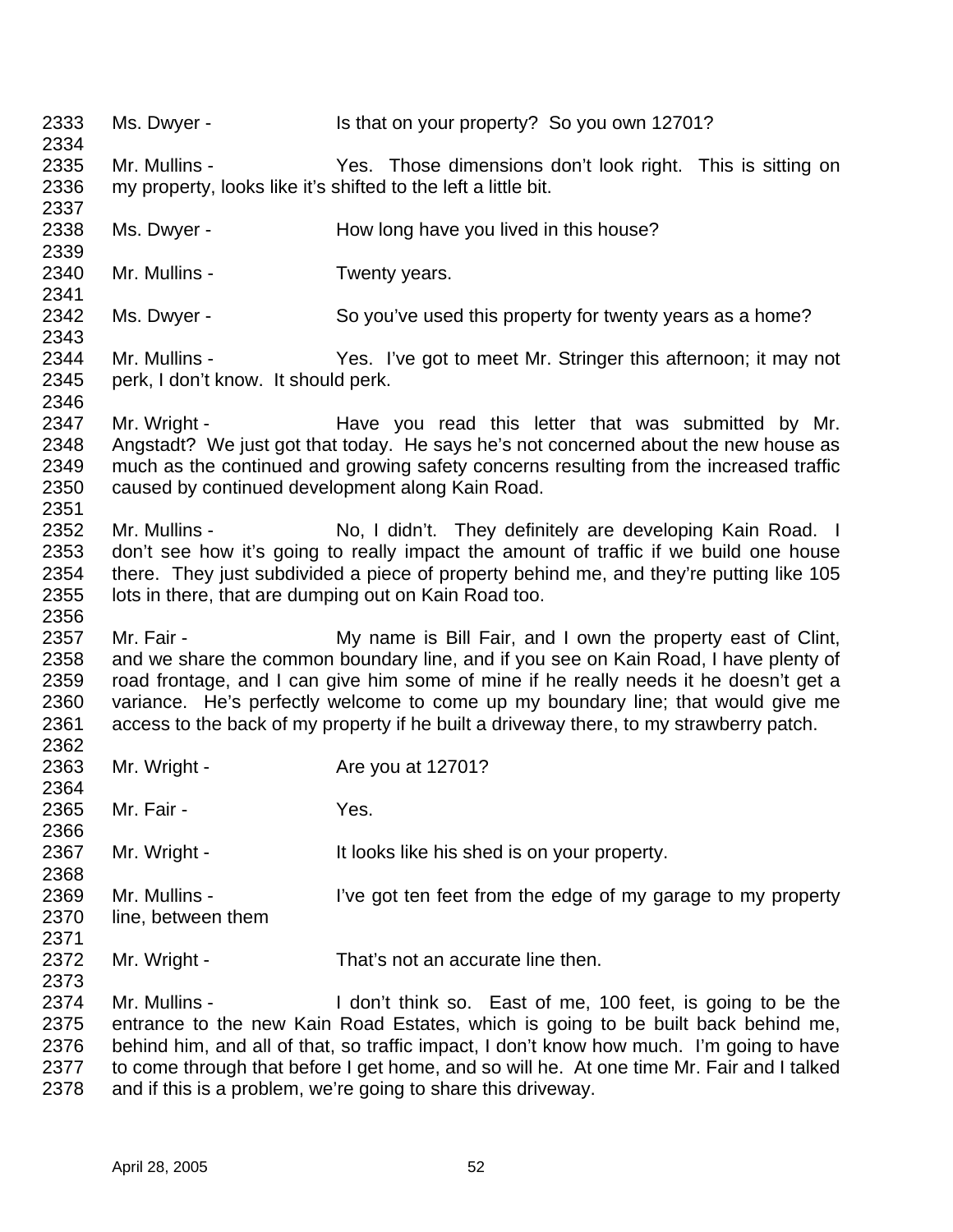2380 Mr. Wright - Have you seen the conditions that have been proposed to this request? The conditions will take care of your driveway problem. Before you can obtain a building permit, you have to satisfy the Planning Department that you have legal access to the property, so that will be taken care of. If we approve this, that condition would be in there. 

- 2386 Mr. Wright Any further questions of the Board? Is anyone here in opposition to this request? Hearing none, that concludes the case.
- After an advertised public hearing and on a motion by Mr. Nunnally, seconded by Mr. Kirkland, the Board **granted** application **A-45-2005** for a variance to build a one-family dwelling at 12735 Kain Road (Timberlakes) (Parcel 732-771-8130). The Board granted the variance subject to the following conditions:
- 2394 1. This variance applies only to the public street frontage requirement. All other applicable regulations of the County Code shall remain in force.
- 2. Approval of this request does not imply that a building permit will be issued. Building permit approval is contingent on Health Department requirements, including, but not limited to, soil evaluation for a septic drainfield and reserve area, and approval of a well location.
- 3. At the time of building permit application, the applicant shall submit the necessary information to the Department of Public Works to ensure compliance with the requirements of the Chesapeake Bay Preservation Act and the code requirements for water quality standards.
- 4. The applicant shall present proof with the building permit application that a legal access to the property has been obtained.
- 5. The owners of the property, and their heirs or assigns, shall accept responsibility for maintaining access to the property until such a time as the access is improved to County standards and accepted into the County road system for maintenance.

|      | 2414 Affirmative: | Harris, Kirkland, Nunnally, Wright | 4 |
|------|-------------------|------------------------------------|---|
|      | 2415 Negative:    | Dwyer                              |   |
| 2416 | Absent:           |                                    |   |

- The Board granted this request, as it found from the evidence presented that, due to the unique circumstances of the subject property, strict application of the County Code would produce undue hardship not generally shared by other properties in the area, and authorizing this variance will neither cause a substantial detriment to adjacent property nor materially impair the purpose of the zoning regulations.
- 

**UP-9-2005 COLE SHOWS AMUSEMENT CO.** requests a temporary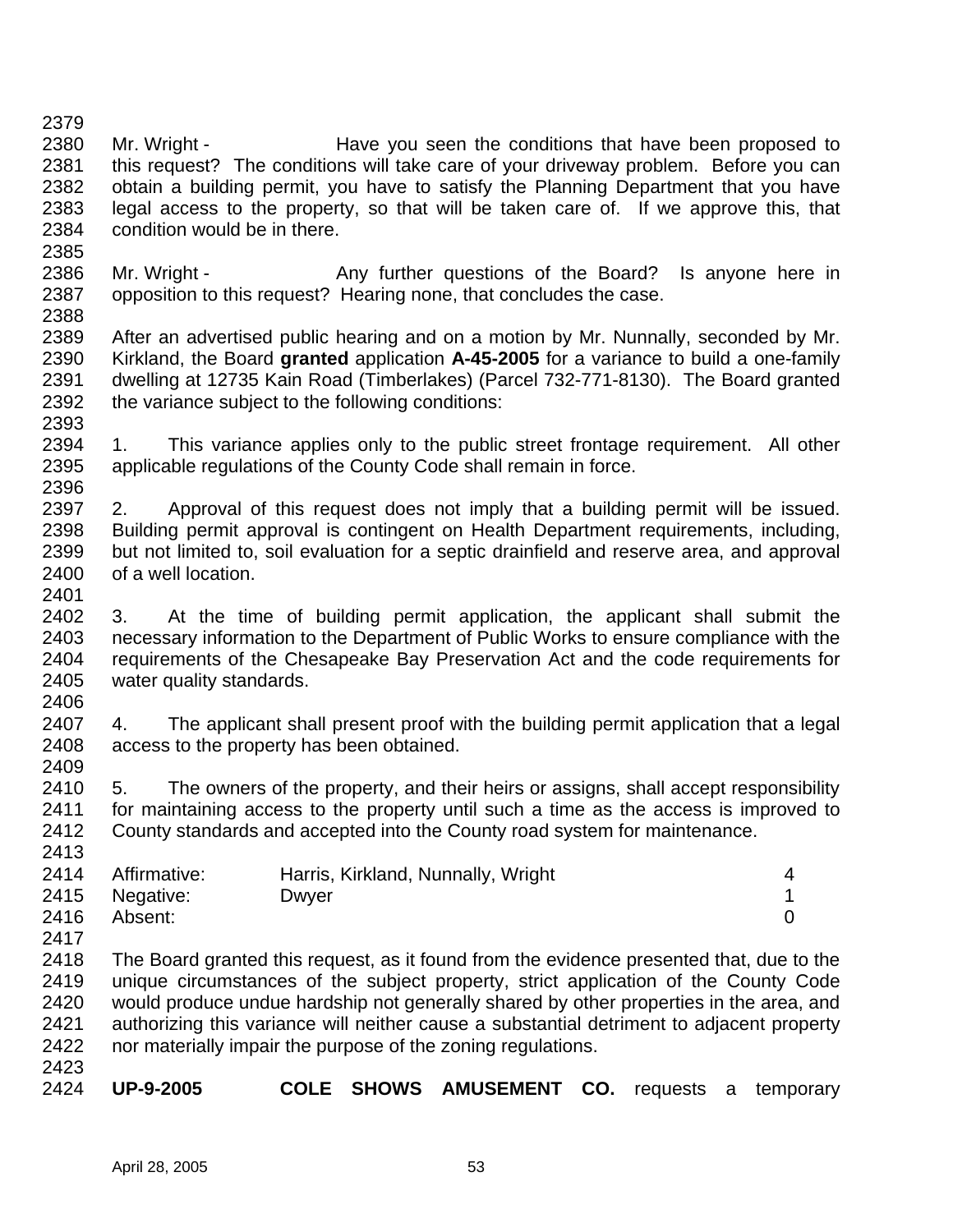conditional use permit pursuant to Section 24-116(c)(1) to operate a carnival at 10101 Brook Road (Parcel 785-771-0111), zoned B- 3C, Business District (Conditional) (Fairfield). 2429 Mr. Wright - Does anyone else desire to speak with reference to this case? Would you raise your right hand and be sworn please? Mr. Blankinship - Do you swear that the testimony you are about to give is the truth, the whole truth, and nothing but the truth, so help you God? 2435 Mr. Weber - I do. Ron Weber. We're applying for a variance to hold a carnival at the Simon-owned Virginia Center Commons mall. They've had several carnivals that Simon does corporately throughout the country, and there have been several at this mall that have been approved in the past. We've made the contacts with the police. Sgt. Gray has provided police protection; the Health Department and all the applicable things that must be done, provided for dumpsters and porta-johns. Mr. Cole will be providing the carnival. His company is a Virginia company, and he's worked many of the County fairs and malls in the state of Virginia for many years. We'd like your approval if possible. 2445 Mr. Wright - Is this the same operation that's been conducted there in the past? 2448 Mr. Weber - It's not the same company, no sir. The Simon Properties contracts with different companies. They screen them, obviously, and actually, I do myself work with Simon and pick the carnival companies that go to different places. 2452 Mr. Wright - But it will be about the same operation? 2454 Mr. Weber - It will be substantially the same, absolutely. Any complaints, Mr. Blankinship, in the past? Mr. Blankinship - Not that I'm aware of, Mr. Chairman. 2459 Mr. Kirkland - Didn't we put this two-police condition on it last time? Mr. Weber - Yes, I followed the same guidelines as was approved before. 2462 There is one typo that I made – in the request, it's for the  $5<sup>th</sup>$  through the 15<sup>th</sup>, and that includes a Monday and a Tuesday, and for some reason it didn't have Monday and Tuesday hours, but it's the same as it was on Wednesdays and Thursdays. The inclusive dates are the same, but for some reason it doesn't say Mondays and Tuesdays specifically, but the police request that we've made and the hours would be the same. Mr. Blankinship - I would have assumed that you were not going to operate Monday and Tuesday.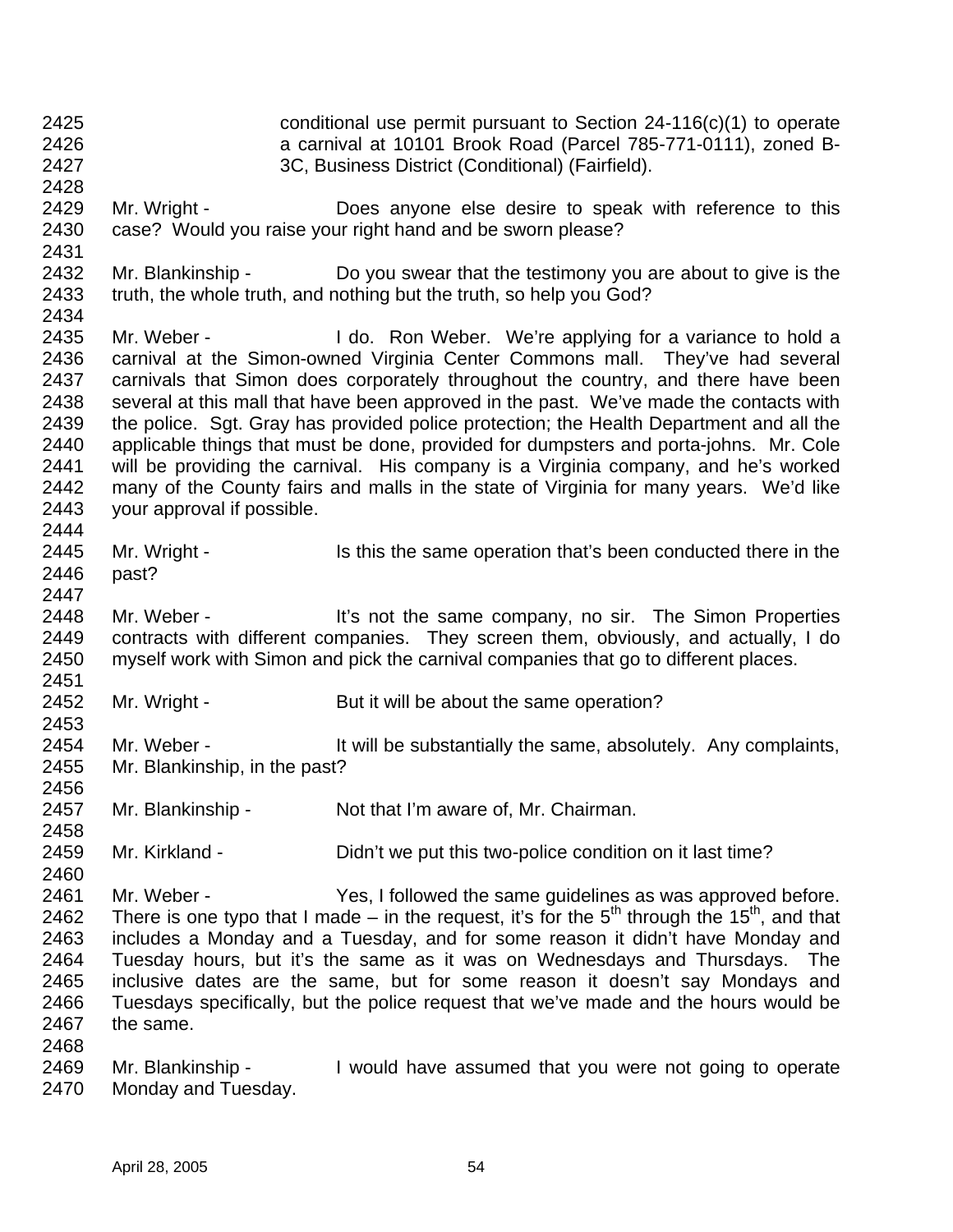2472 Mr. Weber - I think last time it was a one-week request, and when it was copied, it just wasn't changed.

- Ms. Dwyer - So that needs to be added to paragraphs 2 and 4, relating to police and hours. Mr. Weber - The police have already been requested and scheduled for that time. Ms. Harris - Did you see the plans from last year? These are similar to those? Mr. Weber - Exactly the same footprint. 2486 Mr. Wright - Any further questions of the Board? Is anyone here in opposition to this request? Hearing none, that concludes the case. After an advertised public hearing and on a motion by Ms. Harris, seconded by Ms. Dwyer, the Board **granted** application **A-14-2005** for a temporary conditional use permit to operate a carnival at 10101 Brook Road (Parcel 785-771-0111). The Board granted 2492 the use permit subject to the following conditions:
- 1. This approval is only for a carnival at the Virginia Center Commons shopping center from May 5 -15, 2005.

2497 2. [AMENDED] The applicant shall satisfy all requirements of the Henrico County Division of Police concerning the security of the site and the patrons of the event. In addition to mall security, the applicant shall employ two off-duty police officers on site Friday and Saturday evenings and one off-duty police officer Sunday through Thursday. 

 3. The applicant shall satisfy all the requirements of the Henrico County Department of Health and the Henrico County Department of Building Inspections. 

 4. [AMENDED] Hours of operation shall be limited to 5:00 PM to 10:00 PM Sunday through Thursday, 5:00 PM to 11:00 PM Fridays, and 12:00 Noon to 11:00 PM Saturdays and 12:00 Noon to 10:00 PM Sundays. 

 5. Adequate site distance must be provided entering onto public roads. 

 6. All tents and accessory structures shall be removed from the site by May 16, 2005, at which time this permit shall expire.

| 2514 Affirmative: | Dwyer, Harris, Kirkland, Nunnally, Wright |  |
|-------------------|-------------------------------------------|--|
| 2515 Negative:    |                                           |  |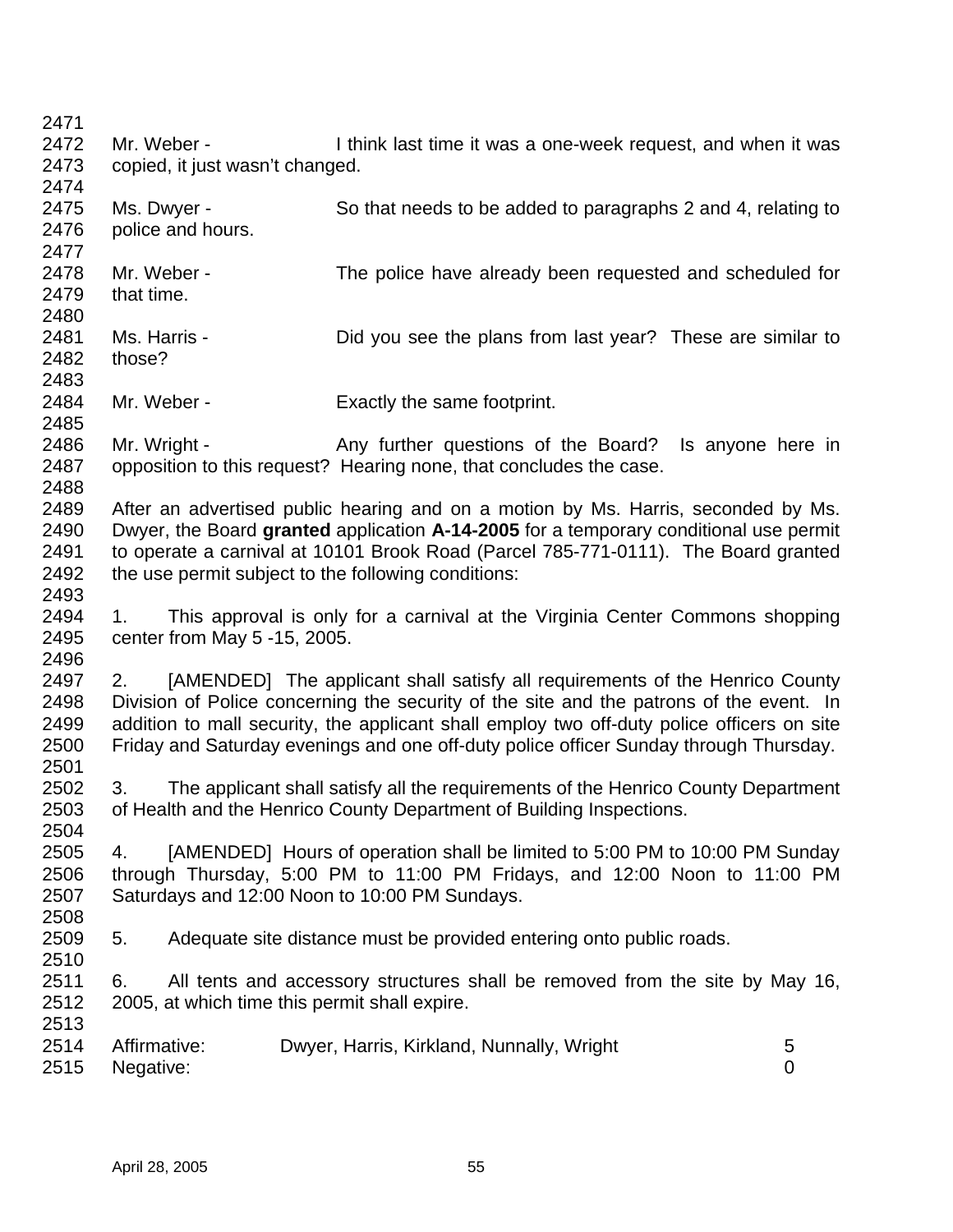- Absent: 0
- 

 The Board granted the request because it found the proposed use will be in substantial accordance with the general purpose and objectives of Chapter 24 of the County Code. 

- Mr. Wright We've got one thing further the Brady letter. What's your pleasure? Evidently the only way this can be resolved, at least to listen to it, would be to have him come back before the Board at the next meeting.
- Ms. Dwyer He wants to come back next month because the condition that we added, requiring the garage to be 25 feet from the roadway was not something that we mentioned to him while he was testifying, so he would like a chance to speak to that condition. I don't have any problem with that.
- On a motion by Ms. Dwyer, seconded by Mr. Kirkland, the Board **granted** a rehearing of **A-34-2005,** Mr. Bradford J. Brady's, requested variance.

| 2533 | Affirmative:   | Dwyer, Harris, Kirkland, Nunnally, Wright | 5 |
|------|----------------|-------------------------------------------|---|
|      | 2534 Negative: |                                           |   |
| 2535 | Absent:        |                                           |   |
| 2536 |                |                                           |   |

- On a motion by Ms. Dwyer, seconded by Mr. Harris, the Board **approved as corrected,** the Minutes of the **January 27, 2005**, Henrico County Board of Zoning Appeals meeting.
- 
- On a motion by Ms. Dwyer, seconded by Mr. Harris, the Board **approved** the Minutes of the **February 24, 2005**, Henrico County Board of Zoning Appeals meeting.
- 2543<br>2544 Ms. Dwyer - The Ms. Harris and I have been to the BZA Training Course, and we have studied this Supreme Court Cochran case, which I've been wrestling with ever since, having studied it very carefully, not only in the class, but then looked at it in some other cases in the meantime. I think there's a lot that the Supreme Court has to say to us, and I would like a chance to discuss it among ourselves as a Board. What would be a good time to do that? I would like to get opinions on the case and what it means and to get feedback.
- Mr. Wright - We haven't read it yet, but if we could get a copy of the case, I'd say we just have it after the meeting next month.
- 
- 2555 Mr. O'Kelly Ms. Dwyer, the General Assembly was lobbied very hard in the last session, by the homebuilders associations, and there's some legislation coming out in the near future that somewhat reverses the Cochran Decision, so we'll have to deal with that too.
- Ms. Dwyer The state of the law is in flux, but it is the law now.